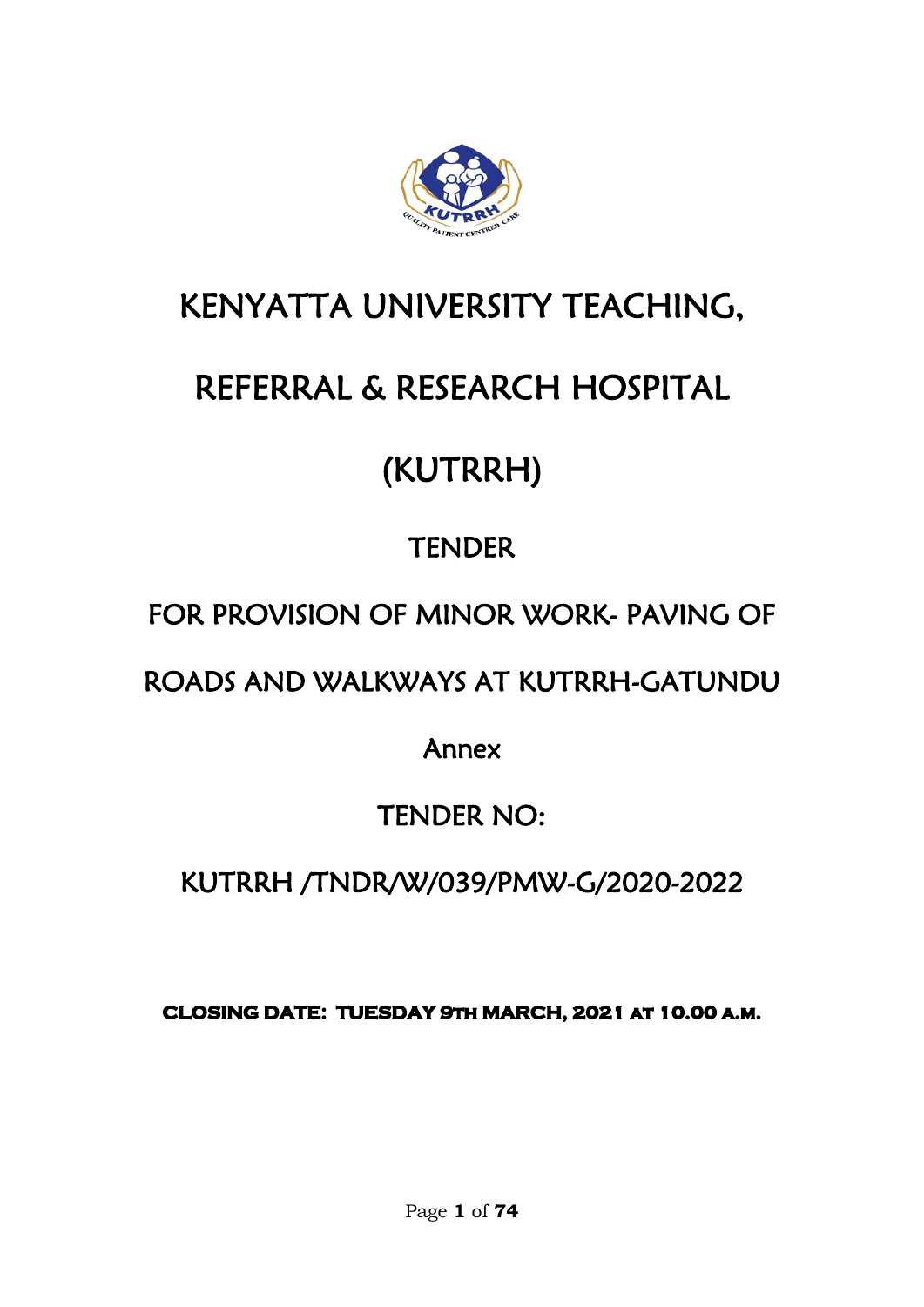## TABLE OF CONTENTS

## PAGE

| SECTION III: CONDITIONS OF CONTRACT 15-36 |  |
|-------------------------------------------|--|
| SECTION IV: APPENDIX TO CONDITIONS OF     |  |
|                                           |  |
|                                           |  |
|                                           |  |
|                                           |  |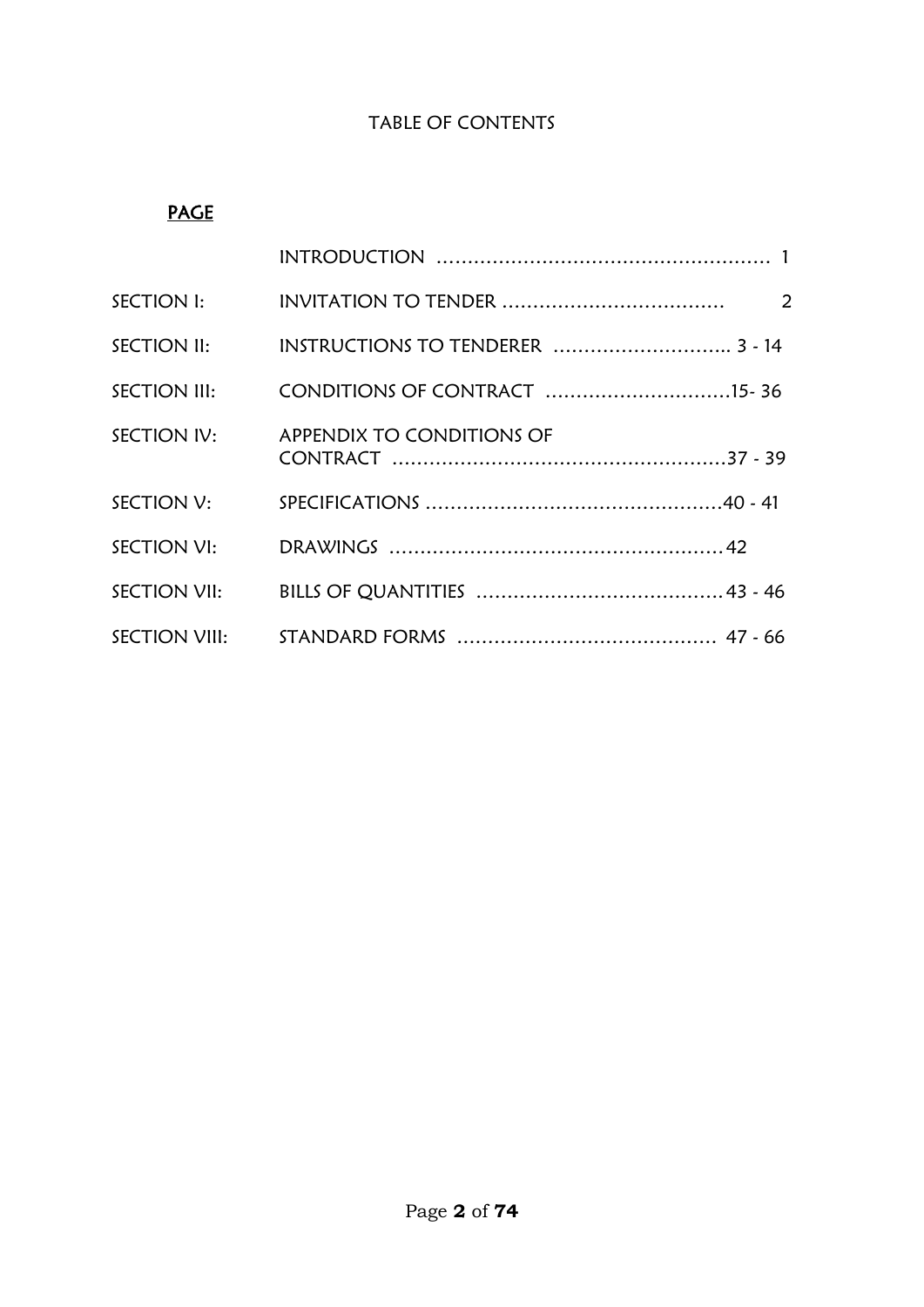#### SECTION I INVITATION FOR TENDERS

#### Tender reference No: KUTRRH /TNDR/W/039/PMW-G/2020-2021

#### Tender Name: PROVISION OF MINOR WORKS- PAVING OF ROADS AND WALKWAYS AT KUTRRH-GATUNDU Annex

- 1.1 Kenyatta University Teaching, Referral and Research Hospital **(KUTRRH)** invite sealed tenders from eligible candidates for the Provision of Minor Works – Paving of Roads and Walkways at KUTRRH – Gatundu Annex. Interested eligible candidates may obtain further information from and inspect the tender documents at KUTRRH during normal working hours.
- 1.2 A complete tender document may be obtained by interested candidates upon payment of a non- refundable fee of **(One thousand shillings only) Ksh.1,000**/= to be deposited in:-

Bank Name: Kenya Commercial Bank (KCB) Branch: Thika Road Mall Account Name: Kenyatta University Teaching, Referral & Research Hospital (KUTRRH) Account Number: 1258637243

#### **OR**

Download free of charge from KUTRRH Website at [www.kutrrh.go.ke](http://www.kutrrh.go.ke/) .Bidders who opt to download **MUST** send their contacts details to [procurement@kutrrh.go.ke](mailto:procurement@kutrrh.go.ke)

Those who buy the tenders are advised to take the banking slip to KUTRRH (Finance – Cash Office) for an official receipt thereafter you can collect the tender documents from Procurement Office, Procurement and Stores Section.

- 1.3 Prices quoted should be net inclusive of all taxes and delivery costs, must be expressed in Kenya shillings and shall remain valid for period of (120) days from the closing date of the tender.
- 1.4 Completed tender documents are to be enclosed in plain sealed envelopes, marked with the tender number and be deposited in the tender box provided at (**Kenyatta University Teaching, Referral & Research Hospital – Procurement Department**) or be addressed to (**KUTRRH P.O. Box 7674 – 00100 GPO Nairobi**) so as to be received on or before**, Tuesday 9th March, 2021 at 10.00 a.m.**
- 1.5 Tenders will be opened immediately thereafter in the presence of the tenderers representatives who choose to attend the opening at KUTRRH **–Boardroom.**

**The Chief Executive Officer Kenyatta University Teaching, Referral and Research Hospital P.O. Box 7674 – 00100, GPO NAIROBI.**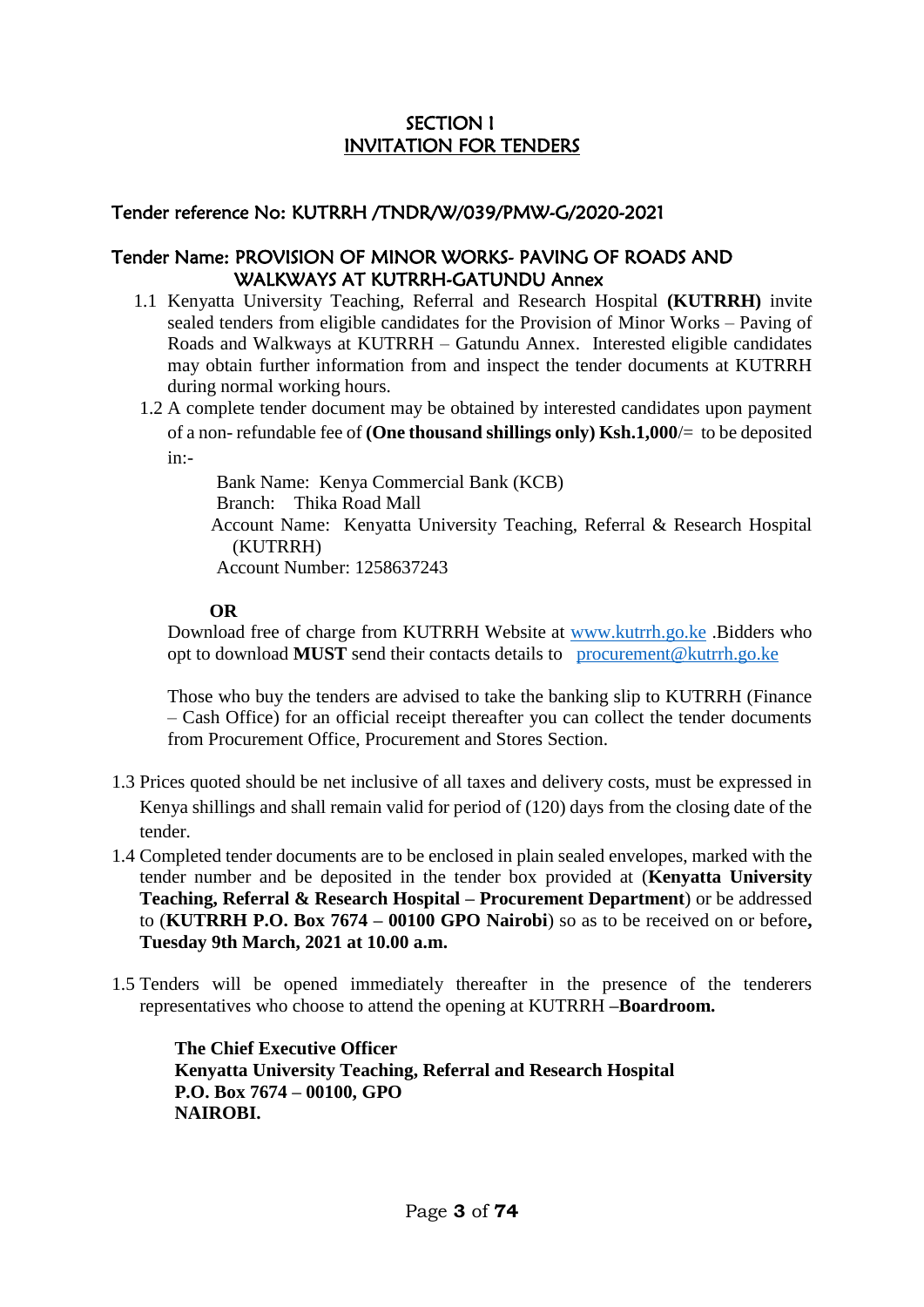## **SECTION II**

## INSTRUCTIONS TO TENDERER

## TABLE OF CONTENTS PAGE

| <b>CLAUSE</b>    |                               | <b>PAGE</b> |
|------------------|-------------------------------|-------------|
| 1.               |                               | 4           |
| 2.               |                               | $6 - 7$     |
| $\overline{3}$ . |                               | $7 - 8$     |
| $\overline{4}$ . |                               | $10 - 11$   |
| 5.               | Tender Opening and Evaluation | $11 - 13$   |
| 6.               |                               | $13 - 14$   |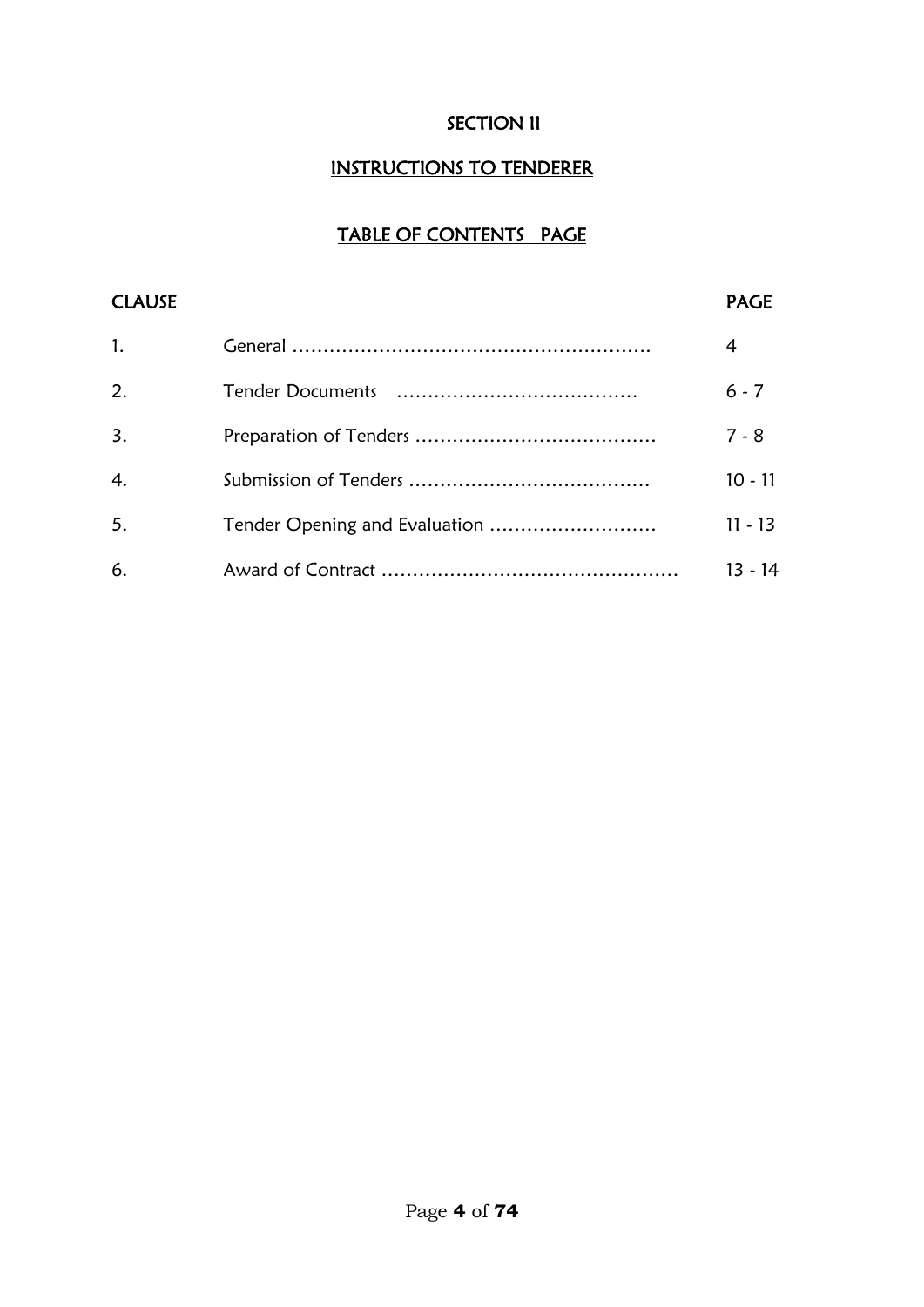## INSTRUCTIONS TO TENDERER.

#### 1. General/Eligibility/Qualifications/Joint venture/Cost of tendering

- 1.1 KUTRRH as defined in the Appendix to Conditions of Contract invites open tender as described in the Section 1 - Invitation to tender. The tenderer will be expected to complete the project by the Intended Completion Date specified in the tender documents.
- 1.2 The tenderer shall provide the Qualification Information, a statement that the tenderer (including all members of a joint venture and subcontractors) is not associated, or has not been associated in the past, directly or indirectly, with the Consultant or any other entity that has prepared the design, specifications, and other documents for the project or being proposed as Project Manager for the Contract. A firm that has been engaged by KUTRRH to provide consulting services for the preparation or supervision of the Project, and any of its affiliates, shall not be eligible to tender.
- 1.3 The tenderer shall provide in the Form of Tender and Qualification Information, a preliminary description of the proposed project method and schedule.
- 1.4 In the event that pre-qualification of potential tenderer has been undertaken, only tenders from pre-qualified tenderer will be considered for award of Contract. This qualified tenderer should submit with their tender any information updating their original pre-qualification applications or, alternatively, confirm in their tender that the originally submitted pre-qualification information remains essentially correct as of the date of tender submission.
- 1.5 Where no pre-qualification of potential tenderer has been done, the tenderer shall include the following information and documents with their tenders, unless otherwise stated:
	- (a) Copies of original documents defining the constitution or legal status, place of registration, and principal place of business; written power of attorney of the signatory of the tender to commit the tenderer:
	- (b) Total monetary value of project performed for each of the last five years:
	- (c) Experience of a similar nature and size for each of the last five years, and details of project under way or contractually committed; and names and addresses of clients who may be contacted for further information on these contracts;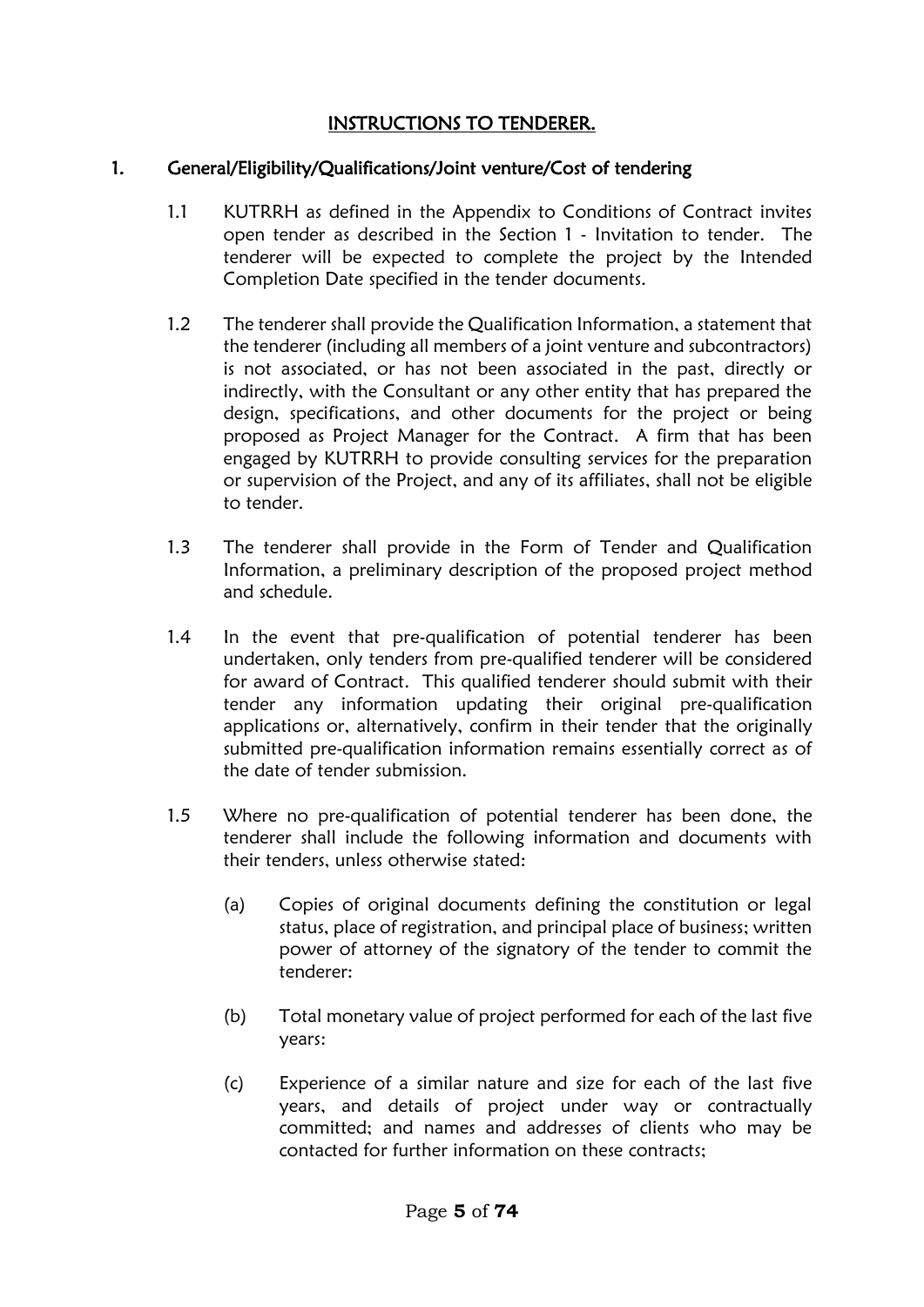- (d) Major items of construction equipment proposed to carry out the Contract and an undertaking that they will be available for the Contract.
- (e) Qualifications and experience of key site management and technical personnel proposed for the Contract and an undertaking that they shall be available for the Contract.
- (f) Reports on the financial standing of the tenderer, such as profit and loss statements and auditor's reports for the past five years;
- (g) Evidence of adequacy of working capital for this Contract (access to line(s) of credit and availability of other financial resources);
- (h) Authority to seek references from the tenderer's bankers;
- (i) Information regarding any litigation, current or during the last five years, in which the tenderer is involved, the parties concerned and disputed amount; and
- (j) Proposals for subcontracting components of the Project amounting to more than 10 percent of the Contract Price.
- 1.6 Tenders submitted by a joint venture of two or more firms as partners shall comply with the following requirements, unless otherwise stated:
	- (a) The tender shall include all the information listed in clause 1.5 above for each joint venture partner;
	- (b) The tender shall be signed so as to be legally binding on all partners;
	- (c) All partners shall be jointly and severally being held liable for the execution of the Contract in accordance with the Contract terms;
	- (d) The tenderer will be nominated as being in charge, authorized to incur liabilities, and receive instructions for and on behalf of all partners of the joint venture; and
	- (e) the execution of the entire Contract, including payment, shall be done exclusively with the tenderer.
- 1.7 To qualify for award of the Contract, tenderer shall meet the following minimum qualifying criteria;
	- (a) annual volume of project of at least 2.5 times the estimated annual cashflow for the Contract;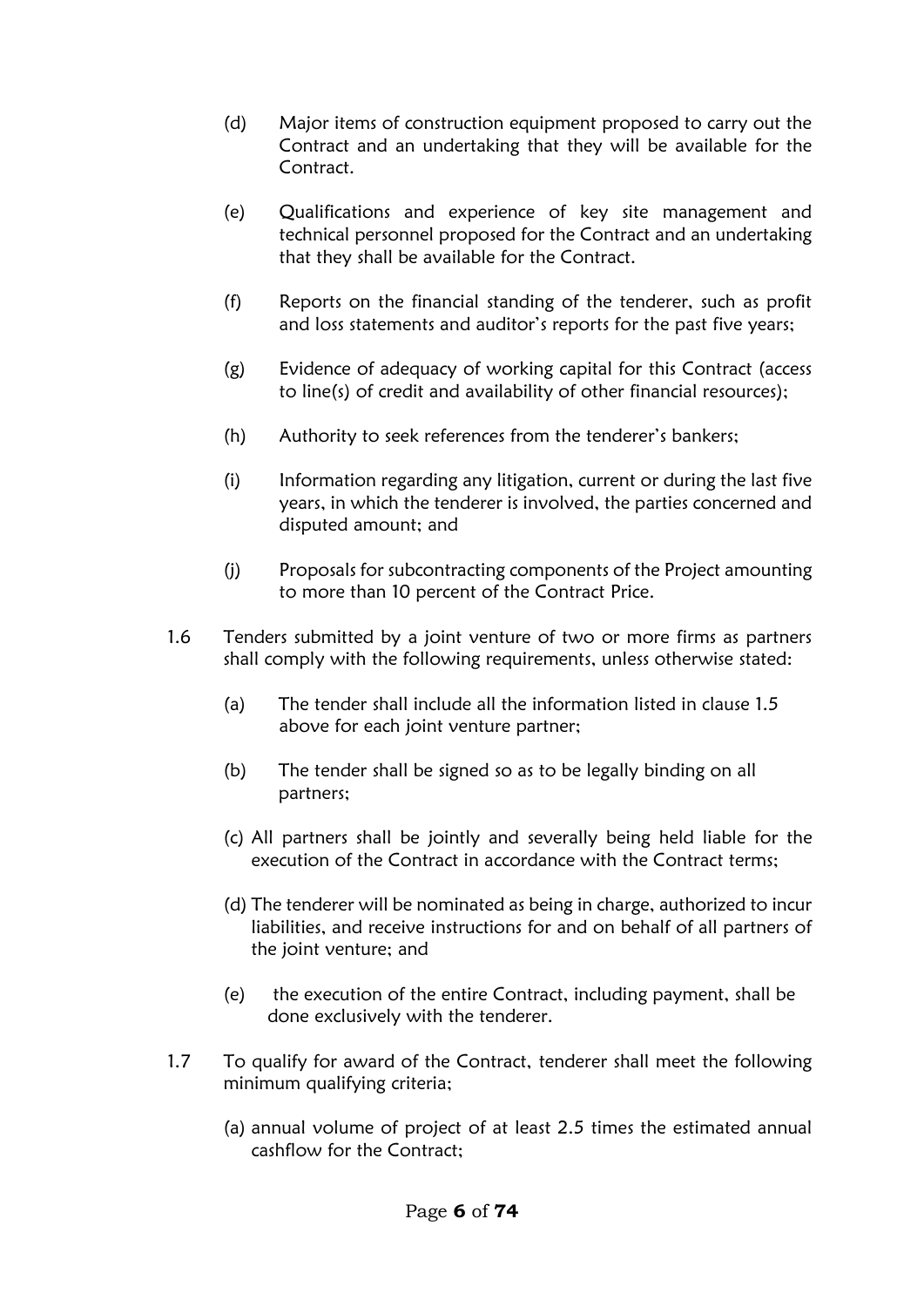- (b) experience as main contractor in the project of at least 10 years and equipment manufacturing of not less than 10years.
- (c) two projects of a nature and complexity equivalent to the project over the last 10 years (to comply with this requirement, project cited should be at least 70 percent complete);
- (d) proposals for the timely acquisition (own, lease, hire, etc.) of the essential equipment listed as required for the Project;
- (e) a Contract manager with at least five years' experience in project of an equivalent nature and volume, including no less than three years as Manager; and
- (f) liquid assets and/or credit facilities, net of other contractual commitments and exclusive of any advance payments which may be made under the Contract, of no less than 4 months of the estimated payment flow under this Contract.
- 1.8 The figures for each of the partners of a joint venture shall be added together to determine the tenderer's compliance with the minimum qualifying criteria of clause 1.7 (a) and (e); however, for a joint venture to qualify, each of its partners must meet at least 25 percent of minimum criteria 1.7 (a), (b) and (e) for an individual tenderer, and the partner in charge at least 40 percent of those minimum criteria. Failure to comply with this requirement will result in rejection of the joint venture's tender. Subcontractors' experience and resources will not be taken into account in determining the tenderer's compliance with the qualifying criteria, unless otherwise stated.
- 1.9 The tenderer shall submit only one tender, either individually or as a partner in a joint venture.
- 1.10 The tenderer shall bear all costs associated with the preparation and submission of his tender, and KUTRRH will in no case be responsible or liable for those costs.
- 1.11 The tenderer, at the tenderer's own responsibility and risk, is encouraged to visit and examine the Site of the Project and its surroundings, and obtain all information that may be necessary for preparing the tender and entering into a contract for construction of the Project. The costs of visiting the Site shall be at the tenderer's own expense.
- 1.12 KUTRRH employees, committee members, board members and their relative (spouse and children) are not eligible to participate in the tender.
- 1.13 No price to be charged for the tender document.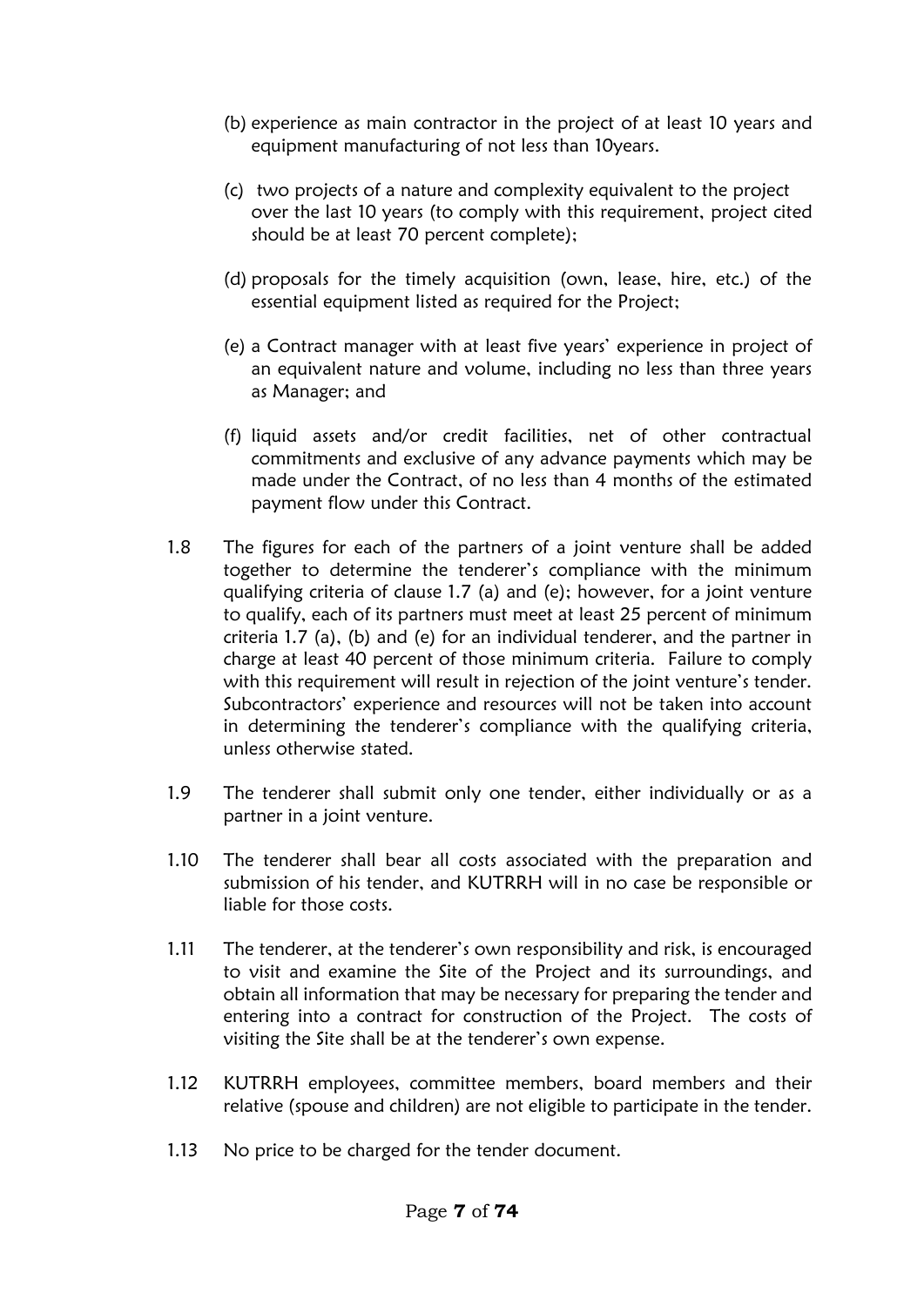1.14 KUTRRH shall allow the tenderer to review the tender document free of charge before purchase.

## 2. Tender Documents

- 2.1 The complete set of tender documents comprises the documents listed below and any addenda issued in accordance with Clause 2.4.
	- (a) These Instructions to Tenderer
	- (b) Form of Tender and Qualification Information
	- (c) Conditions of Contract
	- (d) Appendix to Conditions of Contract
	- (e) Specifications
	- (f) Drawings
	- (g) Bills of Quantities
	- (h) Forms of Securities
- 2.2 The tenderer shall examine all Instructions, Forms to be filled and Specifications in the tender documents. Failure to furnish all information required by the tender documents, or submission of a tender not substantially responsive to the tendering documents in every respect will be at the tenderer's risk and may result in rejection of his tender.
- 2.3 The tenderer may make an inquiry relating to the tender documents and may notify KUTRRH in writing or by cable, telex or facsimile at the address indicated in the letter of invitation to tender. KUTRRH will only respond to requests for clarification received immediately.
- 2.4 Before the deadline for submission of tenders, KUTRRH may modify the tendering documents by issuing addenda. Any addendum thus issued shall be part of the tendering documents and shall be communicated in writing or by cable, telex or facsimile to The tenderer. The tenderer shall acknowledge receipt of each addendum in writing to KUTRRH.
- 2.5 To give prospective tenderer reasonable time in which to take an addendum into account in preparing their tenders, KUTRRH shall extend, as necessary, the deadline for submission of tenders, in accordance with Clause 4.2 here below.

## 3. Preparation of Tenders

- 3.1 All documents relating to the tender and any correspondence shall be in English language.
- 3.2 The tender submitted by the tenderer shall comprise the following:
	- (a) These Instructions to Tenderer, Form of Tender, Conditions of Contract, Appendix to Conditions of Contract and Specifications;
	- (b) Tender Security;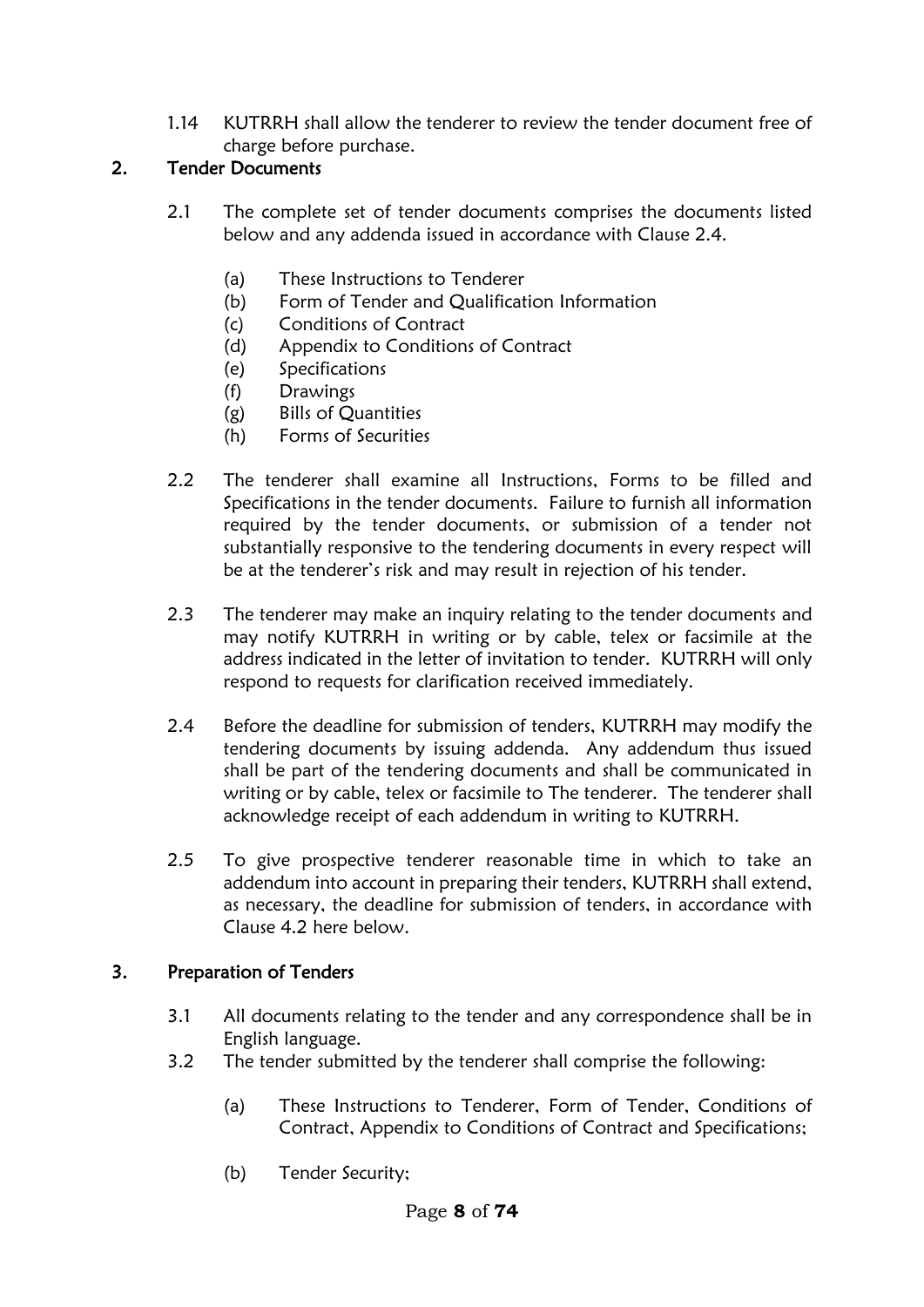- (c) Priced Bill of Quantities ;
- (d) Qualification Information Form and Documents;
- (e) Alternative offers where invited; and
- (f) Any other materials required to be completed and submitted by the tenderer.
- 3.3 The tenderer shall fill in rates and prices for all items of the Project described in the Bill of Quantities. Items for which no rate or price is entered by the tenderer will not be paid for when executed and shall be deemed covered by the other rates and prices in the Bill of Quantities. All duties, taxes, and other levies payable by the Contractor under the Contract, or for any other cause relevant to the Contract, as of 30 days prior to the deadline for submission of tenders, shall be included in the tender price submitted by the tenderer.
- 3.4 The rates and prices quoted by the tenderer shall only be subject to adjustment during the performance of the Contract if provided for in the Appendix to Conditions of Contract and provisions made in the Conditions of Contract.
- 3.5 The unit rates and prices shall be in Kenya Shillings or any other easily transferable currency.
- 3.6 Tenders shall remain valid for a period of ONE EIGHTY (180) days from the date of submission. However, in exceptional circumstances, KUTRRH may request that the tenderer extend the period of validity for a specified additional period. The request and the tenderer' responses shall be made in writing. The tenderer agreeing to the request will not be required or permitted to otherwise modify the tender, but will be required to extend the validity of Tender Security for the period of the extension, and in compliance with Clause 3.7 - 3.11 in all respects.
- 3.7 The tenderer shall furnish, as part of the tender, a Tender Security in the amount and form specified in the appendix to invitation to tenderer. This shall be in the amount not exceeding 2 percent of the tender price
- 3.8 The format of the Tender Security should be in accordance with the form of Tender Security included in Section G - Standard forms or any other form acceptable to KUTRRH. Tender Security shall be valid for 30 days beyond the validity of the tender.
- 3.9 Tender not accompanied by an acceptable Tender Security shall be rejected. The Tender Security of a joint venture must define as "Tenderer" all joint venture partners and list them in the following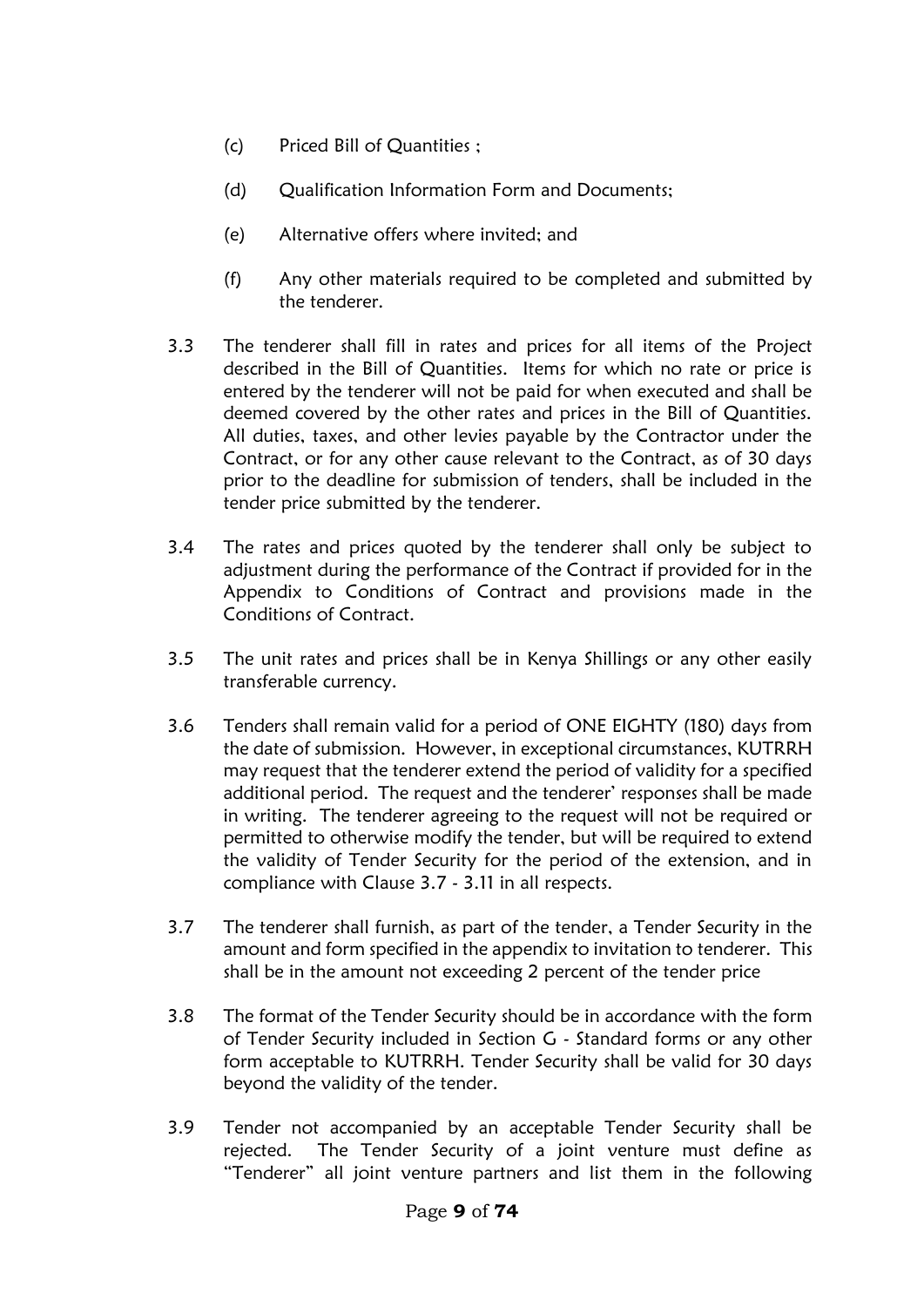manner: a joint venture consisting of"…………","…………",and "…………".

- 3.10 The Tender Securities if unsuccessful will be returned within 28 days of the end of the tender validity period specified in Clause 3.6.
- 3.11 The Tender Security if successful will be discharged when the tenderer has signed the Contract Agreement and furnished the required Performance Security.
- 3.12 The Tender Security may be forfeited
	- (a) If the tenderer withdraws the tender after tender opening during the period of tender validity;
	- (b) If the tenderer does not accept the correction of the tender price, pursuant to Clause 5.7;
	- (c) If the tenderer fails within the specified time limit to
		- (i) Sign the Agreement, or
		- (ii) Furnish the required Performance Security.
- 3.13 Tenderer shall submit offers that comply with the requirements of the tendering documents, including the basic technical design as indicated in the Drawings and Specifications. Alternatives will not be considered, unless specifically allowed in the invitation to tender. If so allowed, tenderer wishing to offer technical alternatives to the requirements of the tendering documents must also submit a tender that complies with the requirements of the tendering documents, including the basic technical design as indicated in the Drawings and Specifications. In addition to submitting the basic tender, the tenderer shall provide all information necessary for a complete evaluation of the alternative, including design calculations, technical specifications, breakdown of prices, proposed construction methods and other relevant details. Only the technical alternatives, if any, of

the lowest evaluated tender conforming to the basic technical requirements shall be considered.

3.14 The tenderer shall prepare one original of the documents comprising the tender documents as described in Clause 3.2 of these Instructions to Tenderer, bound with the volume containing the Form of Tender, and clearly marked "ORIGINAL". In addition, the tenderer shall submit copies of the tender, in the number specified in the invitation to tender, and clearly marked as "COPIES". In the event of discrepancy between them, the original shall prevail.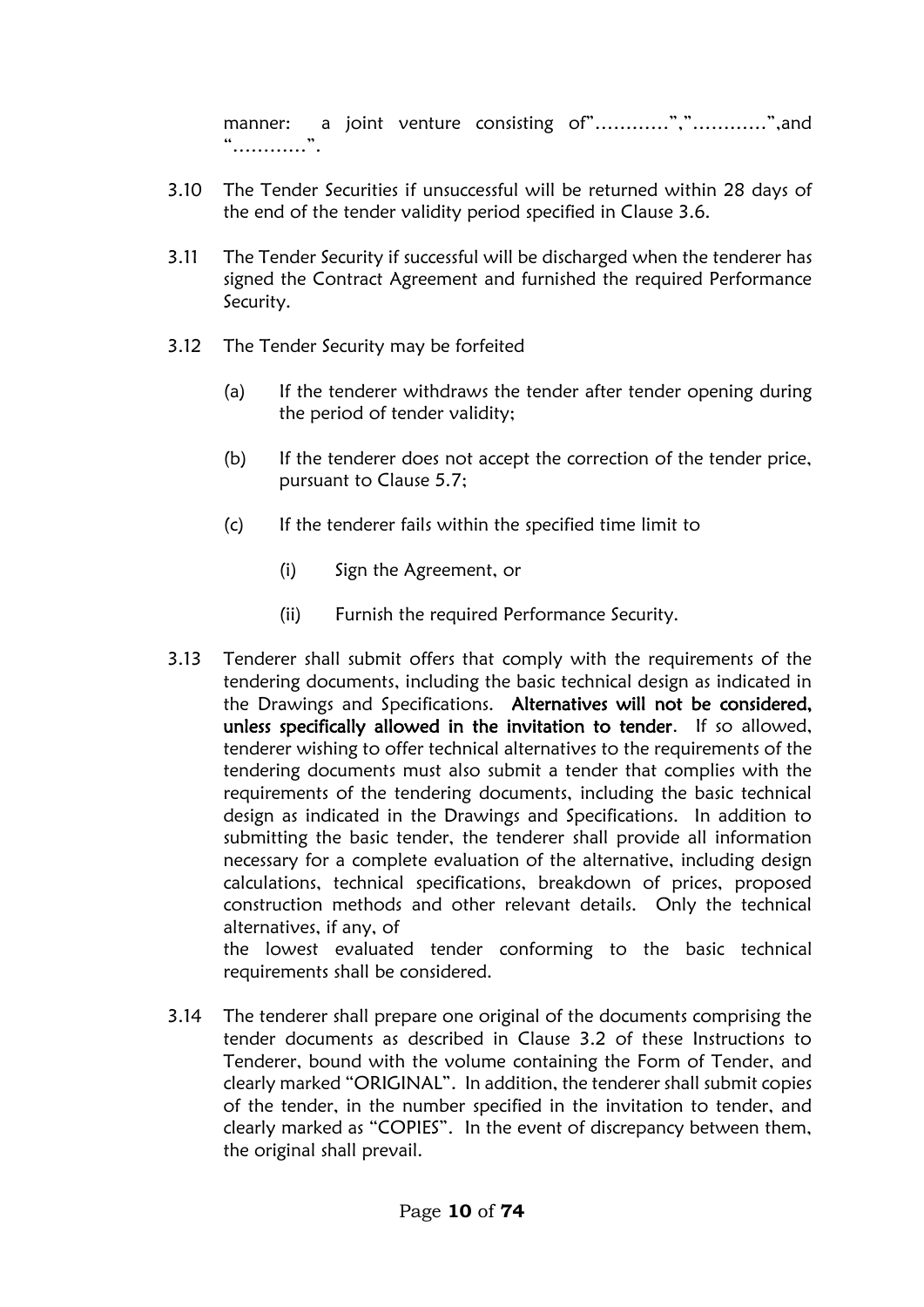- 3.15 The original and all copies of the tender shall be typed or written in indelible ink and shall be signed by a person or persons duly authorized to sign on behalf of the tenderer, pursuant to Clause 1.5 (a) or 1.6 (b), as the case may be. All pages of the tender where alterations or additions have been made shall be initialed by the person or persons signing the tender.
- 3.16 Clarification of tenders shall be requested by the tenderer to be received by KUTRRH not later than 1 day prior to the deadline for submission of tenders.
- 3.17 KUTRRH shall reply to any clarifications sought by the tenderer immediately upon receiving the request to enable the tenderer to make timely submission of its tender.
- 3.18 The tender security shall be in the amount of 2 per cent of the tender price.

#### 4. Submission of Tenders

- 4.1 The tenderer shall seal the original and all copies of the tender in two inner envelopes and one outer envelope, duly marking the inner envelopes as "ORIGINAL" and "COPIES" as appropriate. The inner and outer envelopes shall:
	- (a) Be addressed to KUTRRH at the address provided in the invitation to tender;
	- (b) Bear the name and identification number of the Contract as defined in the invitation to tender; and
	- (c) Provide a warning not to open before the specified time and date for tender opening.
- 4.2 Tenders shall be delivered to KUTRRH at the address specified above not later than Tuesday 9th March, 2021 at 10.00 a.m. However, KUTRRH may extend the deadline for submission of tenders by issuing an amendment in accordance with Sub-Clause 2.5 in which case all rights and obligations of KUTRRH and the tenderer previously subject to the original deadline will then be subject to the new deadline.
- 4.3 Any tender received after the deadline prescribed in clause 4.2 will be returned to the tenderer un-opened.
- 4.4 Tenderer may modify or withdraw its tender by giving notice in writing before the deadline prescribed in clause 4.2. The tenderer's modification or withdrawal notice shall be prepared, sealed, marked, and delivered in accordance with clause 3.13 and 4.1, with the outer and inner envelopes additionally marked "MODIFICATION" and "WITHDRAWAL", as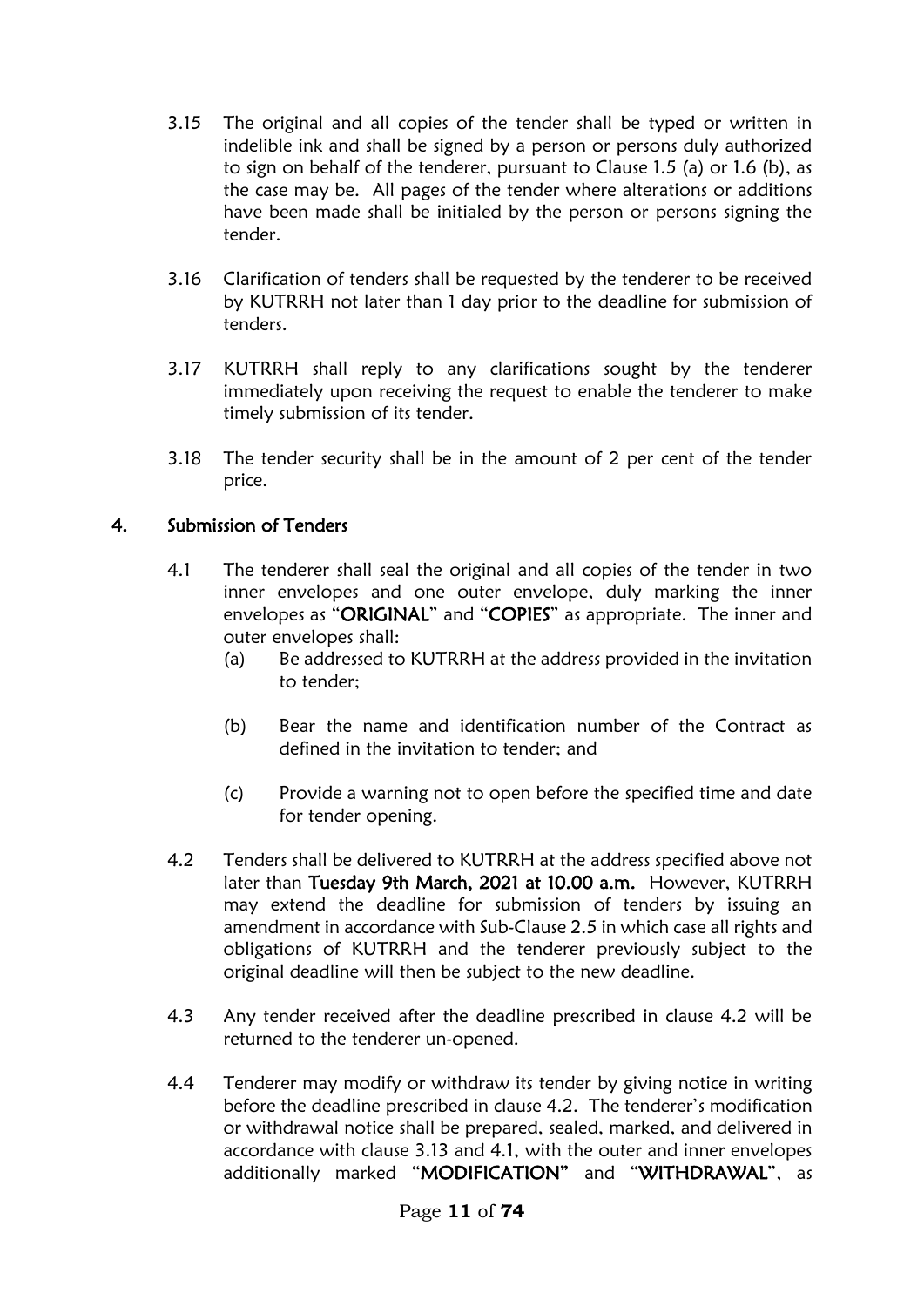appropriate. No tender may be modified after the deadline for submission of tenders.

- 4.5 Withdrawal of a tender between the deadline for submission of tenders and the expiration of the period of tender validity specified in the invitation to tender or as extended pursuant to Clause 3.6 may result in the forfeiture of the Tender Security pursuant to Clause 3.11.
- 4.6 Tenderer may only offer discounts to, or otherwise modify the prices of their tenders by submitting tender modifications in accordance with Clause 4.4 or be included in the original tender submission.

#### 5. Tender Opening and Evaluation

- 5.1 The tenders will be opened by KUTRRH, including modifications made pursuant to Clause 4.4, in the presence of the tenderer' representatives who choose to attend at the time and in the place specified in clause 4.2 above. Envelopes marked "WITHDRAWAL" shall be opened and read out first. Tenderer' and Employer's representatives who are present during the opening shall sign a register evidencing their attendance.
- 5.2 The tenderer' names, the tender prices, the total amount of each tender and of any alternative tender (if alternatives have been requested or permitted), any discounts, tender modifications and withdrawals, the presence or absence of Tender Security, and such other details as may be considered appropriate, will be announced by KUTRRH at the opening. Minutes of the tender opening, including the information disclosed to those present will be prepared by KUTRRH.
- 5.3 Information relating to the examination, clarification, evaluation, and comparison of tenders and recommendations for the award of Contract shall not be disclosed to tenderer or any other persons not officially concerned with such process until the award to the successful tenderer has been announced. Any effort by the tenderer to influence KUTRRH 's officials, processing of tenders or award decisions may result in the rejection of the respective tender.
- 5.4 To assist in the examination, evaluation, and comparison of tenders, KUTRRH at her discretion, may ask the tenderer for clarification of the tender, including breakdowns of unit rates. The request for clarification and the response shall be in writing or by cable, telex or facsimile but no change in the price or substance of the tender shall be sought, offered, or permitted except as required to confirm the correction of arithmetic errors discovered in the evaluation of the tenders in accordance with Clause 5.7.
- 5.5 Prior to the detailed evaluation of tenders, KUTRRH will determine whether the tender (a) meets the eligibility criteria defined in Clause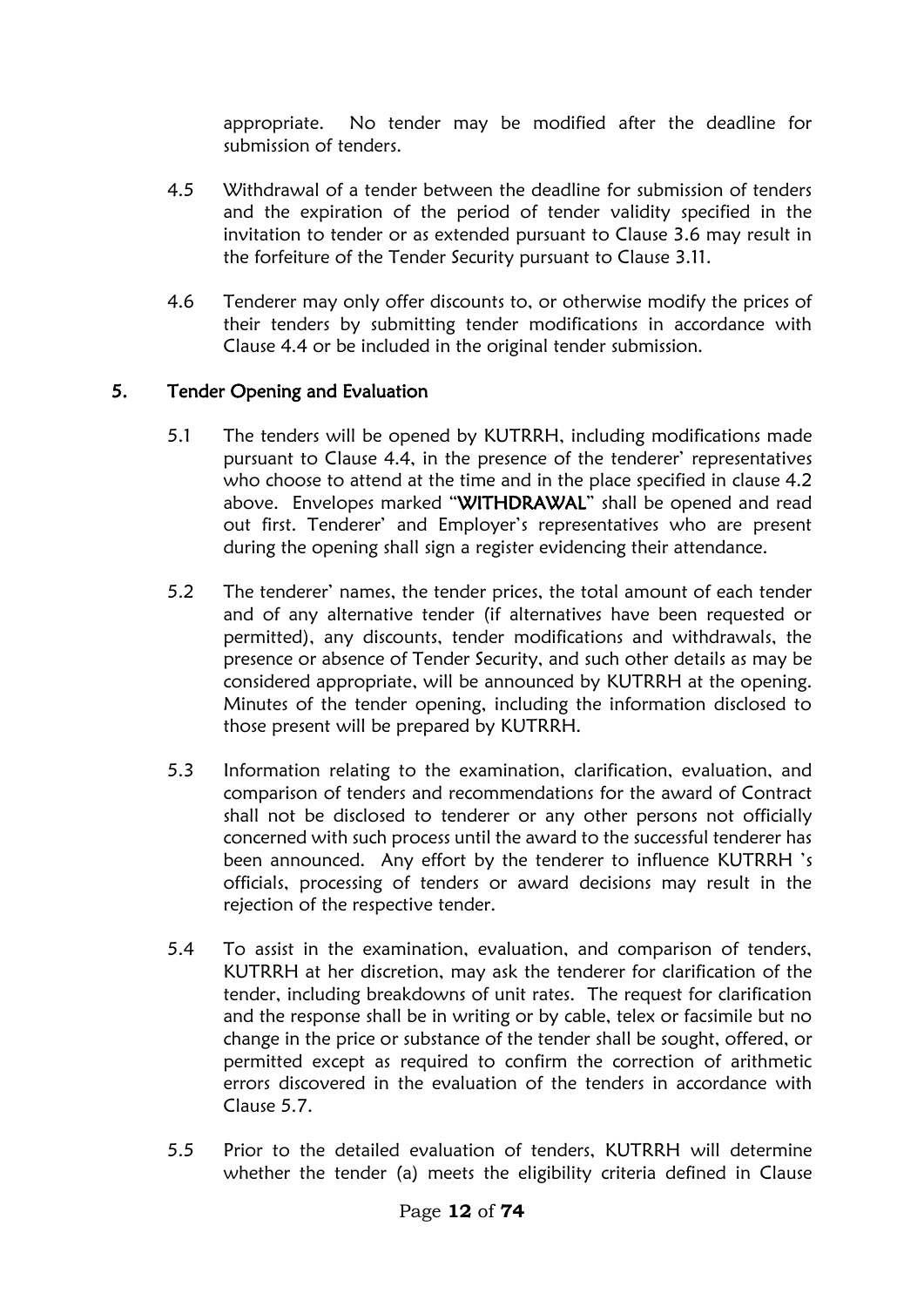1.7;(b) has been properly signed; (c) is accompanied by the required securities; and (d) is substantially responsive to the requirements of the tendering documents. A substantially responsive tender is one which conforms to all the terms, conditions and specifications of the tendering documents, without material deviation or reservation. A material deviation or reservation is one (a) which affects in any substantial way the scope, quality, or performance of the project; (b) which limits in any substantial way, inconsistent with the tendering documents, KUTRRH 's rights or the tenderer's obligations under the Contract; or (c) whose rectification would affect unfairly the competitive position of other tenderer presenting substantially responsive tenders.

- 5.6 If the tender is not substantially responsive, it will be rejected, and may not subsequently be made responsive by correction or withdrawal of the nonconforming deviation or reservation.
- 5.7 If the tender will be determined to be substantially responsive it will be checked for any arithmetic errors. Errors will be corrected as follows:
	- (a) Where there is a discrepancy between the amount in figures and the amount in words, the amount in words will prevail; and
	- (b) Where there is a discrepancy between the unit rate and the line item total resulting from multiplying the unit rate by the quantity, the unit rate as quoted will prevail, unless in the opinion of KUTRRH, there is an obvious typographical error, in which case the adjustment will be made to the entry containing that error.
	- (c) In the event of a discrepancy between the tender amount as stated in the Form of Tender and the corrected tender figure in the main summary of the Bill of Quantities, the amount as stated in the Form of Tender shall prevail.
	- (d) The Error Correction Factor shall be computed by expressing the difference between the tender amount and the corrected tender sum as a percentage of the corrected Builder's Work (i.e. Corrected tender sum less P.C. and Provisional Sums)
	- (e) The Error Correction Factor shall be applied to all Builder's Work (as a rebate or addition as the case may be) for the purposes of valuations for Interim Certificates and valuation of variations.
	- (f) the amount stated in the tender will be adjusted in accordance with the above procedure for the correction of errors and, with concurrence of the tenderer, shall be considered as binding upon the tenderer. If the tenderer does not accept the corrected amount, the tender may be rejected and the Tender Security may be forfeited in accordance with clause 3.11.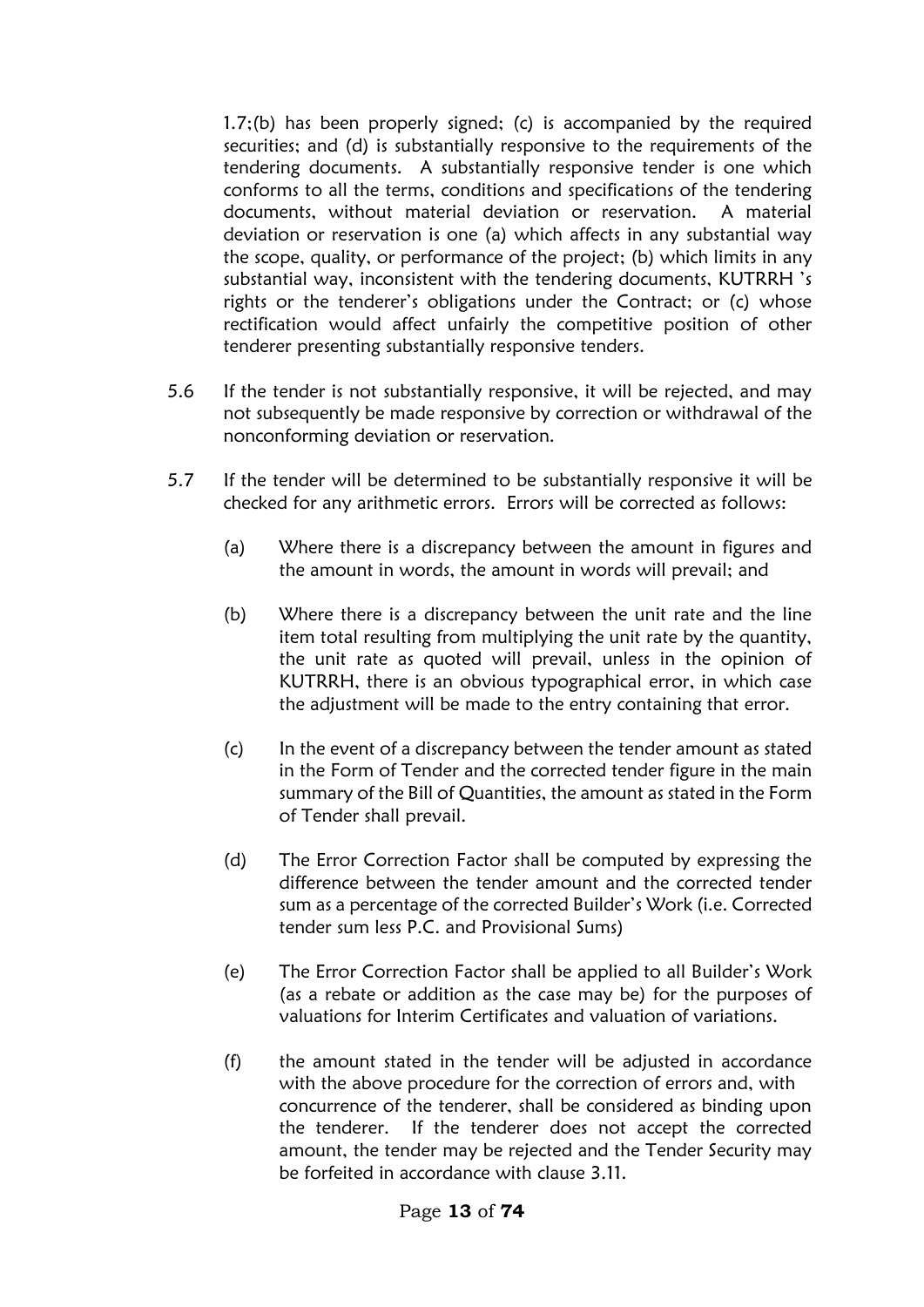- 5.8 KUTRRH will evaluate and compare the tender if it will be determined to be substantially responsive in accordance with Clause 5.5.
- 5.9 In evaluating the tenders, KUTRRH will determine for each tender the evaluated tender price by adjusting the tender price as follows:
	- (a) Making any correction for errors pursuant to clause 5.7;
	- (b) Excluding provisional sums and the provision, if any, for contingencies in the Bill of Quantities, but including Day-project where priced competitively.
	- (c) Making an appropriate adjustment for any other acceptable variations, deviations, or alternative offers submitted in accordance with clause 3.12; and
	- (d) Making appropriate adjustments to reflect discounts or other price modifications offered in accordance with clause 4.6
- 5.10 KUTRRH reserves the right to accept or reject any variation, deviation, or alternative offer. Variations, deviations, and alternative offers and other factors which are in excess of the requirements of the tender documents or otherwise result in unsolicited benefits for KUTRRH will not be taken into account in tender evaluation.
- 5.11 The tenderer shall not influence KUTRRH on any matter relating to his tender from the time of the tender opening to the time the Contract is awarded. Any effort by the Tenderer to influence KUTRRH or his employees in his decision on tender evaluation, tender comparison or Contract award may result in the rejection of the tender.
- 5.12 Firms incorporated in Kenya where indigenous Kenyans own 51% or more of the share capital shall be allowed a 10% preferential bias provided that they do not sub-contract work valued at more than 50% of the Contract Price excluding Provisional Sums to an non-indigenous sub-contractor.

## 6. Award of Contract

6.1 Subject to Clause 6.2, the award of the Contract will be made to the tenderer if the tender has been determined to be substantially responsive to the tendering documents and has offered the lowest evaluated tender price, provided that the tenderer has been determined to be (a) eligible in accordance with the provision of Clauses 1.2, and (b) qualified in accordance with the provisions of clause 1.7 and 1.8.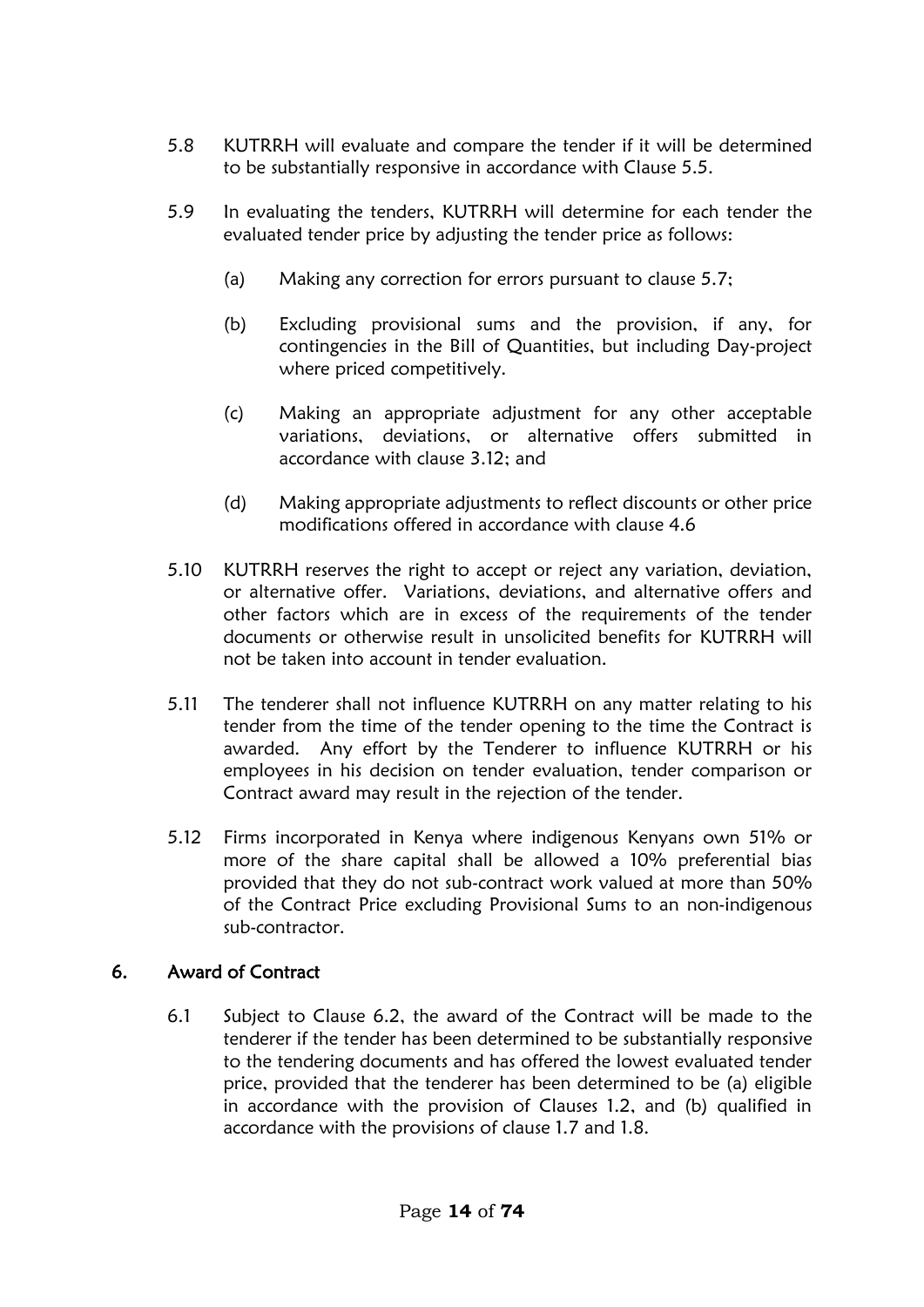- 6.2 Notwithstanding clause 6.1 above, KUTRRH reserves the right to accept or reject the tender, and to cancel the tendering process and reject the tender, at any time prior to the award of Contract, without thereby incurring any liability to the affected tenderer or any obligation to inform the tenderer of the grounds for the action.
- 6.3 If the tenderer's tender has been accepted, he will be notified of the award prior to expiration of the tender validity period in writing or by cable, telex or facsimile. This notification (hereinafter and in all Contract documents called the "Letter of Acceptance") will state the sum (hereinafter and in all Contract documents called the "Contract Price") that KUTRRH will pay the Contractor in consideration of the execution, completion, and maintenance of the Project by the Contractor as prescribed by the Contract.

The contract shall be formed on the parties signing the contract.

- 6.4 The Agreement will incorporate all agreements between KUTRRH and the successful tenderer. Within 14 days of receipt the successful tenderer will sign the Agreement and return it to KUTRRH.
- 6.5 Within 21 days after receipt of the Letter of Acceptance, the successful tenderer shall deliver to KUTRRH a Performance Security of 10% of the contract sum or the amount stipulated in the Appendix to Conditions of Contract and in the form stipulated in the Tender documents. The Performance Security shall be in the amount and specified form.
- 6.6 Failure of the successful tenderer to comply with the requirements of clause 6.5 shall constitute sufficient grounds for cancellation of the award and forfeiture of the Tender Security.
- 6.7 Preference where allowed in the evaluation of tenders shall not be allowed for contracts not exceeding one year (12 months).
- 6.8 The tender evaluation committee shall evaluate the tender within 30 days of the validity period from the date of opening the tender.
- 6.9 The parties to the contract shall have it signed within 30 days from the date of notification of contract award unless there is an administrative review request.
- 6.10 Contract price variations shall not be allowed for contracts not exceeding one year (12 months)
- 6.11 Where contract price variation is allowed, the valuation shall not exceed 15% of the original contract price.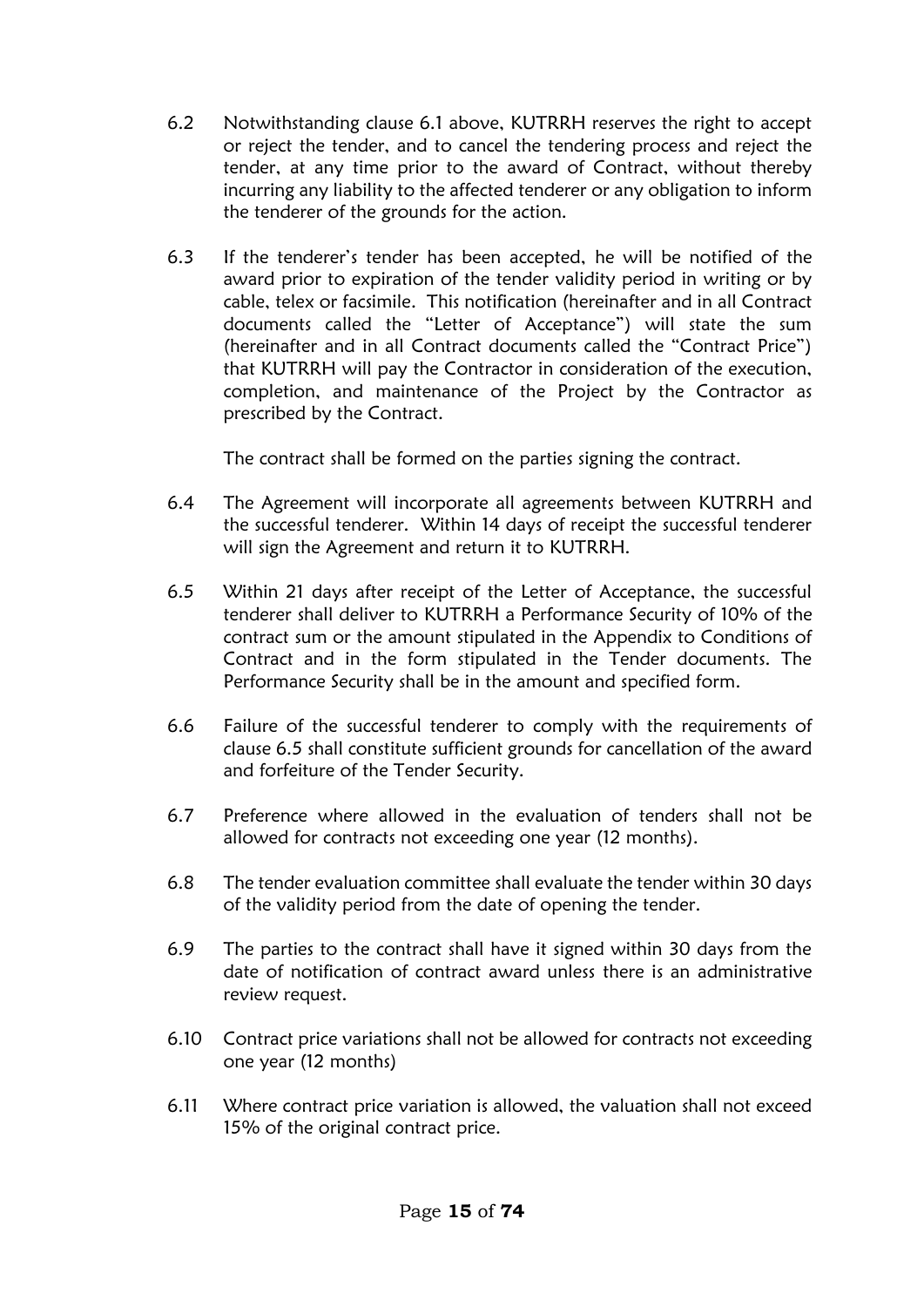- 6.12 Price variation request shall be processed by KUTRRH within 30 days of receiving the request.
- 6.13 KUTRRH may at any time terminate procurement proceedings before contract award and subsequent signing and shall not be liable to any person for the termination.
- 6.14 KUTRRH shall give prompt notice of the termination to the tenderer and on request give its reasons for termination within 14 days of receiving the request from any tenderer.
- 6.15 If the tenderer who gives false information in the tender document about its qualification or refuses to enter into a contract after notification of contract award shall be considered for debarment from participating in future public procurement.

#### 7. Corrupt and Fraudulent practices

7.1 KUTRRH requires that tenderer observe the highest standards of ethics during procurement process and execution of contracts. The tenderer shall sign a declaration that he has not and will not be involved in corrupt and fraudulent practices.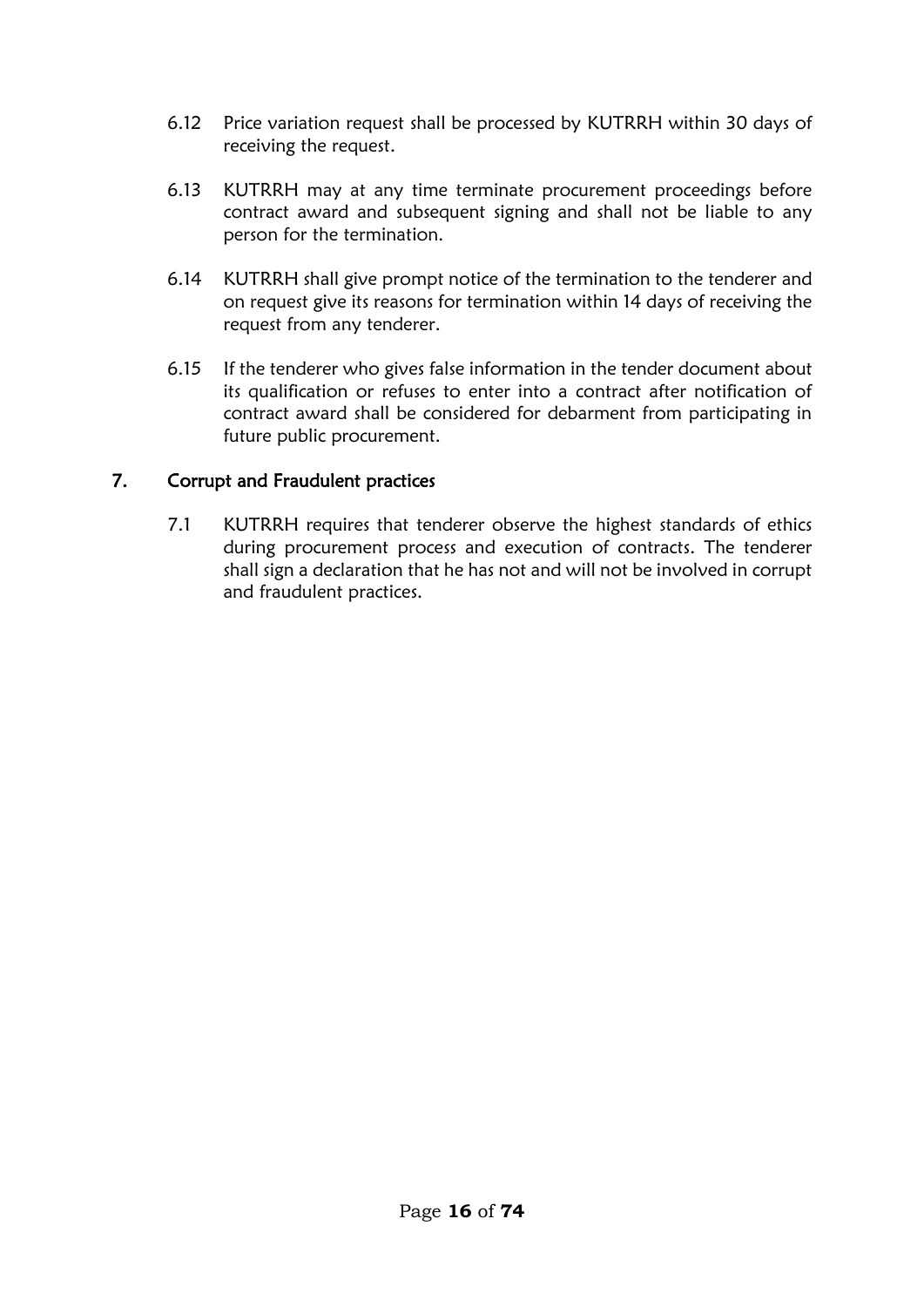## SECTION III CONDITIONS OF CONTRACT

# Table of Contents Definitions ………………………………………………………… 15 Interpretation………………………………………………………… 17

| 3  |                                                | 17        |
|----|------------------------------------------------|-----------|
| 4  |                                                | 17        |
| 5  |                                                | 18        |
| 6  |                                                | 18        |
| 7  |                                                | 18        |
| 8  |                                                | 18        |
| 9  |                                                | 18        |
| 10 |                                                | 19        |
| 11 |                                                | 19        |
| 12 |                                                | 19        |
| 13 |                                                | $19 - 20$ |
| 14 |                                                | 20        |
| 15 |                                                | 20        |
| 16 |                                                | 20        |
| 17 | Extension or Acceleration of completion date   | 20        |
| 18 |                                                | 21        |
| 19 |                                                | 21        |
| 20 |                                                | $21 - 22$ |
| 21 |                                                | 22        |
| 22 |                                                | $22 - 23$ |
| 23 | Payment certificates, currency of payments and |           |
|    |                                                | 23        |
| 24 |                                                | $25 - 27$ |
| 25 |                                                | $27 - 29$ |
| 26 |                                                | 29        |
| 27 |                                                | 29        |
| 28 |                                                | 29        |
| 29 |                                                | 29 - 30   |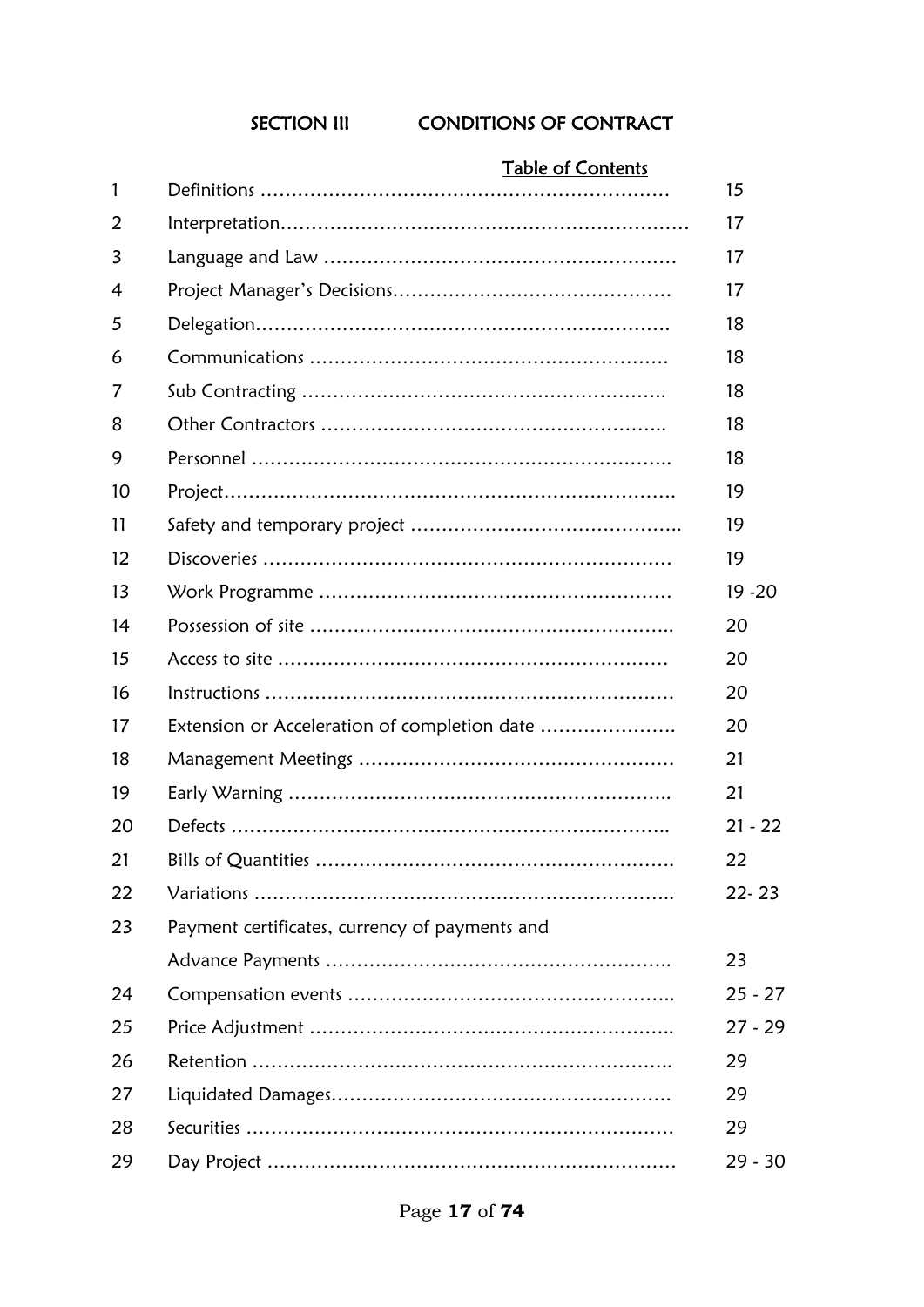| 30 | $30 - 31$ |
|----|-----------|
| 31 | 31        |
| 32 | 31        |
| 33 | $31 - 32$ |
| 34 | $32 - 33$ |
| 35 | 33        |
| 36 |           |
| 37 | $34 - 36$ |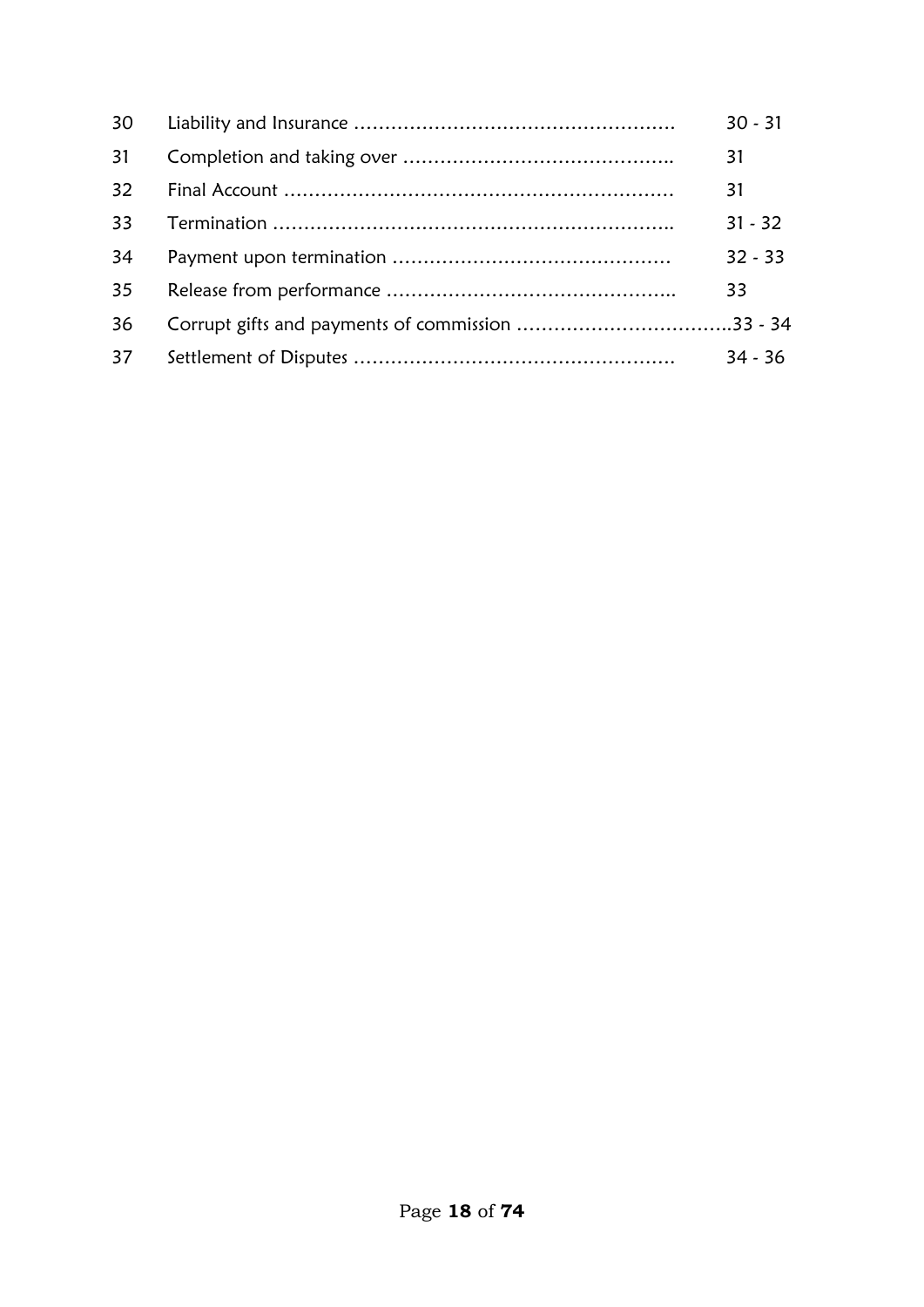## CONDITIONS OF CONTRACT

#### 1. Definitions

1.1 In this Contract, except where context otherwise requires, the following terms shall be interpreted as indicated;

"Bill of Quantities" means the priced and completed Bill of Quantities forming part of the tender.

"Compensation Events" are those defined in Clause 24 hereunder.

"The Completion Date" means the date of completion of the Project as certified by the Project Manager, in accordance with Clause 31.

"The Contract" means the agreement entered into between KUTRRH and the Contractor as recorded in the Agreement Form and signed by the parties including all attachments and appendices thereto and all documents incorporated by reference therein to execute, complete, and maintain the Project,

"The Contractor" refers to the person or corporate body whose tender to carry out the Project has been accepted by KUTRRH.

"The Contractor's Tender" is the completed tendering document submitted by the Contractor to KUTRRH.

"The Contract Price" is the price stated in the Letter of Acceptance and thereafter as adjusted in accordance with the provisions of the Contract.

"Days" are calendar days; "Months" are calendar months.

"A Defect" is any part of the Project not completed in accordance with the Contract.

"The Defects Liability Certificate" is the certificate issued by Project Manager upon correction of defects by the Contractor.

"The Defects Liability Period" is the period named in the Contract Data and calculated from the Completion Date.

"Drawings" include calculations and other information provided or approved by the Project Manager for the execution of the Contract.

"Day-project" are Work inputs subject to payment on a time basis for labour and the associated materials and plant.

"Employer", or the "Procuring entity" as defined in the Public Procurement Regulations (i.e. Central or Local Government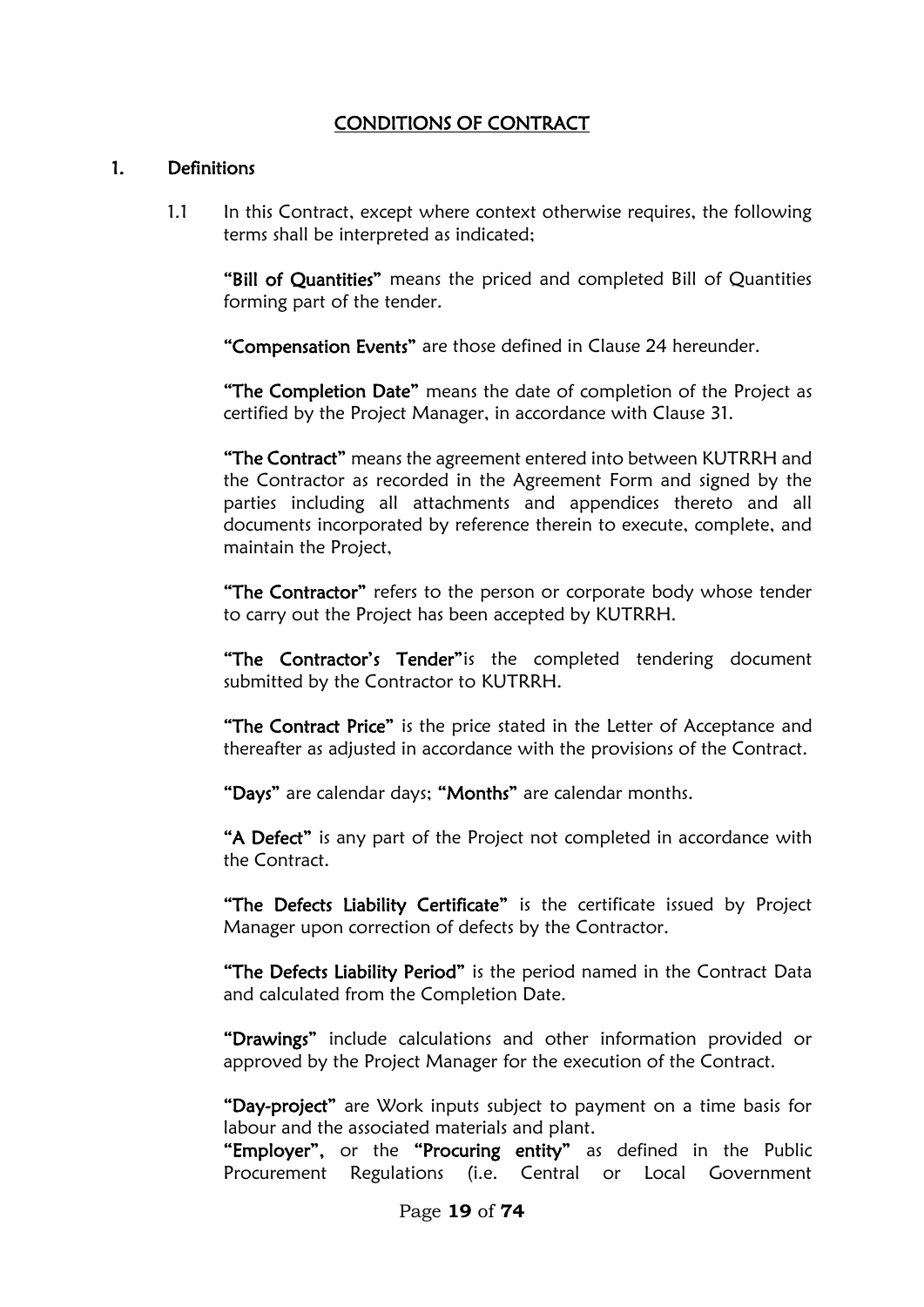administration, Universities, Public Institutions and Corporations, etc) is the party who employs the Contractor to carry out the Project.

"Contractor's Equipment" is the Contractor's machinery and vehicles brought temporarily to the Site for the execution of the project.

"The Intended Completion Date" is the date on which it is intended that the Contractor shall complete the Project. The Intended Completion Date may be revised only by the Project Manager by issuing an extension of time or an acceleration order.

"Materials" are all supplies, including consumables, used by the Contractor for incorporation in the Project.

"Plant" is any integral part of the Project that shall have a mechanical, electrical, chemical, or biological function.

"Project Manager" is the person named in the Appendix to Conditions of Contract (or any other competent person appointed by KUTRRH and notified to the Contractor, to act in replacement of the Project Manager) who is responsible for supervising the execution of the Project and administering the Contract and shall be an "Architect" or a "Quantity Surveyor" registered under the Architects and Quantity Surveyors Act Cap 525 or an "Engineer" registered under Engineers Registration Act Cap 530.

"Site" is the area defined as such in the Appendix to Condition of Contract.

"Site Investigation Reports" are those reports that may be included in the tendering documents which are factual and interpretative about the surface and subsurface conditions at the Site.

"Specifications" means the Specifications of the Project included in the Contract and any modification or addition made or approved by the Project Manager.

"Start Date" is the latest date when the Contractor shall commence execution of the Project. It does not necessarily coincide with the Site possession date(s).

"A Subcontractor" is a person or corporate body who has a Contract with the Contractor to carry out a part of the Work in the Contract, which includes Work on the Site.

"Temporary project" are project designed, constructed, installed, and removed by the Contractor which are needed for construction or installation of the Project.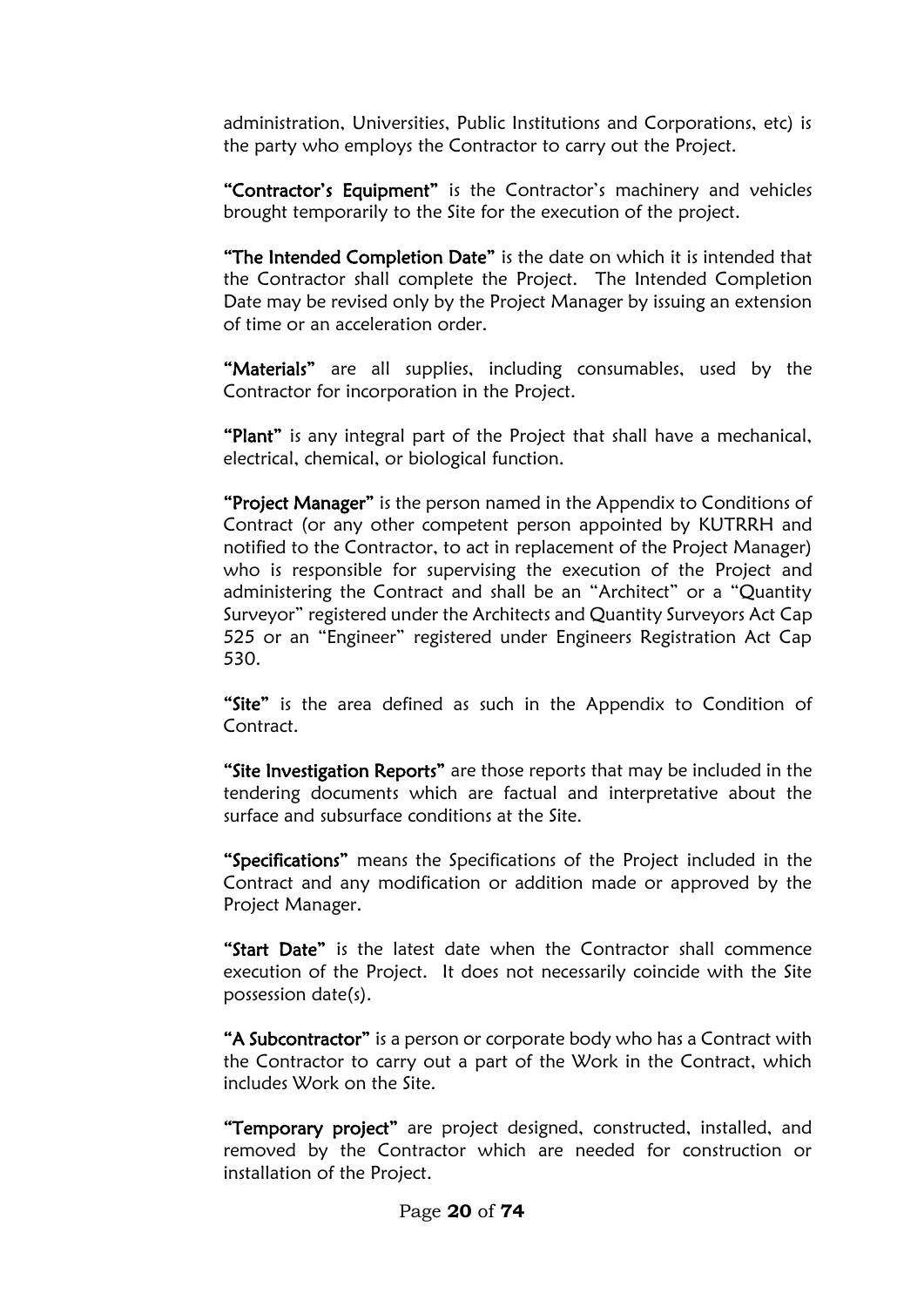"A Variation" is an instruction given by the Project Manager which varies the Project.

"The Project" are what the Contract requires the Contractor to construct, install, and turnover to KUTRRH , as defined in the Appendix to Conditions of Contract.

## 2. Interpretation

- 2.1 In interpreting these Conditions of Contract, singular also means plural, male also means female or neuter, and the other way around. Headings have no significance. Words have their normal meaning in English Language unless specifically defined. The Project Manager will provide instructions clarifying queries about these Conditions of Contract.
- 2.2 If sectional completion is specified in the Appendix to Conditions of Contract, reference in the Conditions of Contract to the Project, the Completion Date and the Intended Completion Date apply to any section of the Project (other than references to the Intended Completion Date for the whole of the Project).
- 2.3 The following documents shall constitute the Contract documents and shall be interpreted in the following order of priority;
	- (1) Agreement,
	- (2) Letter of Acceptance,
	- (3) Contractor's Tender,
	- (4) Appendix to Conditions of Contract,
	- (5) Conditions of Contract,
	- (6) Specifications,
	- (7) Drawings,
	- (8) Bill of Quantities,
	- (9) Any other documents listed in the Appendix to Conditions of Contract as forming part of the Contract.

 Immediately after the execution of the Contract, the Project Manager shall furnish both KUTRRH and the Contractor with two copies each of all the Contract documents. Further, as and when necessary the Project Manager shall furnish the Contractor [always with a copy to KUTRRH] with three [3] copies of such further drawings or details or descriptive schedules as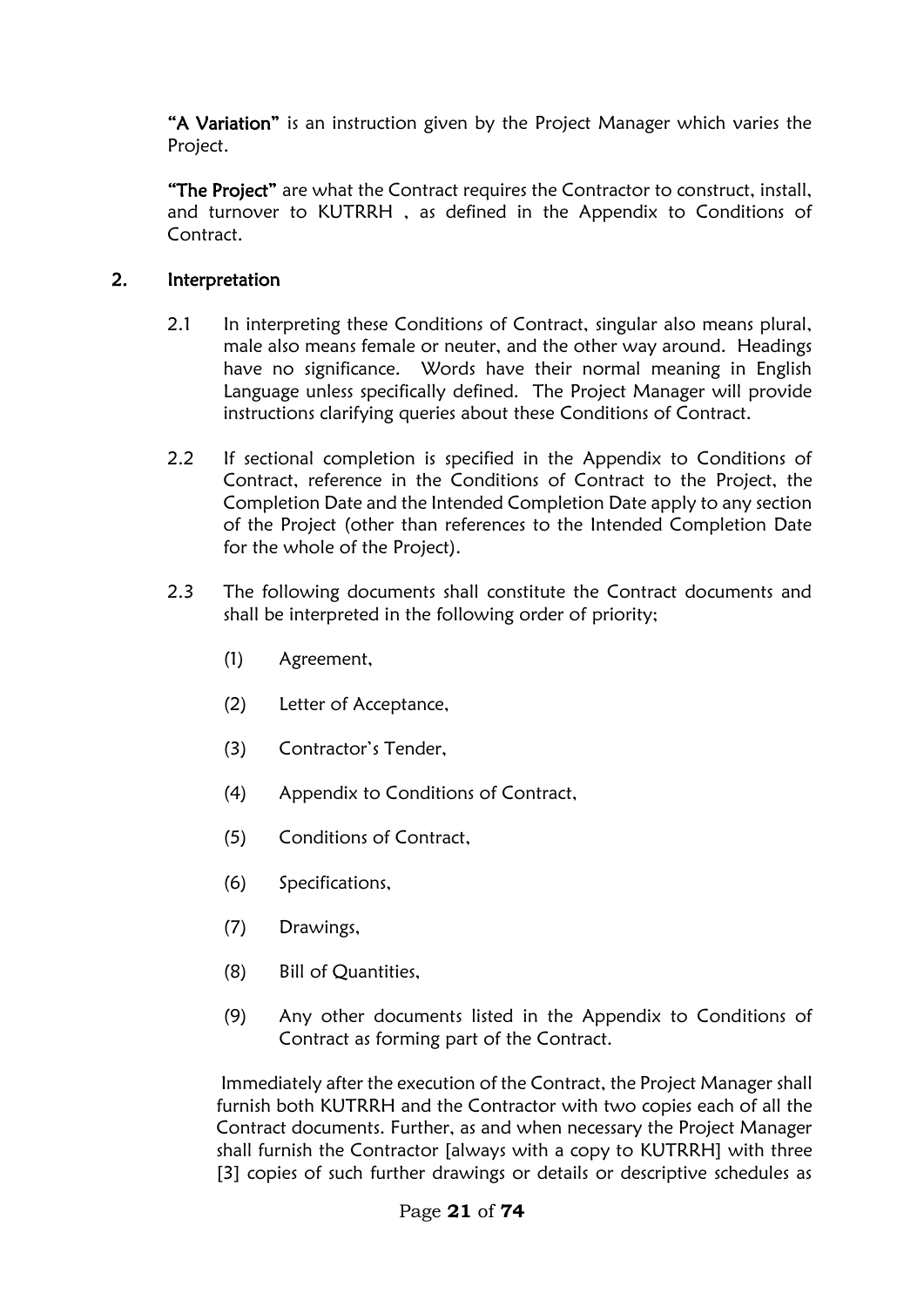are reasonably necessary either to explain or amplify the Contract drawings or to enable the Contractor to carry out and complete the Project in accordance with these Conditions.

#### 3. Language and Law

3.1 Language of the Contract and the law governing the Contract shall be English language and the Laws of Kenya respectively unless otherwise stated.

#### 4 Project Manager's Decisions

4.1 Except where otherwise specifically stated, the Project Manager will decide contractual matters between KUTRRH and the Contractor in the role representing KUTRRH.

#### 5 Delegation

5.1 The Project Manager may delegate any of his duties and responsibilities to others after notifying the Contractor.

#### 6 Communications

6.1 Communication between parties shall be effective only when in writing. A notice shall be effective only when it is delivered.

#### 7 Subcontracting

7.1 The Contractor may subcontract with the approval of the Project Manager, but may not assign the Contract without the approval of KUTRRH in writing. Subcontracting shall not alter the Contractor's obligations.

#### 8 Other Contractors

8.1 The Contractor shall cooperate and share the Site with other contractors, public authorities, utilities etc. as listed in the Appendix to Conditions of Contract and also with KUTRRH, as per the directions of the Project Manager. The Contractor shall also provide facilities and services for them. KUTRRH may modify the said List of Other Contractors etc., and shall notify the Contractor of any such modification.

## 9 Personnel

9.1 The Contractor shall employ the key personnel named in the Qualification Information, to carry out the functions stated in the said Information or other personnel approved by the Project Manager. The Project Manager will approve any proposed replacement of key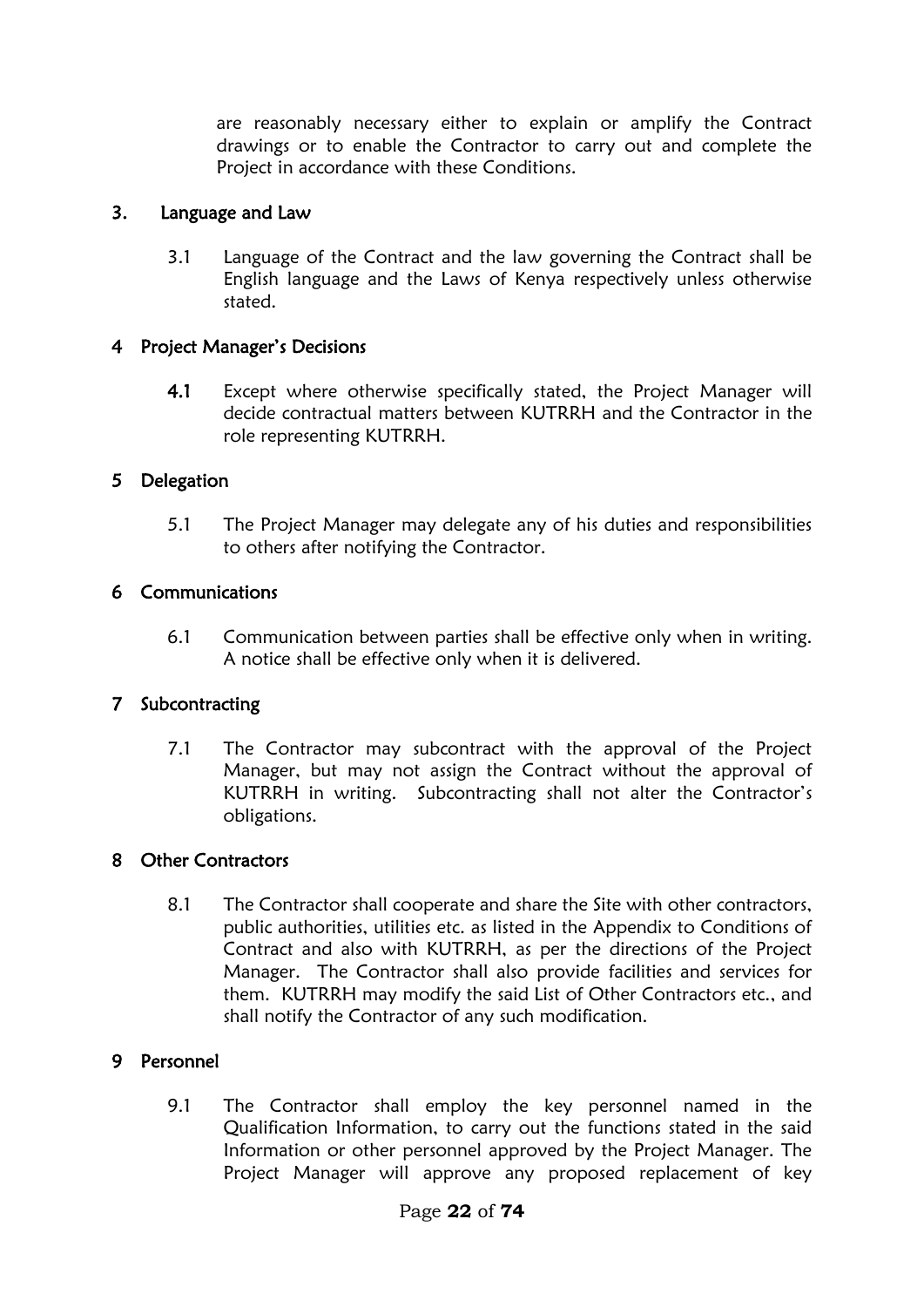personnel only if their relevant qualifications and abilities are substantially equal to or better than those of the personnel listed in the Qualification Information. If the Project Manager asks the Contractor to remove a person who is a member of the Contractor's staff or work force, stating the reasons, the Contractor shall ensure that the person leaves the Site within seven days and has no further connection with the Work in the Contract.

#### 10 Project

10.1 The Contractor shall construct and install the Project in accordance with the Specifications and Drawings. The Project may commence on the Start Date and shall be carried out in accordance with the Program submitted by the Contractor, as updated with the approval of the Project Manager, and complete them by the Intended Completion Date.

#### 11 Safety and Temporary Project

- 11.1 The Contractor shall be responsible for the design of temporary project. However before erecting the same, he shall submit his designs including specifications and drawings to the Project Manager and to any other relevant third parties for their approval. No erection of temporary project shall be done until such approvals are obtained.
- 11.2 The Project Manager's approval shall not alter the Contractor's responsibility for design of the Temporary project and all drawings prepared by the Contractor for the execution of the temporary or permanent Project, shall be subject to prior approval by the Project Manager before they can be used.
- 11.3 The Contractor shall be responsible for the safety of all activities on the Site.

#### 12. Discoveries

12.1 Anything of historical or other interest or of significant value unexpectedly discovered on Site shall be the property of KUTRRH. The Contractor shall notify the Project Manager of such discoveries and carry out the Project Manager's instructions for dealing with them.

#### 13. Work Program

13.1 Within the time stated in the Appendix to Conditions of Contract, the Contractor shall submit to the Project Manager for approval a program showing the general methods, arrangements, order, and timing for all the activities in the Project. An update of the program shall be a program showing the actual progress achieved on each activity and the effect of the progress achieved on the timing of the remaining Work, including any changes to the sequence of the activities.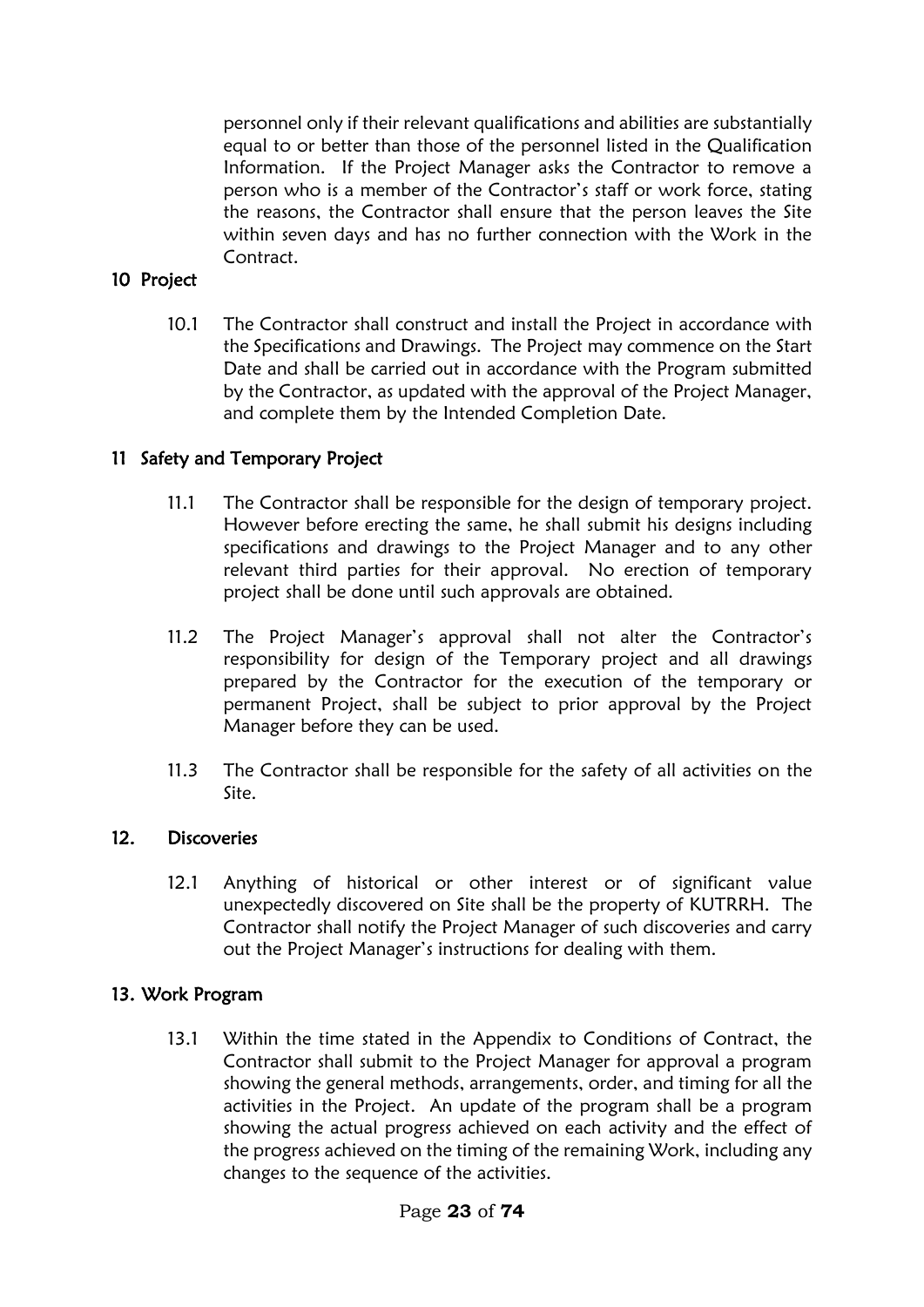The Contractor shall submit to the Project Manager for approval an updated program at intervals no longer than the period stated in the Appendix to Conditions of Contract. If the Contractor does not submit an updated program within this period, the Project Manager may withhold the amount stated in the said Appendix from the next payment certificate and continue to withhold this amount until the next payment after the date on which the overdue program has been submitted. The Project Manager's approval of the program shall not alter the Contractor's obligations. The Contractor may revise the program and submit it to the Project Manager again at any time. A revised program shall show the effect of Variations and Compensation Events.

## 14. Possession of Site

14.1 KUTRRH shall give possession of all parts of the Site to the Contractor. If possession of a part is not given by the date stated in the Appendix to Conditions of Contract, KUTRRH will be deemed to have delayed the start of the relevant activities, and this will be a Compensation Event.

## 15. Access to Site

15.1 The Contractor shall allow the Project Manager and any other person authorized by the Project Manager, access to the Site and to any place where work in connection with the Contract is being carried out or is intended to be carried out.

## 16. Instructions

16.1 The Contractor shall carry out all instructions of the Project Manager which are in accordance with the Contract.

## 17. Extension or Acceleration of Completion Date

17.1 The Project Manager shall extend the Intended Completion Date if a Compensation Event occurs or a variation is issued which makes it impossible for completion to be achieved by the Intended Completion Date without the Contractor taking steps to accelerate the remaining Work, which would cause the Contractor to incur additional cost. The Project Manager shall decide whether and by how much to extend the Intended Completion Date within 21 days of the Contractor asking the Project Manager in writing for a decision upon the effect of a Compensation Event or variation and submitting full supporting information. If the Contractor has failed to give early warning of a delay or has failed to cooperate in dealing with a delay, the delay caused by such failure shall not be considered in assessing the new (extended) Completion Date.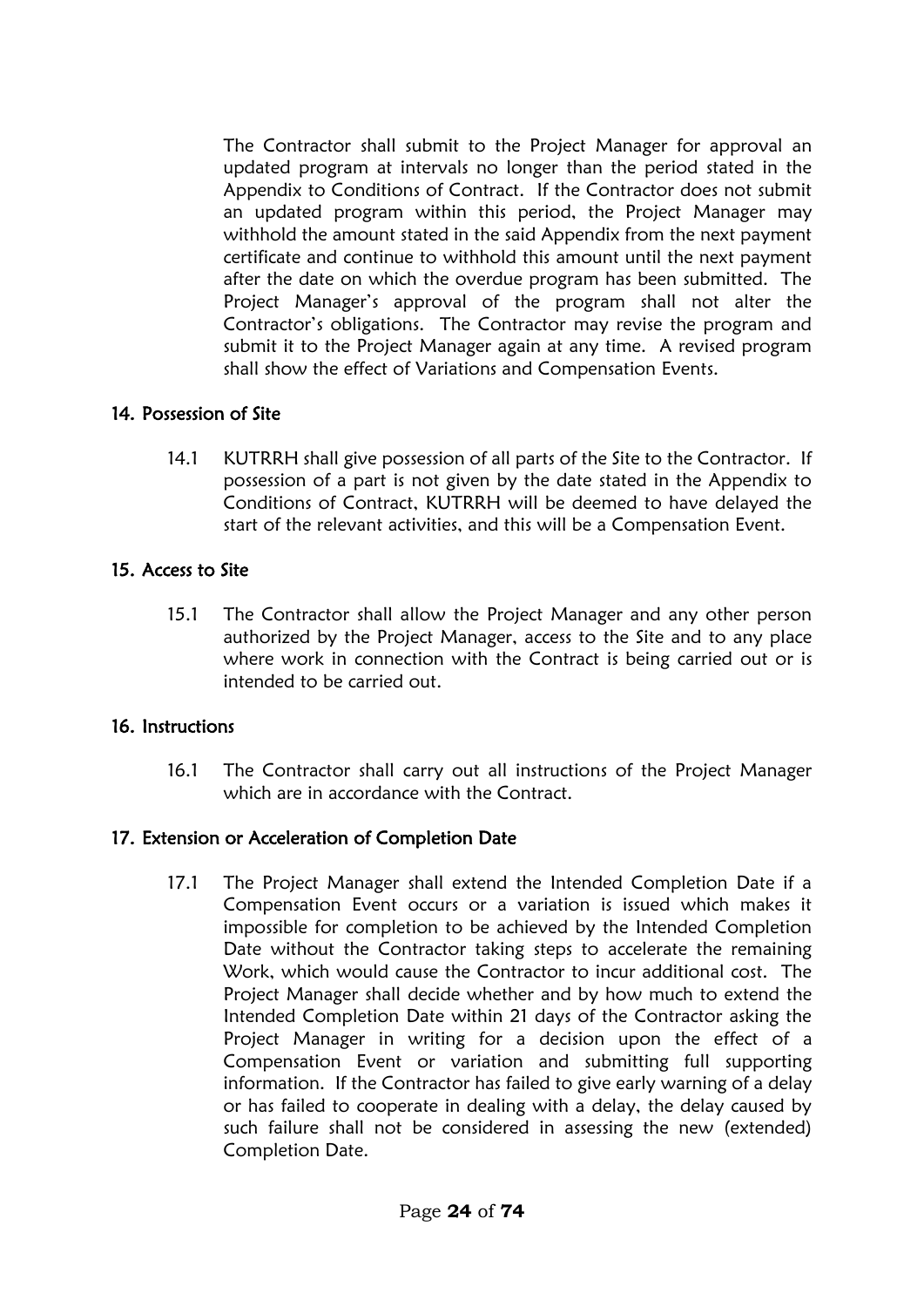17.2 No bonus for early completion of the Project shall be paid to the Contractor by KUTRRH.

## 18. Management Meetings

18.1 A Contract management meeting shall be held monthly and attended by the Project Manager and the Contractor. Its business shall be to review the plans for the remaining Work and to deal with matters raised in accordance with the early warning procedure. The Project Manager shall record the minutes of management meetings and provide copies of the same to those attending the meeting and KUTRRH. The responsibility of the parties for actions to be taken shall be decided by the Project Manager either at the management meeting or after the management meeting and stated in writing to all who attended the meeting.

## 19. Early Warning

- 19.1 The Contractor shall warn the Project Manager at the earliest opportunity of specific likely future events or circumstances that may adversely affect the quality of the Work, increase the Contract Price or delay the execution of the Project. The Project Manager may require the Contractor to provide an estimate of the expected effect of the future event or circumstance on the Contract Price and Completion Date. The estimate shall be provided by the Contractor as soon as reasonably possible.
- 19.2 The Contractor shall cooperate with the Project Manager in making and considering proposals on how the effect of such an event or circumstance can be avoided or reduced by anyone involved in the Work and in carrying out any resulting instructions of the Project Manager.

## 20. Defects

- 20.1 The Project Manager shall inspect the Contractor's work and notify the Contractor of any defects that are found. Such inspection shall not affect the Contractor's responsibilities. The Project Manager may instruct the Contractor to search for a defect and to uncover and test any Work that the Project Manager considers may have a defect. Should the defect be found, the cost of uncovering and making good shall be borne by the Contractor, However, if there is no defect found, the cost of uncovering and making good shall be treated as a variation and added to the Contract Price.
- 20.2 The Project Manager shall give notice to the Contractor of any defects before the end of the Defects Liability Period, which begins at Completion, and is defined in the Appendix to Conditions of Contract. The Defects Liability Period shall be extended for as long as defects remain to be corrected.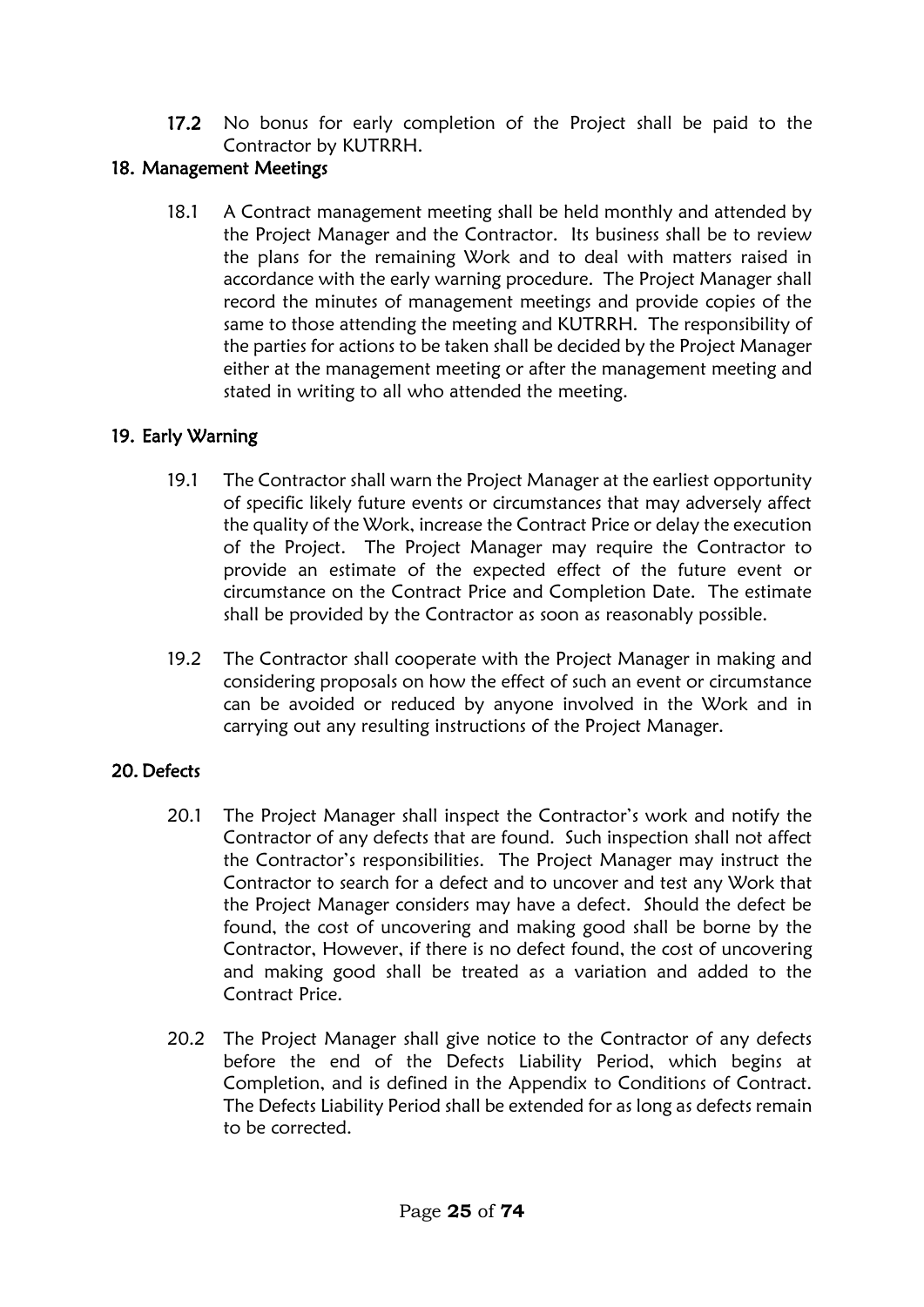20.3 Every time notice of a defect is given, the Contractor shall correct the notified defect within the length of time specified by the Project Manager's notice. If the Contractor has not corrected a defect within the time specified in the Project Manager's notice, the Project Manager will assess the cost of having the defect corrected by other parties and such cost shall be treated as a variation and be deducted from the Contract Price.

## 21. Bills of Quantities

- 21.1 The Bills of Quantities shall contain items for the construction, installation, testing and commissioning of the Work to be done by the Contractor. The Contractor will be paid for the quantity of the Work done at the rate in the Bills of Quantities for each item.
- 21.2 If the final quantity of the Work done differs from the quantity in the Bills of Quantities for the particular item by more than 25 percent and provided the change exceeds 1 percent of the Initial Contract price, the Project Manager shall adjust the rate to allow for the change.
- 21.3 If requested by the Project Manager, the Contractor shall provide the Project Manager with a detailed cost breakdown of any rate in the Bills of Quantities.

## 22. Variations

- 22.1 All variations shall be included in updated programs produced by the Contractor.
- 22.2 The Contractor shall provide the Project Manager with a quotation for carrying out the variations when requested to do so. The Project Manager shall assess the quotation, which shall be given within seven days of the request or within any longer period as may be stated by the Project Manager and before the Variation is ordered.
- 22.3 If the work in the variation corresponds with an item description in the Bills of Quantities and if in the opinion of the Project Manager, the quantity of work is not above the limit stated in Clause 21.2 or the timing of its execution does not cause the cost per unit of quantity to change, the rate in the Bills of Quantities shall be used to calculate the value of the variation. If the cost per unit of quantity changes, or if the nature or timing of the work in the variation does not correspond with items in the Bills of Quantities, the quotation by the Contractor shall be in the form of new rates for the relevant items of Work.
- 22.4 If the Contractor's quotation is unreasonable, the Project Manager may order the variation and make a change to the Contract price, which shall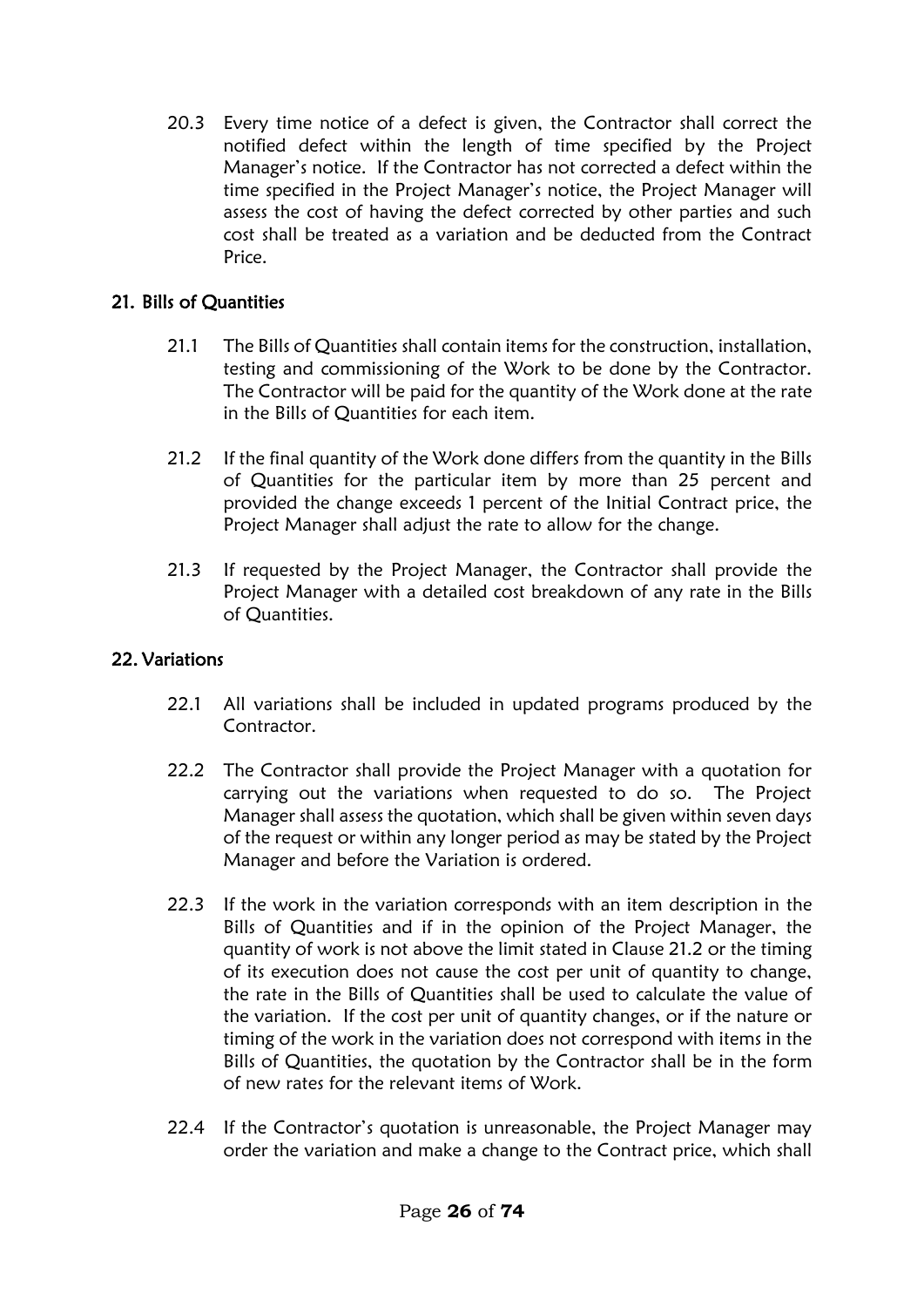be based on the Project Manager's own forecast of the effects of the variation on the Contractor's costs.

- 22.5 If the Project Manager decides that the urgency of varying the Work would prevent a quotation being given and considered without delaying the Work, no quotation shall be given and the variation shall be treated as a Compensation Event.
- 22.6 The Contractor shall not be entitled to additional payment for costs that could have been avoided by giving early warning.
- 22.7 When the Program is updated, the Contractor shall provide the Project Manager with an updated cash flow forecast.

#### 23. Payment Certificates and Currency of Payments

- 23.1 The Contractor shall submit to the Project Manager monthly applications for payment giving sufficient details of the Work done and materials on Site and the amounts which the Contractor considers himself to be entitled to. The Project Manager shall check the monthly application and certify the amount to be paid to the Contractor within 14 days. The value of Work executed and payable shall be determined by the Project Manager.
- 23.2 The value of Work executed shall comprise the value of the quantities of the items in the Bills of Quantities completed, materials delivered on Site, variations and compensation events. Such materials shall become the property of KUTRRH once KUTRRH has paid the Contractor for their value. Thereafter, they shall not be removed from Site without the Project Manager's instructions except for use upon the Project.
- 23.3 Payments shall be adjusted for deductions for retention. KUTRRH shall pay the Contractor the amounts certified by the Project Manager within 60 days of the date of issue of each certificate. If KUTRRH makes a late payment, the Contractor shall be paid simple interest on the late payment in the next payment. Interest shall be calculated on the basis of number of days delayed at a rate three percentage points above the Central Bank of Kenya's average rate for base lending prevailing as of the first day the payment becomes overdue.
- 23.4 If an amount certified is increased in a later certificate or as a result of an award by an Arbitrator, the Contractor shall be paid interest upon the delayed payment as set out in this clause. Interest shall be calculated from the date upon which the increased amount would have been certified in the absence of dispute.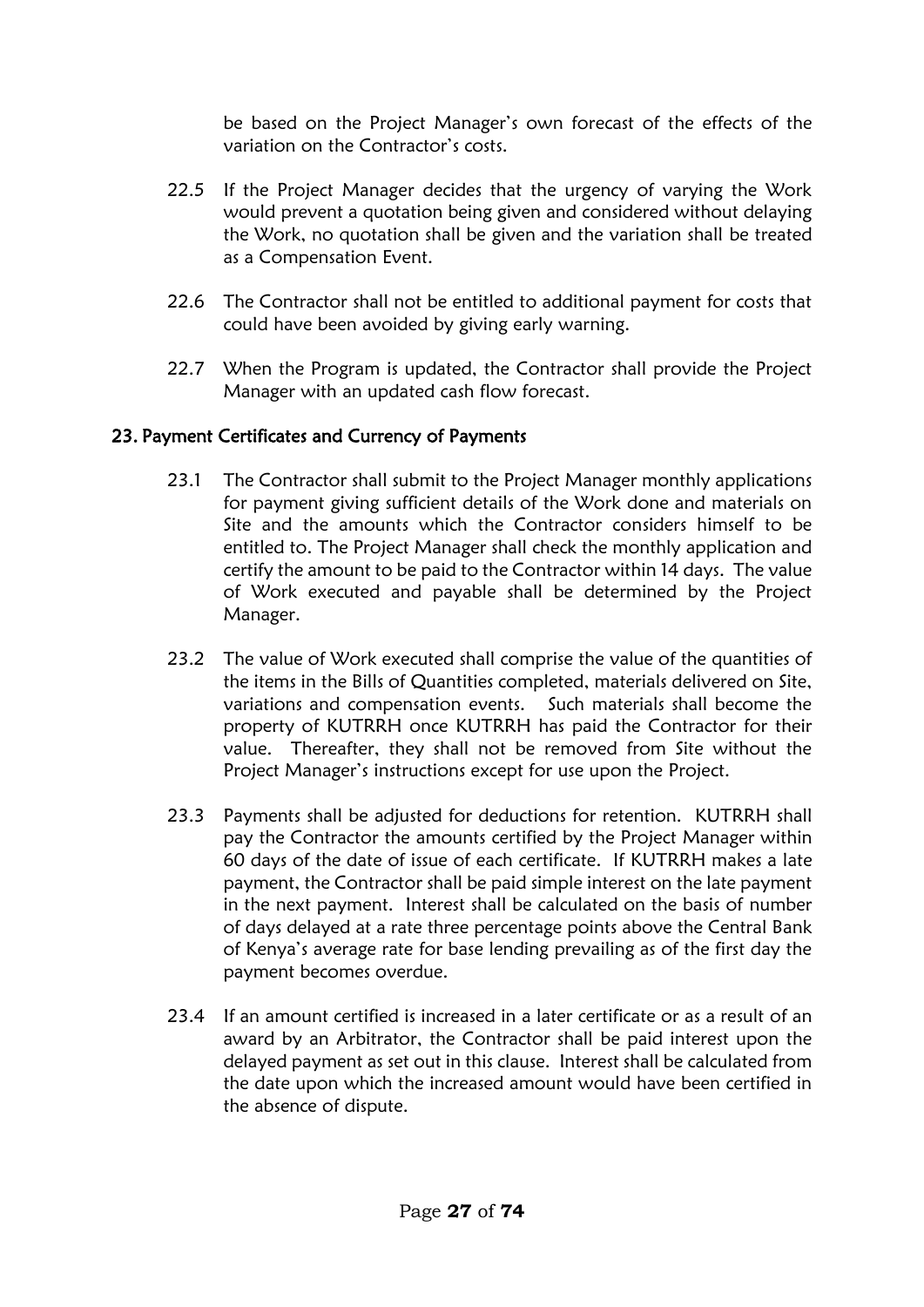- 23.5 Items of the Project for which no rate or price has been entered in will not be paid for by KUTRRH and shall be deemed covered by other rates and prices in the Contract.
- 23.6 The Contract Price shall be stated in Kenya Shillings or any other easily transferable currency. All payments to the Contractor shall be made in Kenya Shillings and foreign currency in the proportion indicated in the tender, or agreed prior to the execution of the Contract Agreement and indicated therein. The rate of exchange for the calculation of the amount of foreign currency payment shall be the rate of exchange indicated in the Appendix to Conditions of Contract. If the Contractor indicated foreign currencies for payment other than the currencies of the countries of origin of related goods and services KUTRRH reserves the right to pay the equivalent at the time of payment in the currencies of the countries of such goods and services. KUTRRH and the Project Manager shall be notified promptly by the Contractor of an changes in the expected foreign currency requirements of the Contractor during the execution of the Project as indicated in the Schedule of Foreign Currency Requirements and the foreign and local currency portions of the balance of the Contract Price shall then be amended by agreement between Employer and the Contractor in order to reflect appropriately such changes.
- 23.7 No advance payment will be granted for this contract.

## 24. Compensation Events

- 24.1 The following issues shall constitute Compensation Events:
	- (a) KUTRRH does not give access to a part of the Site by the Site Possession Date stated in the Appendix to Conditions of Contract.
	- (b) KUTRRH modifies the List of Other Contractors, etc., in a way that affects the Work of the Contractor under the Contract.
	- (c) The Project Manager orders a delay or does not issue drawings, specifications or instructions required for execution of the Project on time.
	- (d) The Project Manager instructs the Contractor to uncover or to carry out additional tests upon the Work, which is then found to have no defects.
	- (e) The Project Manager unreasonably does not approve a subcontract to be let.
	- (f) Ground conditions are substantially more adverse than could reasonably have been assumed before issuance of the Letter of Acceptance from the information issued to tenderer (including the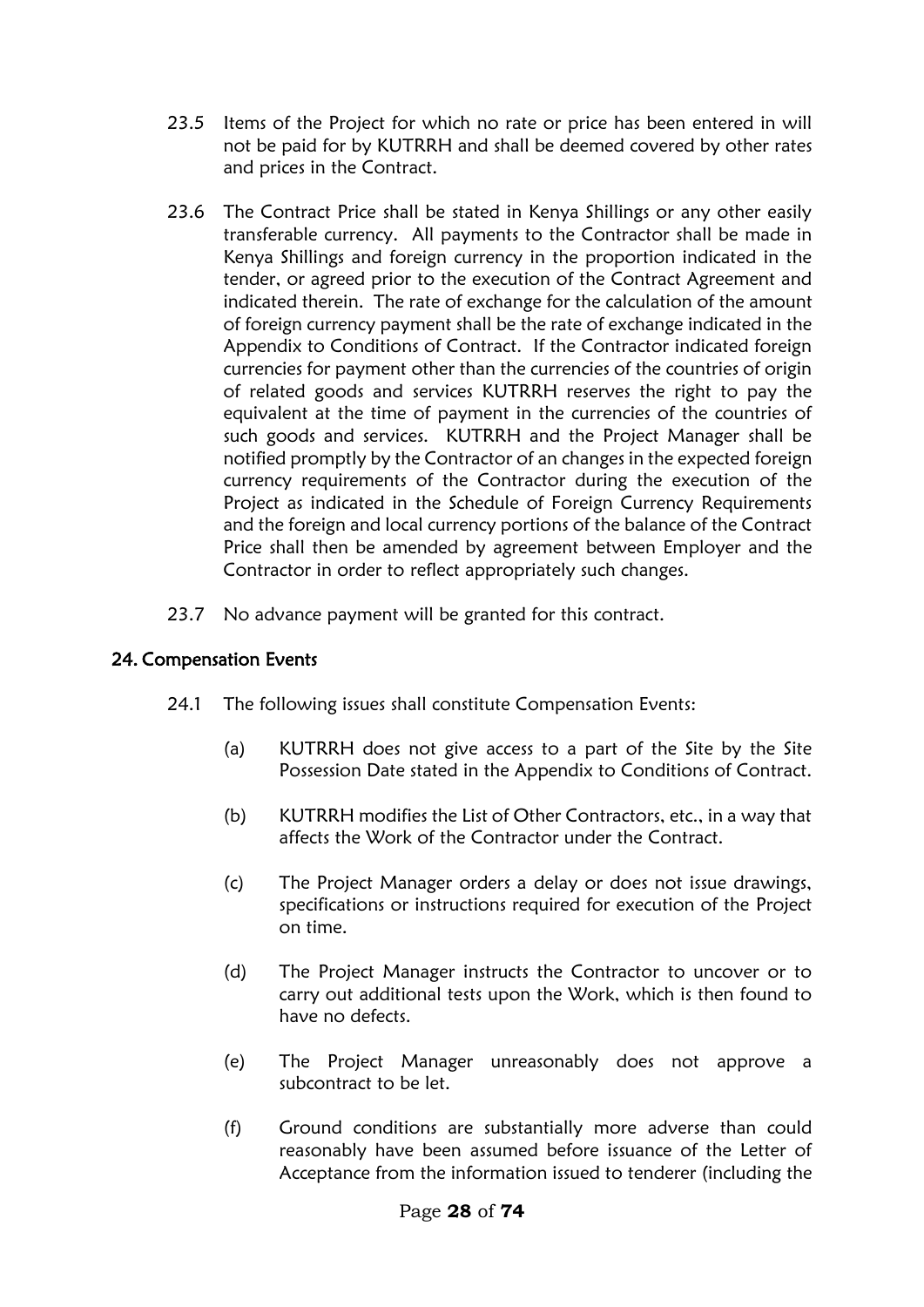Site investigation reports), from information available publicly and from a visual inspection of the Site.

- (g) The Project Manager gives an instruction for dealing with an unforeseen condition, caused by KUTRRH or additional work required for safety or other reasons.
- (h) Other contractors, public authorities, utilities, or KUTRRH does not work within the dates and other constraints stated in the Contract, and they cause delay or extra cost to the Contractor.
- (i) The effects on the Contractor of any of KUTRRH 's risks.
- (j) The Project Manager unreasonably delays issuing a Certificate of Completion.
- (k) Other compensation events described in the Contract or determined by the Project Manager shall apply.
- 24.2 If a compensation event would cause additional cost or would prevent the Work being completed before the Intended Completion Date, the Contract Price shall be increased and/or the Intended Completion Date shall be extended. The Project Manager shall decide whether and by how much the Contract Price shall be increased and whether and by how much the Intended Completion Date shall be extended.
- 24.3 As soon as information demonstrating the effect of each compensation event upon the Contractor's forecast cost has been provided by the Contractor, it shall be assessed by the Project Manager, and the Contract Price shall be adjusted accordingly. If the Contractor's forecast is deemed unreasonable, the Project Manager shall adjust the Contract Price based on the Project Manager's own forecast. The Project Manager will assume that the Contractor will react competently and promptly to the event.
- 24.4 The Contractor shall not be entitled to compensation to the extent that KUTRRH 's interests are adversely affected by the Contractor not having given early warning or not having co-operated with the Project Manager.
- 24.5 Prices shall be adjusted for fluctuations in the cost of inputs only if provided for in the Appendix to Conditions of Contract.
- 24.6 The Contractor shall give written notice to the Project Manager of his intention to make a claim within thirty days after the event giving rise to the claim has first arisen. The claim shall be submitted within thirty days thereafter.

Provided always that should the event giving rise to the claim of continuing effect, the Contractor shall submit an interim claim within the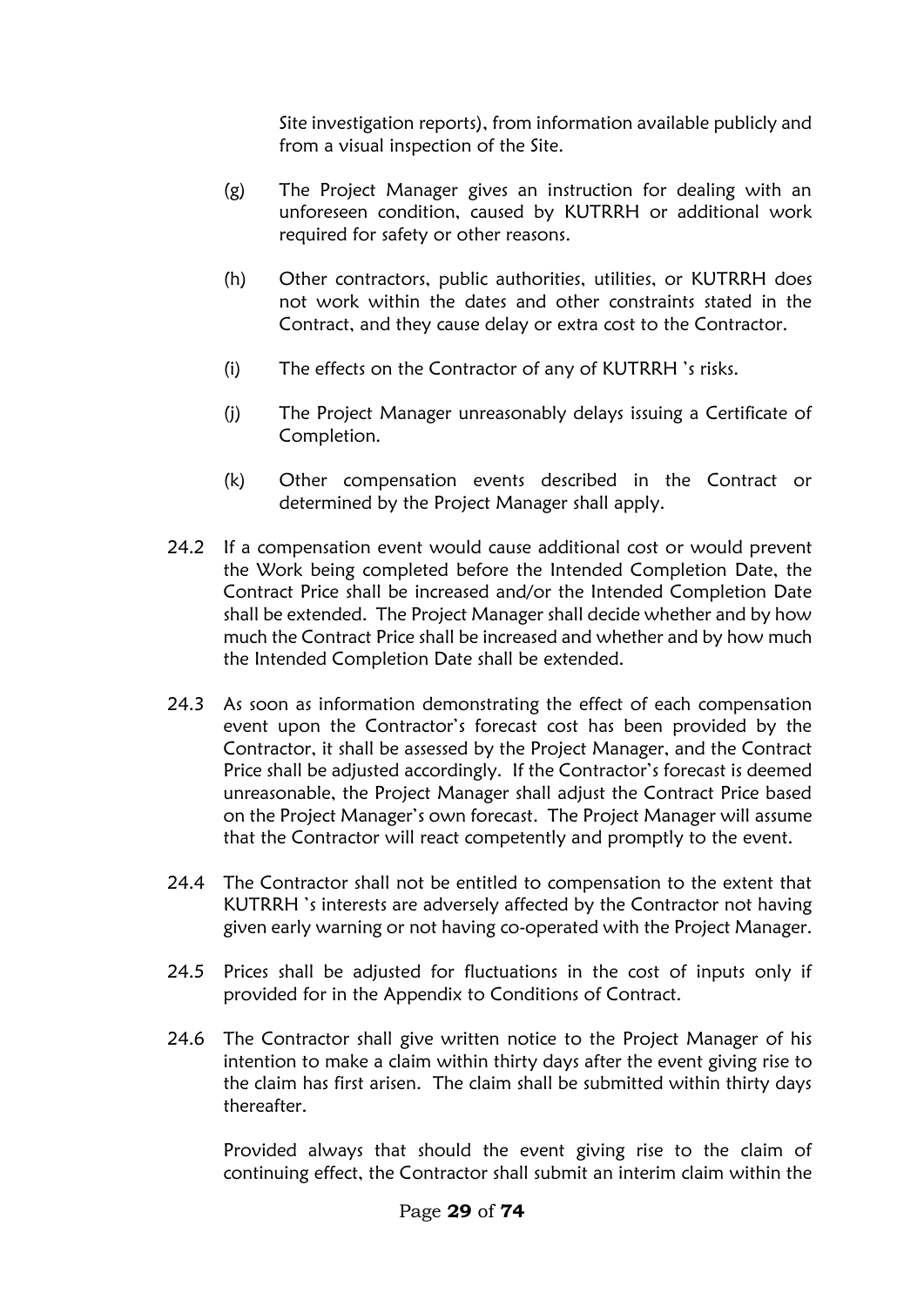said thirty days and a final claim within thirty days of the end of the event giving rise to the claim.

## 25. Price Adjustment

- 25.1 The Project Manager shall not adjust the Contract Price if taxes, duties and other levies are changed between the date 30 days before the submission of tenders for the Contract and the date of Completion. The adjustment shall be the change in the amount of tax payable by the Contractor.
- 25.2 The Contract Price shall be deemed to be based on exchange rates current at the date of tender submission in calculating the cost to the Contractor of materials to be specifically imported (by express provisions in the Contract Bills of Quantities or Specifications) for permanent incorporation in the Project. Unless otherwise stated in the Contract, if at any time during the period of the Contract exchange rates shall be varied and this shall affect the cost to the Contractor of such materials, then the Project Manager shall assess the net difference in the cost of such materials. Any amount from time to time so assessed shall be added to or deducted from the Contract Price, as the case may be.
- 25.3 Unless otherwise stated in the Contract, the Contract Price shall be deemed to have been calculated in the manner set out below and in subclauses 25.4 and 25.5 and shall be subject to adjustment in the events specified thereunder;
	- (i) The prices contained in the Contract Bills of Quantities shall be deemed to be based upon the rates of wages and other emoluments and expenses as determined by the Joint Building Council of Kenya (J.B.C.) and set out in the schedule of basic rates issued 30 days before the date for submission of tenders. A copy of the schedule used by the Contractor in his pricing shall be attached in the Appendix to Conditions of Contract.
	- (ii) Upon J.B.C. determining that any of the said rates of wages or other emoluments and expenses are increased or decreased, then the Contract Price shall be increased or decreased by the amount assessed by the Project Manager based upon the difference, expressed as a percentage, between the rate set out in the schedule of basic rates issued 30 days before the date for submission of tenders and the rate published by the J.B.C. and applied to the quantum of labour incorporated within the amount of Work remaining to be executed at the date of publication of such increase or decrease.
	- (iii) No adjustment shall be made in respect of changes in the rates of wages and other emoluments and expenses which occur after the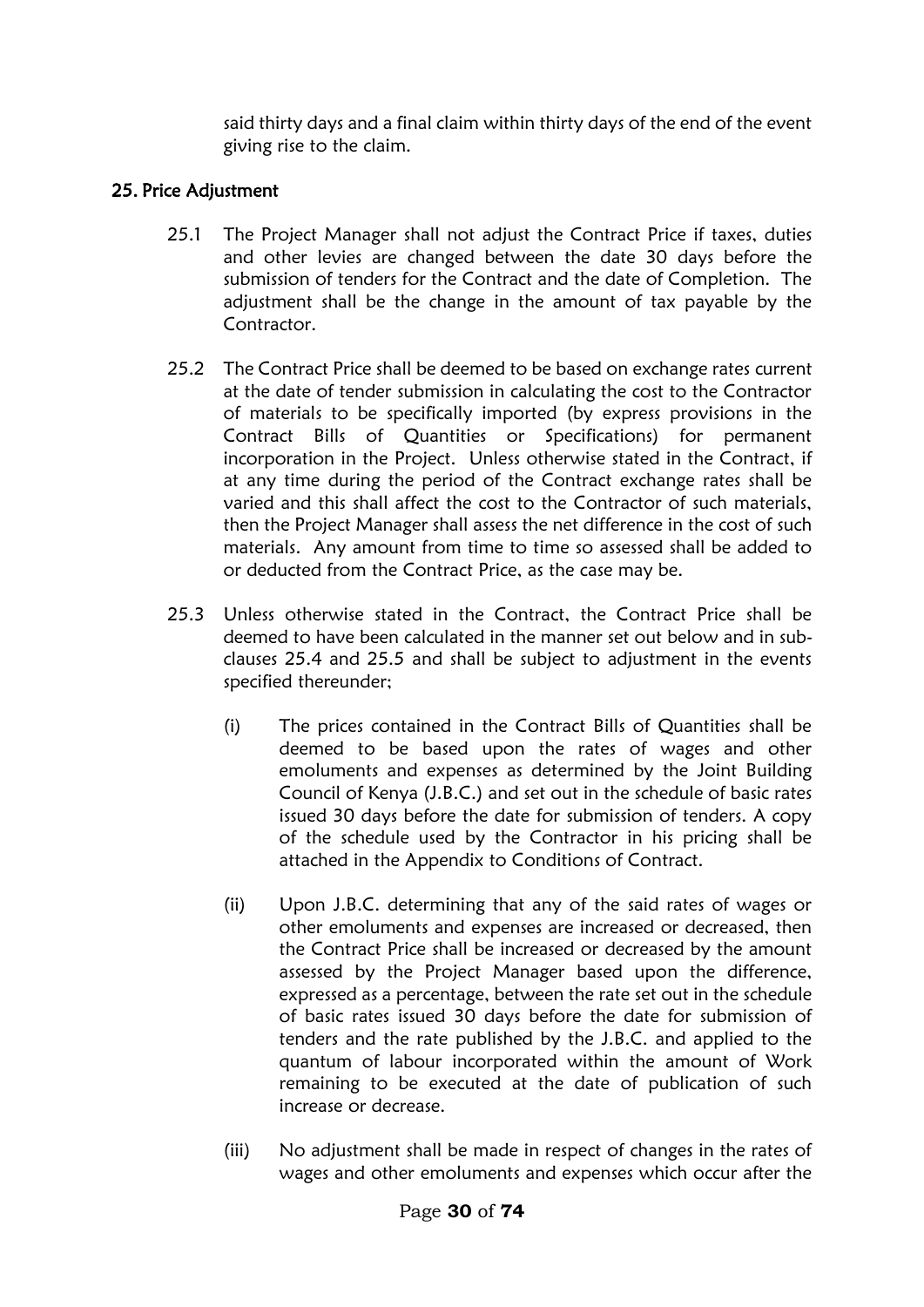date of Completion except during such other period as may be granted as an extension of time under clause 17.0 of these Conditions.

- 25.4 The prices contained in the Contract Bills of Quantities shall be deemed to be based upon the basic prices of materials to be permanently incorporated in the Project as determined by the J.B.C. and set out in the schedule of basic rates issued 30 days before the date for submission of tenders. A copy of the schedule used by the Contractor in his pricing shall be attached in the Appendix to Conditions of Contract.
- 25.5 Upon the J.B.C. determining that any of the said basic prices are increased or decreased then the Contract Price shall be increased or decreased by the amount to be assessed by the Project Manager based upon the difference between the price set out in the schedule of basic rates issued 30 days before the date for submission of tenders and the rate published by the J.B.C. and applied to the quantum of the relevant materials which have not been taken into account in arriving at the amount of any interim certificate under clause 23 of these Conditions issued before the date of publication of such increase or decrease.
- 25.6 No adjustment shall be made in respect of changes in basic prices of materials which occur after the date for Completion except during such other period as may be granted as an extension of time under clause 17.0 of these Conditions.
- 25.7 The provisions of sub-clause 25.1 to 25.2 herein shall not apply in respect of any materials included in the schedule of basic rates.

## 26. Retention

26.1 KUTRRH shall retain from each payment due to the Contractor the proportion stated in the Appendix to Conditions of Contract until Completion of the whole of the Project. On Completion of the whole of the Project, half the total amount retained shall be repaid to the Contractor and the remaining half when the Defects Liability Period has passed and the Project Manager has certified that all defects notified to the Contractor before the end of this period have been corrected.

#### 27. Liquidated Damages

27.1 The Contractor shall pay liquidated damages to KUTRRH at the rate stated in the Appendix to Conditions of Contract for each day that the actual Completion Date is later than the Intended Completion Date. KUTRRH may deduct liquidated damages from payments due to the Contractor. Payment of liquidated damages shall not alter the Contractor's liabilities.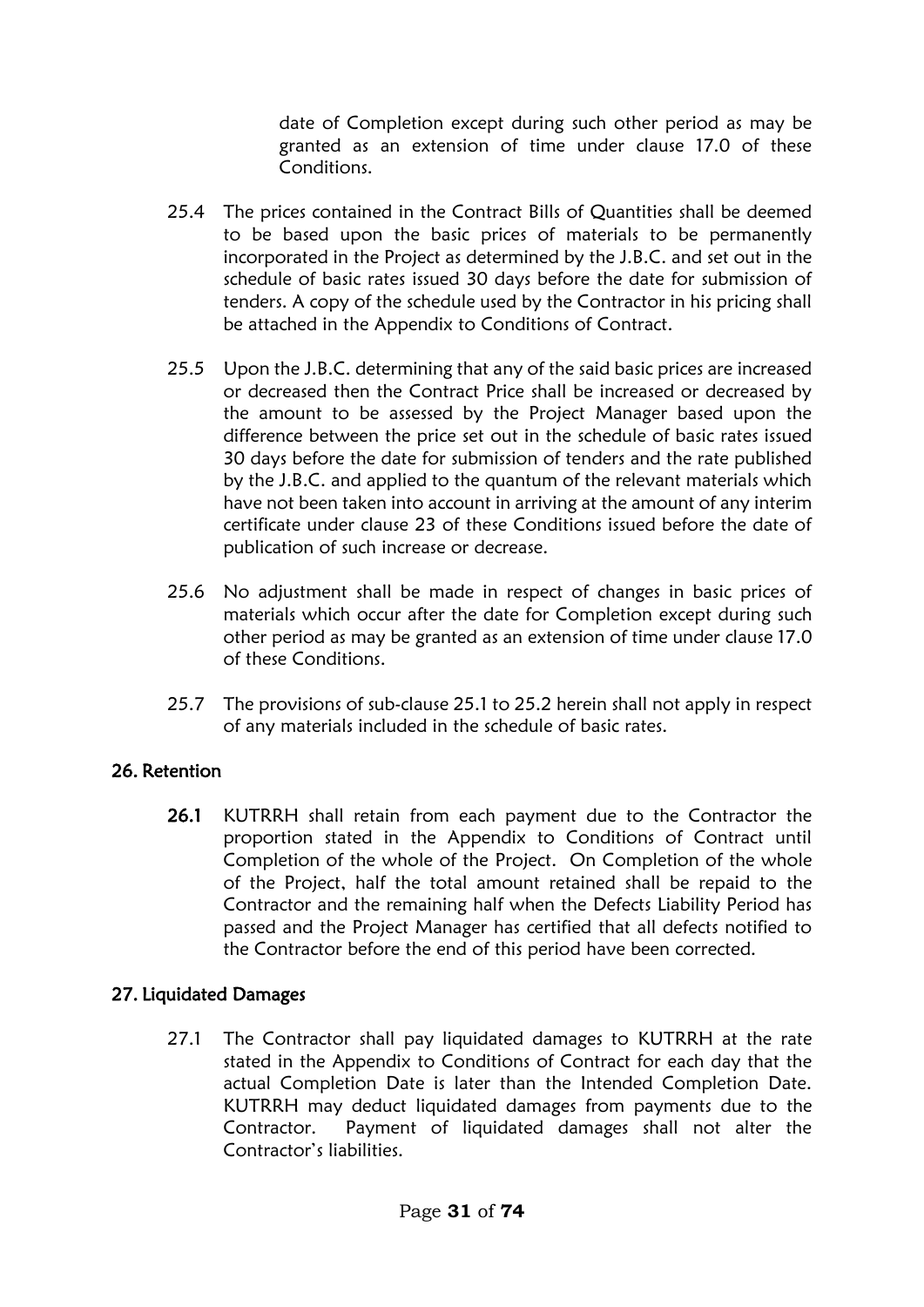27.2 If the Intended Completion Date is extended after liquidated damages have been paid, the Project Manager shall correct any overpayment of liquidated damages by the Contractor by adjusting the next payment certificate. The Contractor shall be paid interest on the overpayment, calculated from the date of payment to the date of repayment, at the rate specified in Clause 23.30

#### 28. Securities

28.1 The Performance Security shall be provided to KUTRRH no later than the date specified in the Letter of Acceptance and shall be issued in an amount and form and by a reputable bank acceptable to KUTRRH, and denominated in Kenya Shillings. The Performance Security shall be valid until a date 30 days beyond the date of issue of the Certificate of Completion.

#### 29. Day-project

- 29.1 If applicable, the Day-project rates in the Contractor's tender shall be used for small additional amounts of Work only when the Project Manager has given written instructions in advance for additional work to be paid for in that way.
- 29.2 All work to be paid for as Day-project shall be recorded by the Contractor on Forms approved by the Project Manager. Each completed form shall be verified and signed by the Project Manager within two days of the Work being done.
- 29.3 The Contractor shall be paid for Day-project subject to obtaining signed Day-project forms.

#### 30. Liability and Insurance

- 30.1 From the Start Date until the Defects Correction Certificate has been issued, the following are KUTRRH 's risks:
	- (a) The risk of personal injury, death or loss of or damage to property (excluding the Project, Plant, Materials and Equipment), which are due to;
		- (i) use or occupation of the Site by the Project or for the purpose of the Project, which is the unavoidable result of the Project, or
		- (ii) negligence, breach of statutory duty or interference with any legal right by KUTRRH or by any person employed by or contracted to him except the Contractor.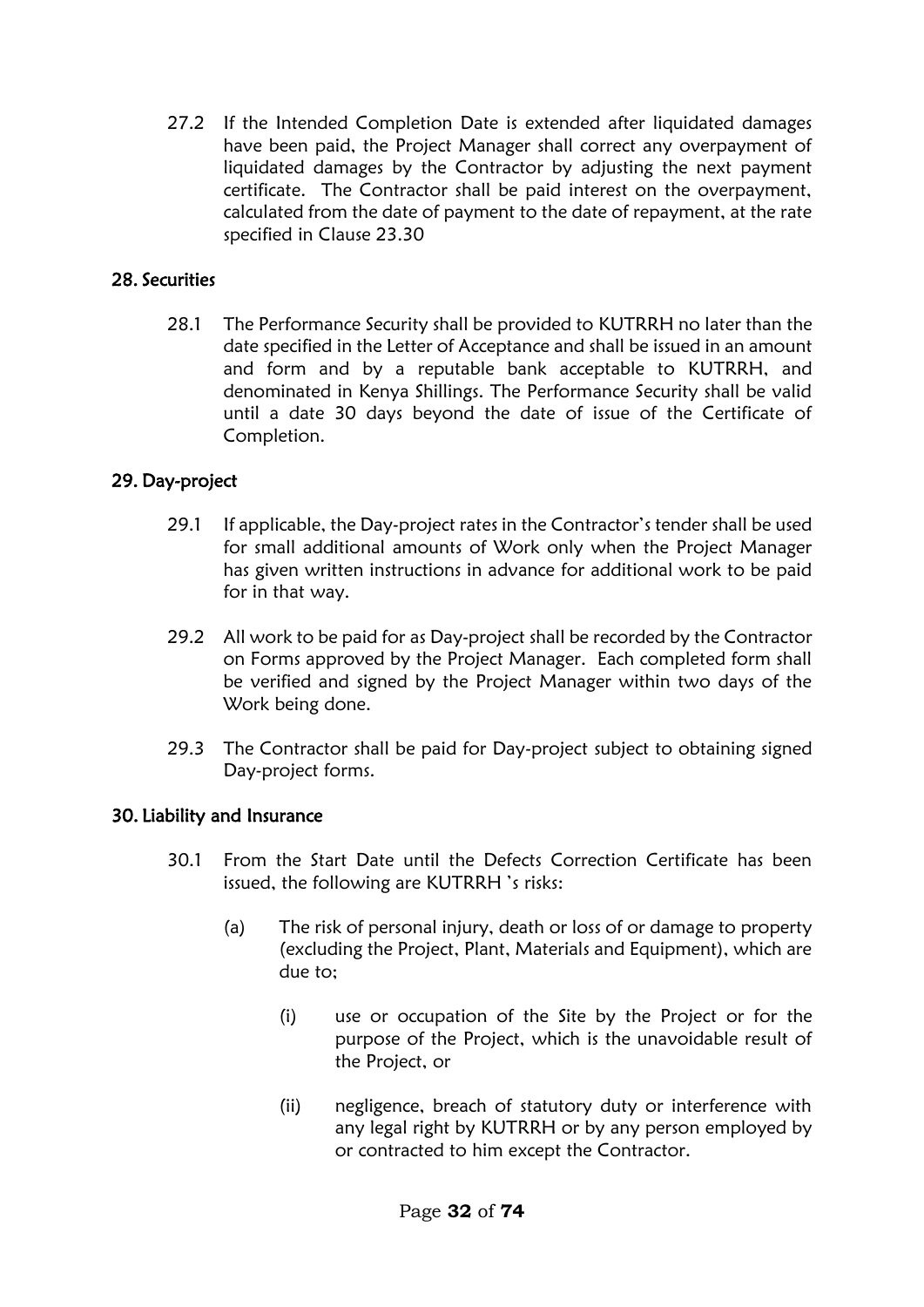- (b) The risk of damage to the Project, Plant, Materials, and Equipment to the extent that it is due to a fault of KUTRRH or in Employer's design, or due to war or radioactive contamination directly affecting the place where the Project are being executed.
- 30.2 From the Completion Date until the Defects Correction Certificate has been issued, the risk of loss of or damage to the Project, Plant, and Materials is KUTRRH 's risk except loss or damage due to;
	- (a) a defect which existed on or before the Completion Date.
	- (b) an event occurring before the Completion Date, which was not itself KUTRRH 's risk
	- (c) the activities of the Contractor on the Site after the Completion Date.
- 30.3 From the Start Date until the Defects Correction Certificate has been issued, the risks of personal injury, death and loss of or damage to property (including, without limitation, the Project, Plant, Materials, and Equipment) which are not Employer's risk are Contractor's risks.

The Contractor shall provide, in the joint names of KUTRRH and the Contractor, insurance cover from the Start Date to the end of the Defects Liability Period, in the amounts stated in the Appendix to Conditions of Contract for the following events;

- (a) loss of or damage to the Project, Plant, and Materials;
- (b) loss of or damage to Equipment;
- (c) loss of or damage to property (except the Project, Plant, Materials, and Equipment) in connection with the Contract, and
- (d) personal injury or death.
- 30.4 Policies and certificates for insurance shall be delivered by the Contractor to the Project Manager for the Project Manager's approval before the Start Date. All such insurance shall provide for compensation required to rectify the loss or damage incurred.
- 30.5 If the Contractor does not provide any of the policies and certificates required, KUTRRH may effect the insurance which the Contractor should have provided and recover the premiums from payments otherwise due to the Contractor or, if no payment is due, the payment of the premiums shall be a debt due.
- 30.6 Alterations to the terms of an insurance shall not be made without the approval of the Project Manager. Both parties shall comply with any conditions of insurance policies.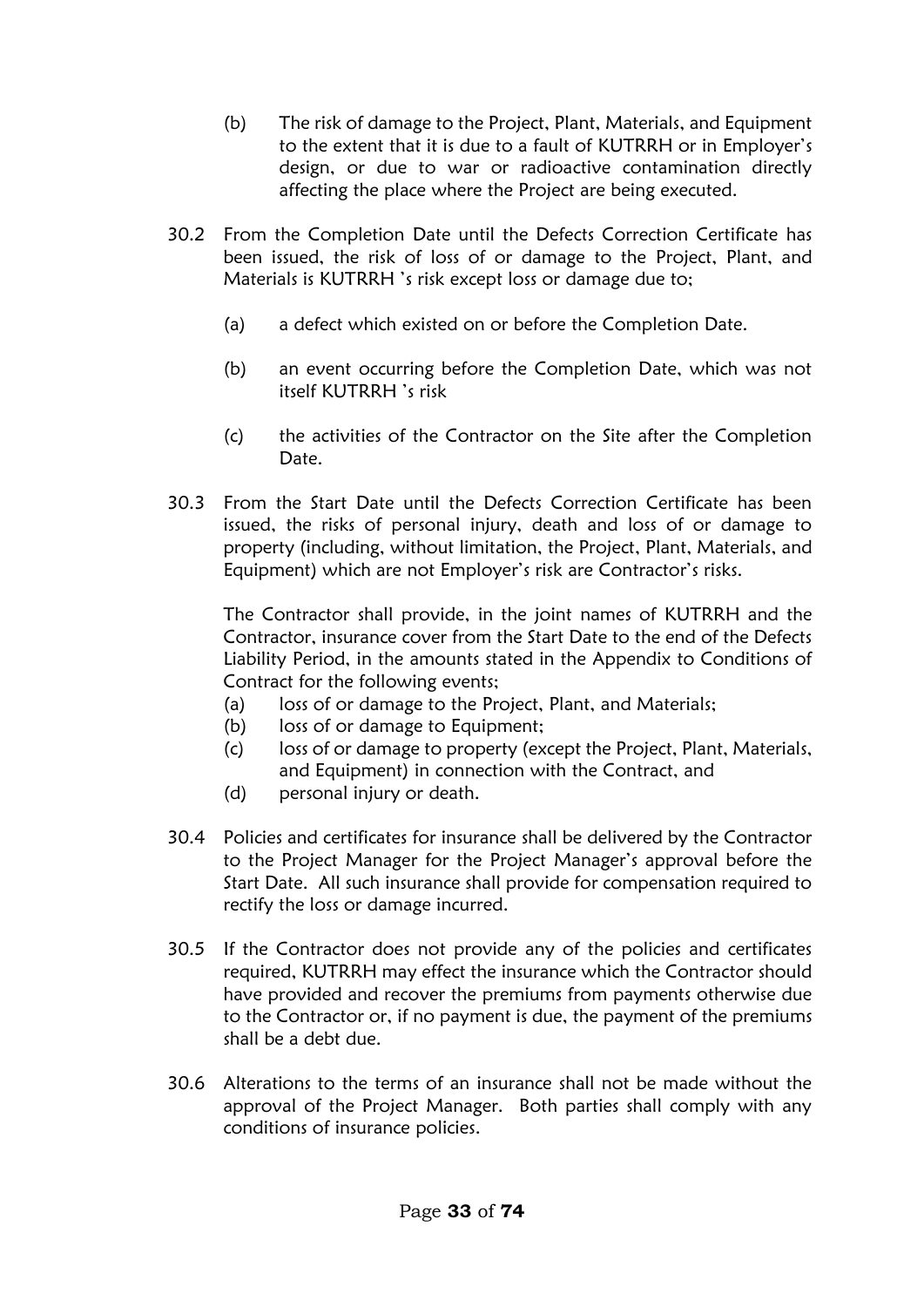## 31. Completion and taking over

31.1 Upon deciding that the Project are complete, the Contractor shall issue a written request to the Project Manager to issue a Certificate of Completion of the Project. KUTRRH shall take over the Site and the Project within seven [7] days of the Project Manager's issuing a Certificate of Completion.

#### 32. Final Account

32.1 The Contractor shall issue the Project Manager with a detailed account of the total amount that the Contractor considers payable to him by KUTRRH under the Contract before the end of the Defects Liability Period. The Project Manager shall issue a Defects Liability Certificate and certify any final payment that is due to the Contractor within 60 days of receiving the Contractor's account if it is correct and complete. If it is not, the Project Manager shall issue within 30 days a schedule that states the scope of the corrections or additions that are necessary. If the final account is still unsatisfactory after it has been resubmitted, the Project Manager shall decide on the amount payable to the Contractor and issue a Payment Certificate. KUTRRH shall pay the Contractor the amount due in the Final Certificate within 60 days.

#### 33. Termination

- 33.1 KUTRRH or the Contractor may terminate the Contract if the other party causes a fundamental breach of the Contract. These fundamental breaches of Contract shall include, but shall not be limited to, the following;
	- (a) the Contractor stops work for 30 days when no stoppage of work is shown on the current program and the stoppage has not been authorized by the Project Manager;
	- (b) the Project Manager instructs the Contractor to delay the progress of the Project, and the instruction is not withdrawn within 30 days;
	- (c) the Contractor is declared bankrupt or goes into liquidation other than for a reconstruction or amalgamation;
	- (d) a payment certified by the Project Manager is not paid by KUTRRH to the Contractor within 60 days (for Interim Certificate) or 60 days (for Final Certificate) of issue.
	- (e) the Project Manager gives notice that failure to correct a particular defect is a fundamental breach of Contract and the Contractor fails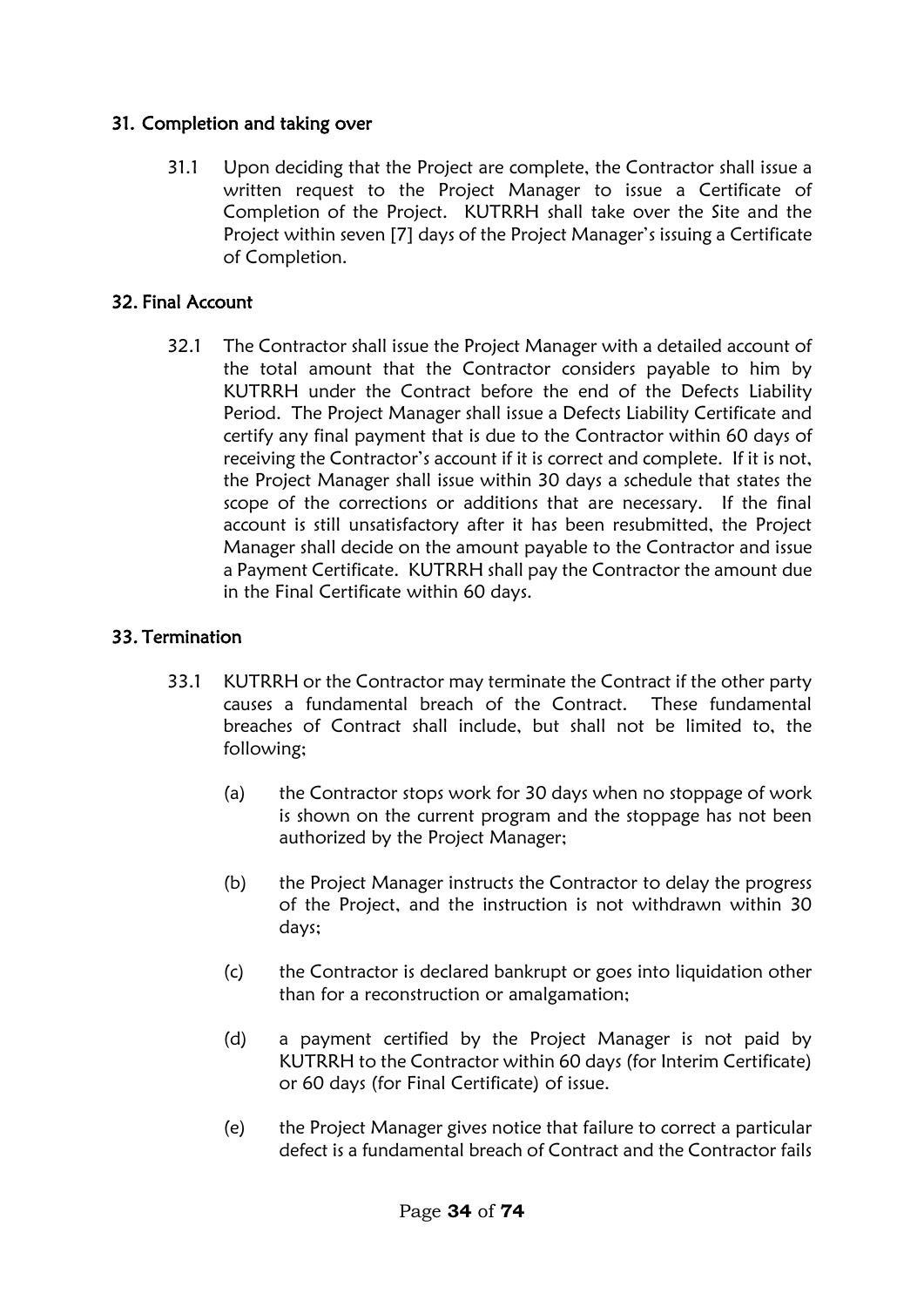to correct it within a reasonable period of time determined by the Project Manager;

- (f) the Contractor does not maintain a security, which is required.
- 33.2 When either party to the Contract gives notice of a breach of Contract to the Project Manager for a cause other than those listed under Clause 33.1 above, the Project Manager shall decide whether the breach is fundamental or not.
- 33.3 Notwithstanding the above, KUTRRH may terminate the Contract for convenience.
- 33.4 If the Contract is terminated, the Contractor shall stop work immediately, make the Site safe and secure, and leave the Site as soon as reasonably possible. The Project Manager shall immediately thereafter arrange for a meeting for the purpose of taking record of the Project executed and materials, goods, equipment and temporary buildings on Site.

#### 34. Payment Upon Termination

- 34.1 If the Contract is terminated because of a fundamental breach of Contract by the Contractor, the Project Manager shall issue a certificate for the value of the Work done and materials ordered and delivered to Site up to the date of the issue of the certificate. Additional liquidated damages shall not apply. If the total amount due to KUTRRH exceeds any payment due to the Contractor, the difference shall be a debt payable by the Contractor.
- 34.2 If the Contract is terminated for KUTRRH's convenience or because of a fundamental breach of Contract by KUTRRH, the Project Manager shall issue a certificate for the value of the Work done, materials ordered, the reasonable cost of removal of equipment, repatriation of the Contractor's personnel employed solely on the Project, and the Contractor's costs of protecting and securing the Project.
- 34.3 KUTRRH may employ and pay other persons to carry out and complete the Project and to rectify any defects and may enter upon the Project and use all materials on the Site, plant, equipment and temporary project.
- 34.4 The Contractor shall, during the execution or after the completion of the Project under this clause remove from the Site as and when required, within such reasonable time as the Project Manager may in writing specify, any temporary buildings, plant, machinery, appliances, goods or materials belonging to or hired by him, and in default KUTRRH may (without being responsible for any loss or damage) remove and sell any such property of the Contractor, holding the proceeds less all costs incurred to the credit of the Contractor.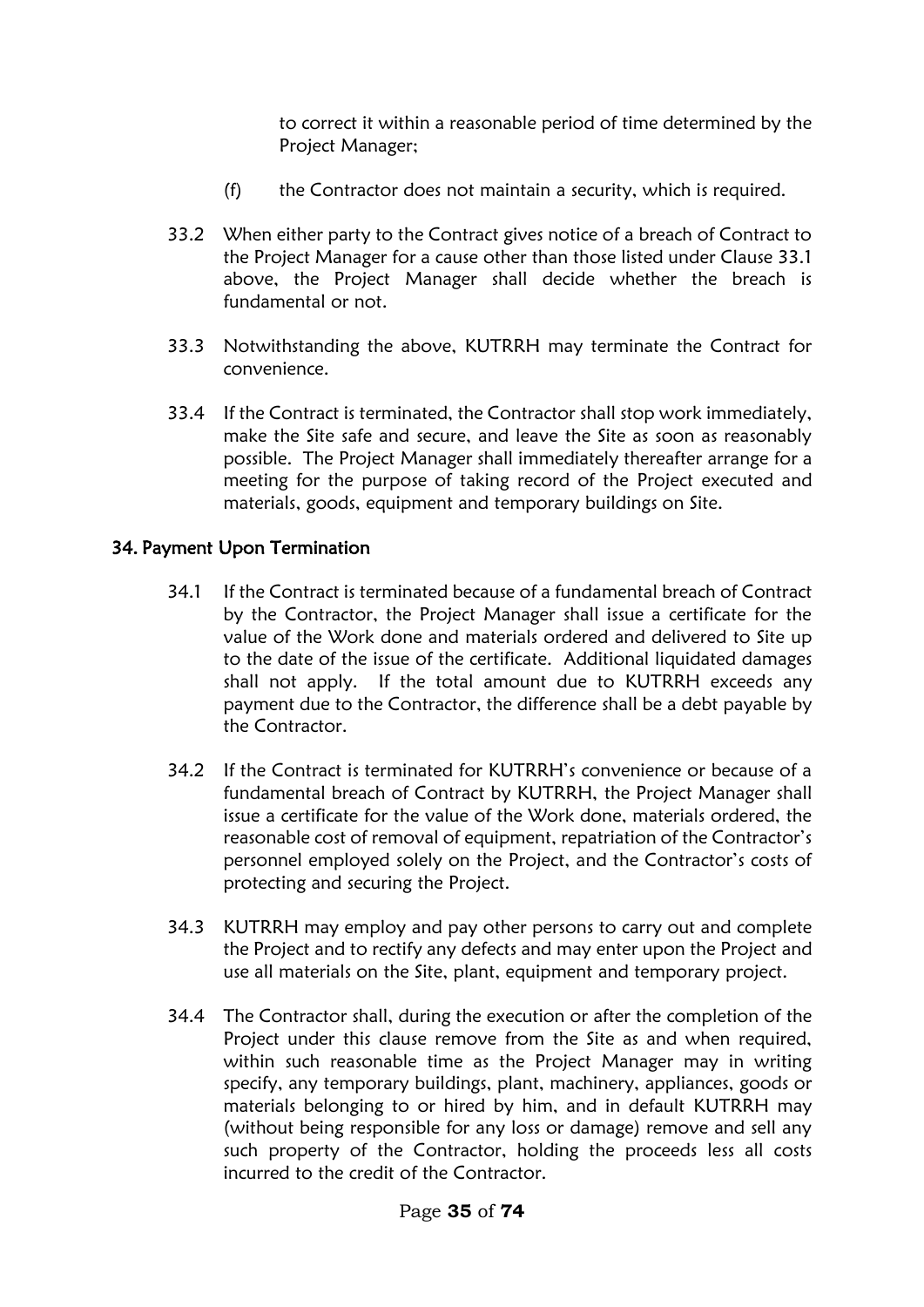Until after completion of the Project under this clause KUTRRH shall not be bound by any other provision of this Contract to make any payment to the Contractor, but upon such completion as aforesaid and the verification within a reasonable time of the accounts therefore the Project Manager shall certify the amount of expenses properly incurred by KUTRRH and, if such amount added to the money paid to the Contractor before such determination exceeds the total amount which would have been payable on due completion in accordance with this Contract the difference shall be a debt payable to KUTRRH by the Contractor; and if the said amount added to the said money be less than the said total amount, the difference shall be a debt payable by KUTRRH to the Contractor.

#### 35. Release from Performance

35.1 If the Contract is frustrated by the outbreak of war or by any other event entirely outside the control of either KUTRRH or the Contractor, the Project Manager shall certify that the Contract has been frustrated. The Contractor shall make the Site safe and stop Work as quickly as possible after receiving this certificate and shall be paid for all Work carried out before receiving it.

#### 36. Corrupt gifts and payments of commission

The Contractor shall not;

(a) Offer or give or agree to give to any person in the service of the

Employer any gift or consideration of any kind as an inducement or reward for doing or forbearing to do or for having done or forborne to do any act in relation to the obtaining or execution of this or any other Contract for KUTRRH or for showing or forbearing to show favour or disfavour to any person in relation to this or any other contract for KUTRRH.

(b) Enter into this or any other contract with KUTRRH in connection with which commission has been paid or agreed to be paid by him or on his behalf or to his knowledge, unless before the Contract is made particulars of any such commission and of the terms and conditions of any agreement for the payment thereof have been disclosed in writing to KUTRRH.

Any breach of this Condition by the Contractor or by anyone employed by him or acting on his behalf (whether with or without the knowledge of the Contractor) shall be an offence under the provisions of the Public Procurement Regulations issued under The Exchequer and Audit Act Cap 412 of the Laws of Kenya.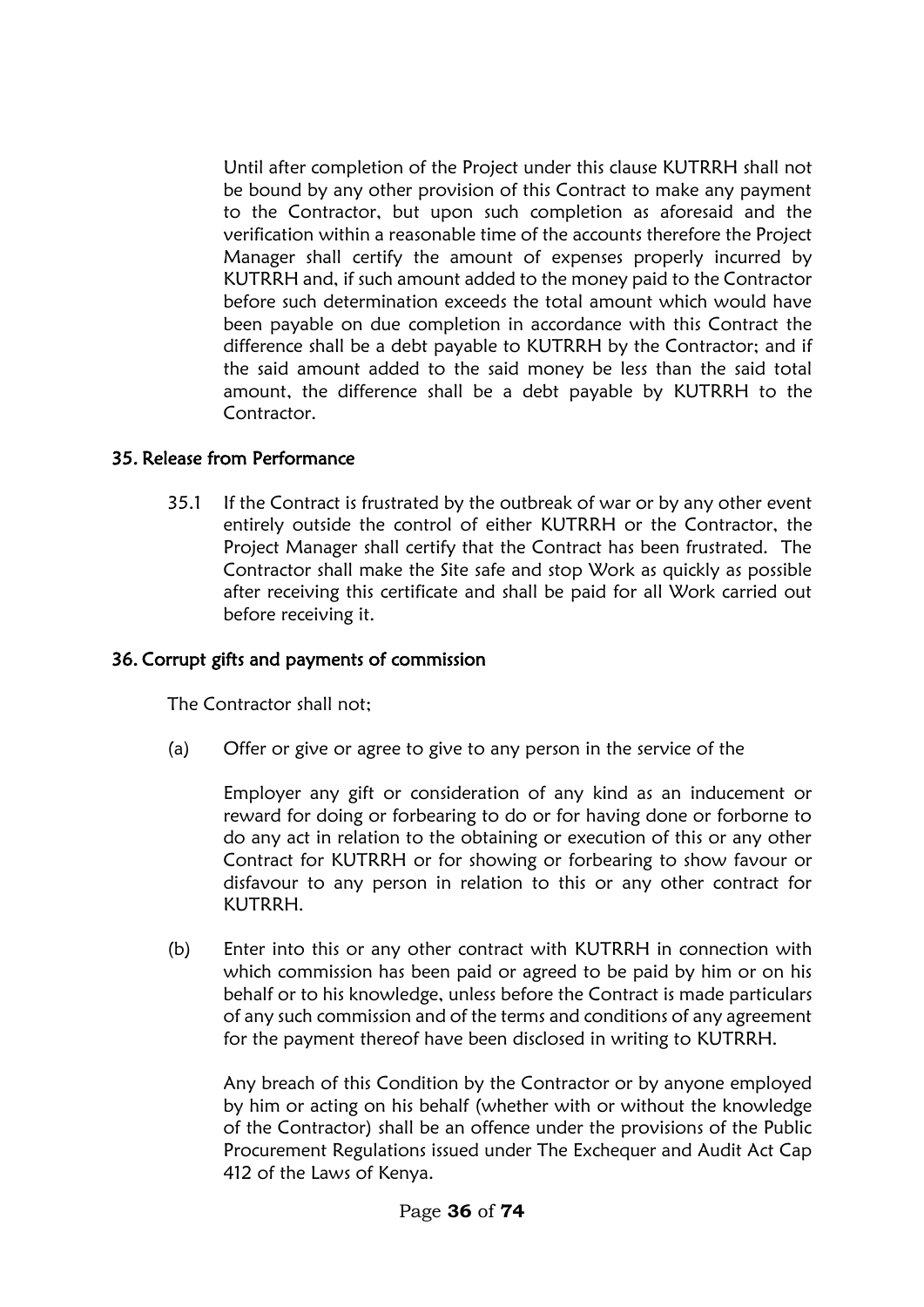# 37. Settlement of Disputes

- 37.1 In case any dispute or difference shall arise between KUTRRH or the Project Manager on his behalf and the Contractor, either during the progress or after the completion or termination of the Project, such dispute shall be notified in writing by either party to the other with a request to submit it to arbitration and to concur in the appointment of an Arbitrator within thirty days of the notice. The dispute shall be referred to the arbitration and final decision of a person to be agreed between the parties. Failing agreement to concur in the appointment of an Arbitrator, the Arbitrator shall be appointed by the Chairman or Vice Chairman of any of the following professional institutions;
	- (i) Architectural Association of Kenya
	- (ii) Institute of Quantity Surveyors of Kenya
	- (iii) Association of Consulting Engineers of Kenya
	- (iv) Chartered Institute of Arbitrators (Kenya Branch)
	- (v) Institution of Engineers of Kenya

On the request of the applying party. The institution written to first by the aggrieved party shall take precedence over all other institutions.

- 37.2 The arbitration may be on the construction of this Contract or on any matter or thing of whatsoever nature arising thereunder or in connection therewith, including any matter or thing left by this Contract to the discretion of the Project Manager, or the withholding by the Project Manager of any certificate to which the Contractor may claim to be entitled to or the measurement and valuation referred to in clause 23.0 of these conditions, or the rights and liabilities of the parties subsequent to the termination of Contract.
- 37.3 Provided that no arbitration proceedings shall be commenced on any dispute or difference where notice of a dispute or difference has not been given by the applying party within ninety days of the occurrence or discovery of the matter or issue giving rise to the dispute.
- 37.4 Notwithstanding the issue of a notice as stated above, the arbitration of such a dispute or difference shall not commence unless an attempt has in the first instance been made by the parties to settle such dispute or difference amicably with or without the assistance of third parties. Proof of such attempt shall be required.
- 37.5 Notwithstanding anything stated herein the following matters may be referred to arbitration before the practical completion of the Project or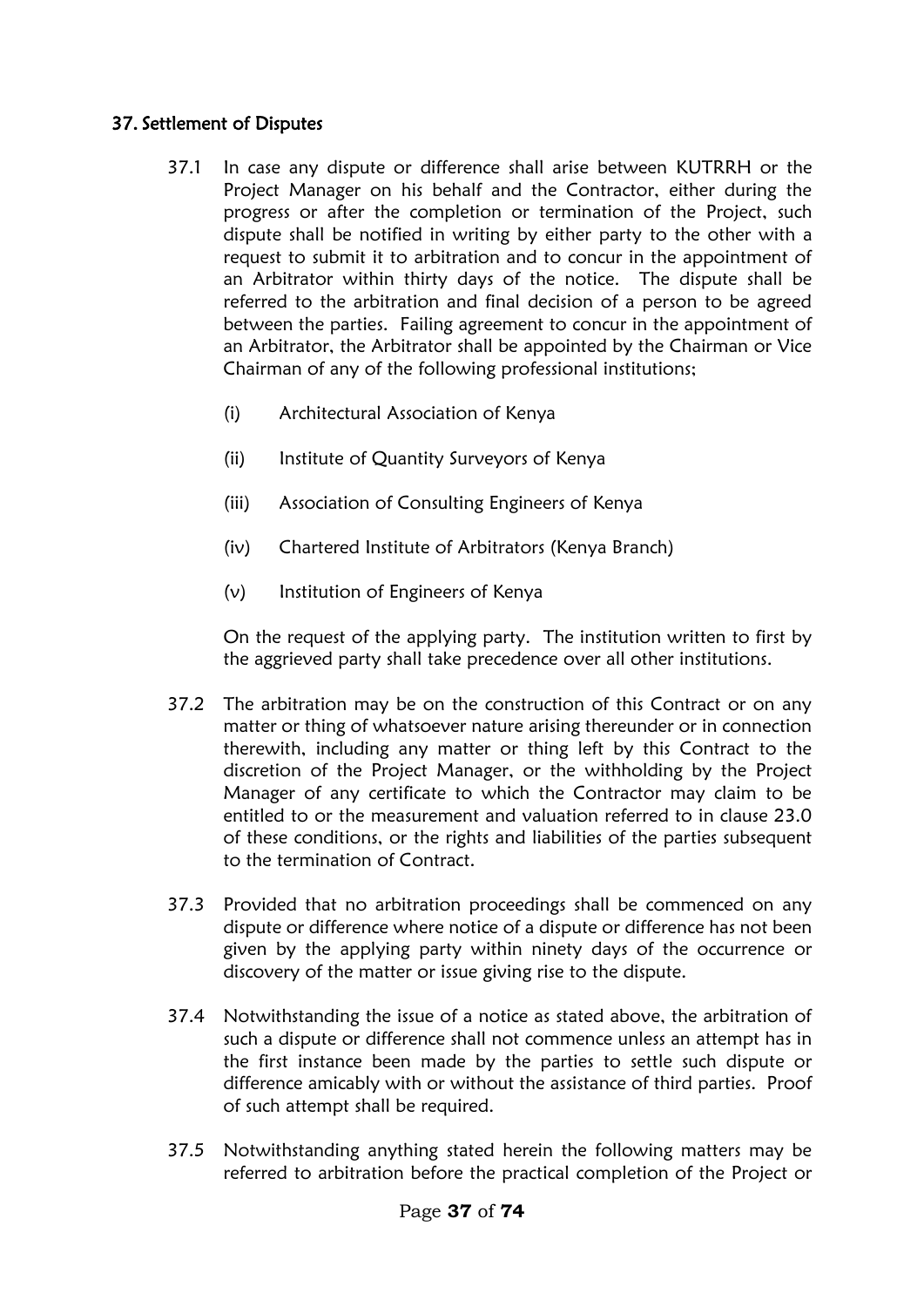abandonment of the Project or termination of the Contract by either party:

- 37.5.1 The appointment of a replacement Project Manager upon the said person ceasing to act.
- 37.5.2Whether or not the issue of an instruction by the Project Manager is empowered by these Conditions.
- 37.5.3Whether or not a certificate has been improperly withheld or is not in accordance with these Conditions.
- 37.5.4Any dispute or difference arising in respect of war risks or war damage.
- 37.6 All other matters shall only be referred to arbitration after the completion or alleged completion of the Project or termination or alleged termination of the Contract, unless KUTRRH and the Contractor agree otherwise in writing.
- 37.7 The Arbitrator shall, without prejudice to the generality of his powers, have powers to direct such measurements, computations, tests or valuations as may in his opinion be desirable in order to determine the rights of the parties and assess and award any sums which ought to have been the subject of or included in any certificate.
- 37.8 The Arbitrator shall, without prejudice to the generality of his powers,

have powers to open up, review and revise any certificate, opinion, decision, requirement or notice and to determine all matters in dispute which shall be submitted to him in the same manner as if no such certificate, opinion, decision requirement or notice had been given.

37.9 The award of such Arbitrator shall be final and binding upon the parties.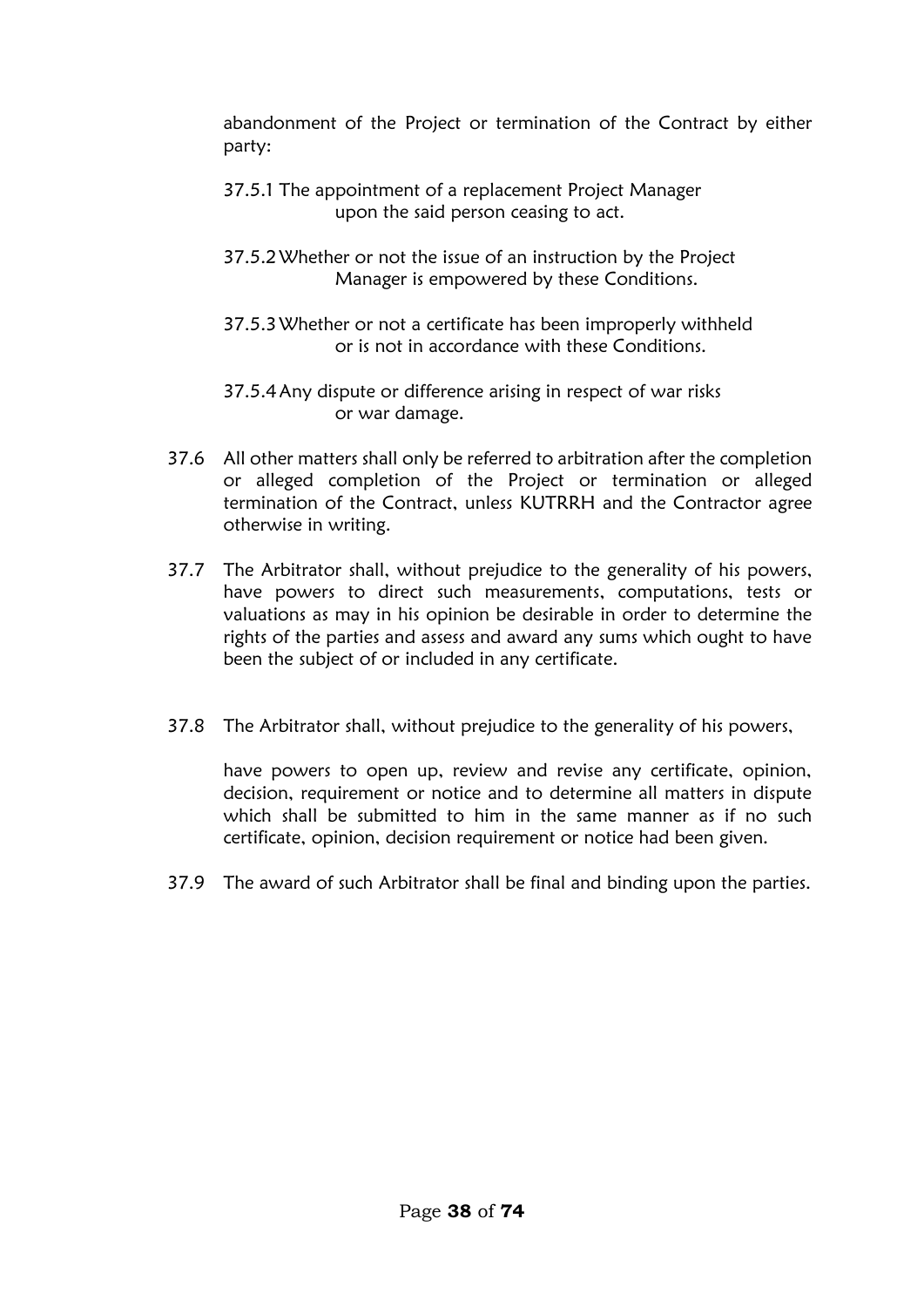| $\mathsf{A}$ |      | MANDATORY REQUIREMENTS                                                                                                                                                                                                                              | <b>POINTS</b> |
|--------------|------|-----------------------------------------------------------------------------------------------------------------------------------------------------------------------------------------------------------------------------------------------------|---------------|
|              | A1.  | Copy of Pin Number from Kenya Revenue Authority (KRA)/<br>Internationally Recognized body                                                                                                                                                           | YES/NO        |
|              | A2.  | Copy of Valid Tax Compliance from KRA/ TAX ID/TAX<br><b>Exemption Certificate</b>                                                                                                                                                                   | YES/NO        |
|              | A3.  | Copy of Current & valid Single Business Permit                                                                                                                                                                                                      | YES/NO        |
|              | A4.  | Copy of a valid Certificate of Incorporation or /Business<br>Registration                                                                                                                                                                           | YES/NO        |
|              | A5.  | Submit a copy of tender security/Bid Bond of 2% of total tender<br>sum in form of a bank guarantee or Insurance Guarantee payable<br>to Kenyatta University Teaching, Referral and Research Hospital                                                | YES/NO        |
|              | A6.  | Valid registration certificate with National Construction<br>Authority-NCA 6 and above                                                                                                                                                              | YES/NO        |
|              | A7.  | Complete the Mandatory Business Questionnaire                                                                                                                                                                                                       | YES/NO        |
|              | A8.  | Two bid documents clearly labeled "Original" and "Copy"                                                                                                                                                                                             | YES/NO        |
|              | A9.  | Proof of sound financial standing                                                                                                                                                                                                                   | YES/NO        |
|              | A10. | Provide comprehensive work plan showing duration of<br>execution of the project                                                                                                                                                                     | YES/NO        |
|              | A11. | Written power of attorney of the signatory of the tender to<br>commit the tenderer                                                                                                                                                                  | YES/NO        |
|              | A12. | Financial Capability (As supported by Audited Accounts for the<br>last three (3) years 2016-2017, 2017-2018, 2018-2019.                                                                                                                             | YES/NO        |
|              | A13. | The bidders and the subcontractors must provide information for<br>all the activities and areas of specialties including relevant licenses,<br>registration and certifications for various project from government<br>agencies/ professional bodies | YES/NO        |
|              | A14. | Attach copies of Recommendation letters from three of your<br>major clients having undertaken similar assignment                                                                                                                                    | YES/NO        |
| B            |      | <b>TECHNICAL REQUIREMENTS</b><br><b>MILIILEIOLI CREEDIL</b>                                                                                                                                                                                         |               |

EVALUATION CRITERIA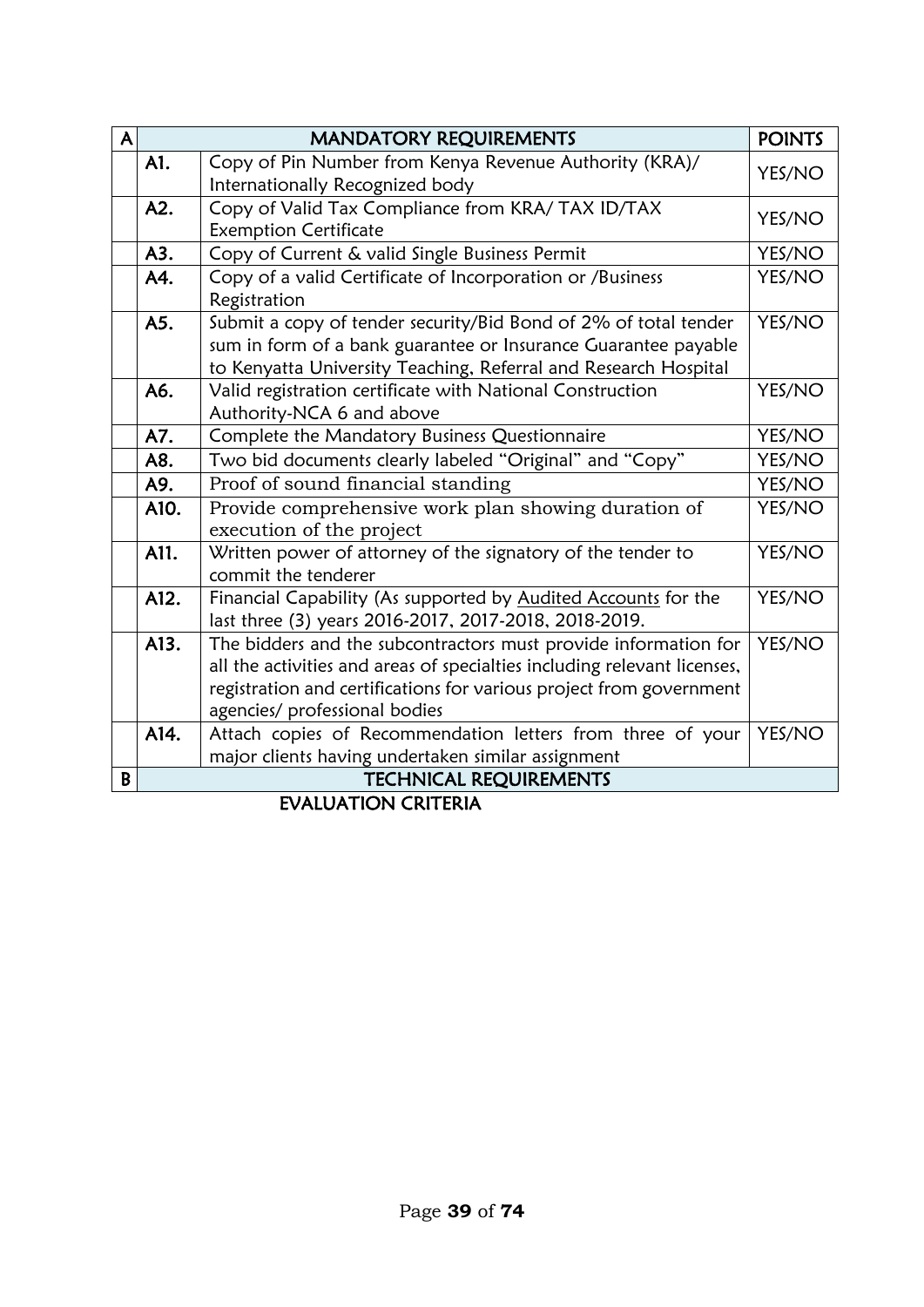# SECTION V - SPECIFICATIONS

#### Notes for Specifications Preparation

1.0 Specifications have been drafted to present a clear and precise statement of the required standards of materials, and workmanship for tenderer to respond realistically and competitively to the requirements of KUTRRH and ensure responsiveness of tenders. The Specifications require that all materials, plant, and other supplies to be permanently incorporated in the Project be new, unused, of the most recent or current models, and incorporating all recent improvements in design and materials unless provided otherwise in the Contract. Where the Contractor is responsible for the design of any part of the permanent Project, the extent of his obligations must be stated.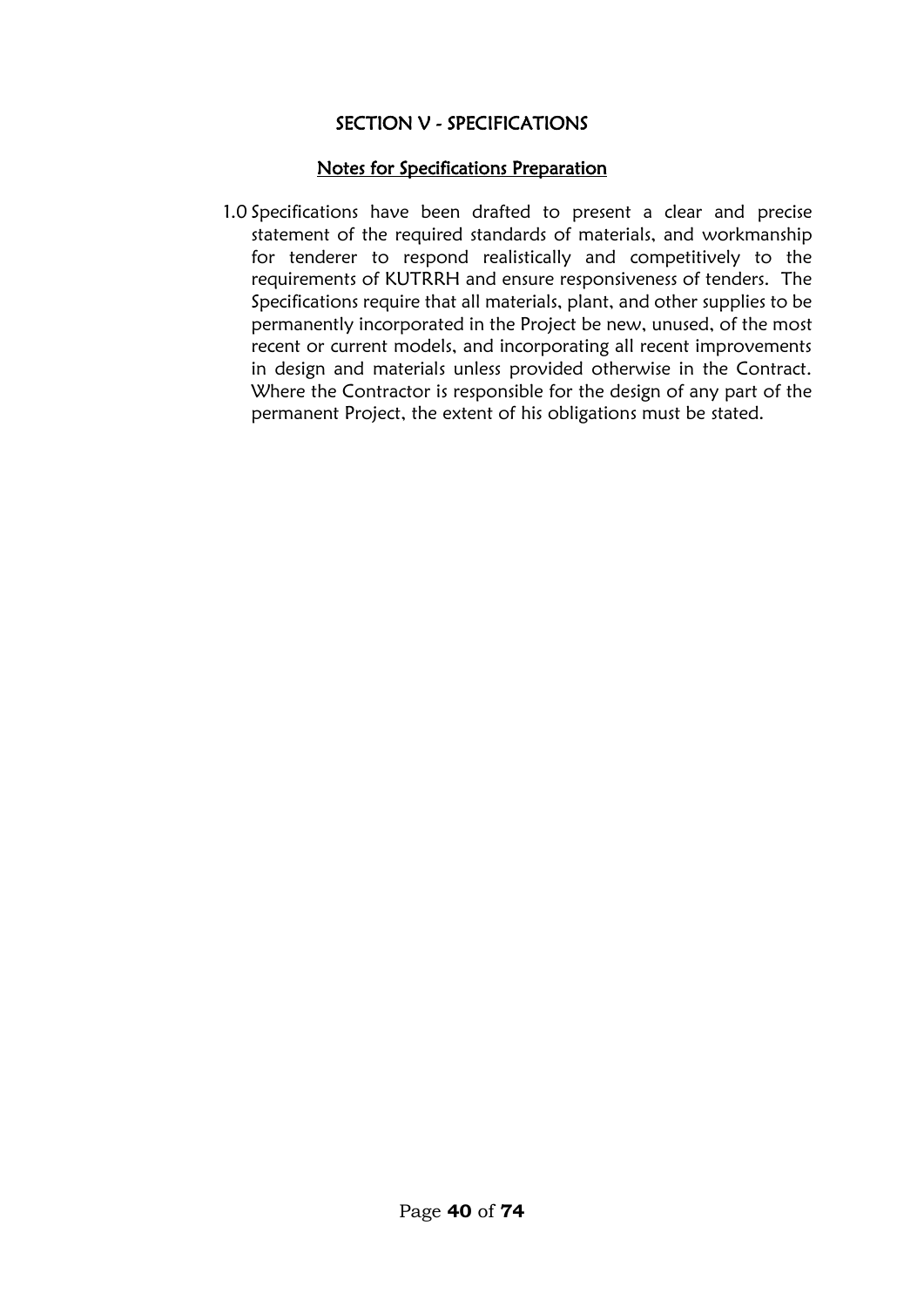# **SECTION III: APPENDIX TO CONDITIONS OF CONTRACT**

The Employer is:

# Name: **KENYATTA UNIVERSITY TEACHING, REFERRAL AND RESEARCH HOSPITAL**

#### Address: **P.O BOX 7674-00100 NAIROBI.**

Name of Authorized Representative: **CEO/PROJECT MANAGER**

#### Address: P**.O BOX 7674-00100 NAIROBI.**

The Project Manager is:

#### Name: **KENYATTA UNIVERSITY PROJECT MANAGER,**

#### Address: **P.O. BOX 7674-00100 NAIROBI.**

The name (and identification number) of the Contract is: - **PROVISION OF** 

#### **MINOR WORK- PAVING OF ROADS AND WALKWAYS AT KUTRRH-**

#### **GATUNDU ANNEX - KUTRRH /TNDR/W/039/PMW-G/2020-2022**

The Works consist of: - **PAVING OF ROADS AND WALKWAYS AT KUTRRH-GATUNDU ANNEX**

#### The Commencement Date shall be: - **AS SHALL BE AGREED WITH THE EMPLOYER.**

The Intended Completion Date for the whole of the Works shall be: - **4 WEEKS**

#### The following documents also form part of the Contract: **AS LISTED IN CLAUSE 2.3 OF CONDITIONS OF CONTRACT.**

The Contractor shall submit a revised program for the Works within: - **(7) SEVEN**  days of delivery of the Letter of Acceptance. The Site Possession Date shall be: - **AS SHALL BE AGREED WITH THE EMPLOYER.**

The Site is located within Gatundu Level V Hospital- Gatundu.

The Defects Liability period is **(6) Months**.

Other Contractors, utilities etc., to be engaged by the Employer on the Site: **NONE**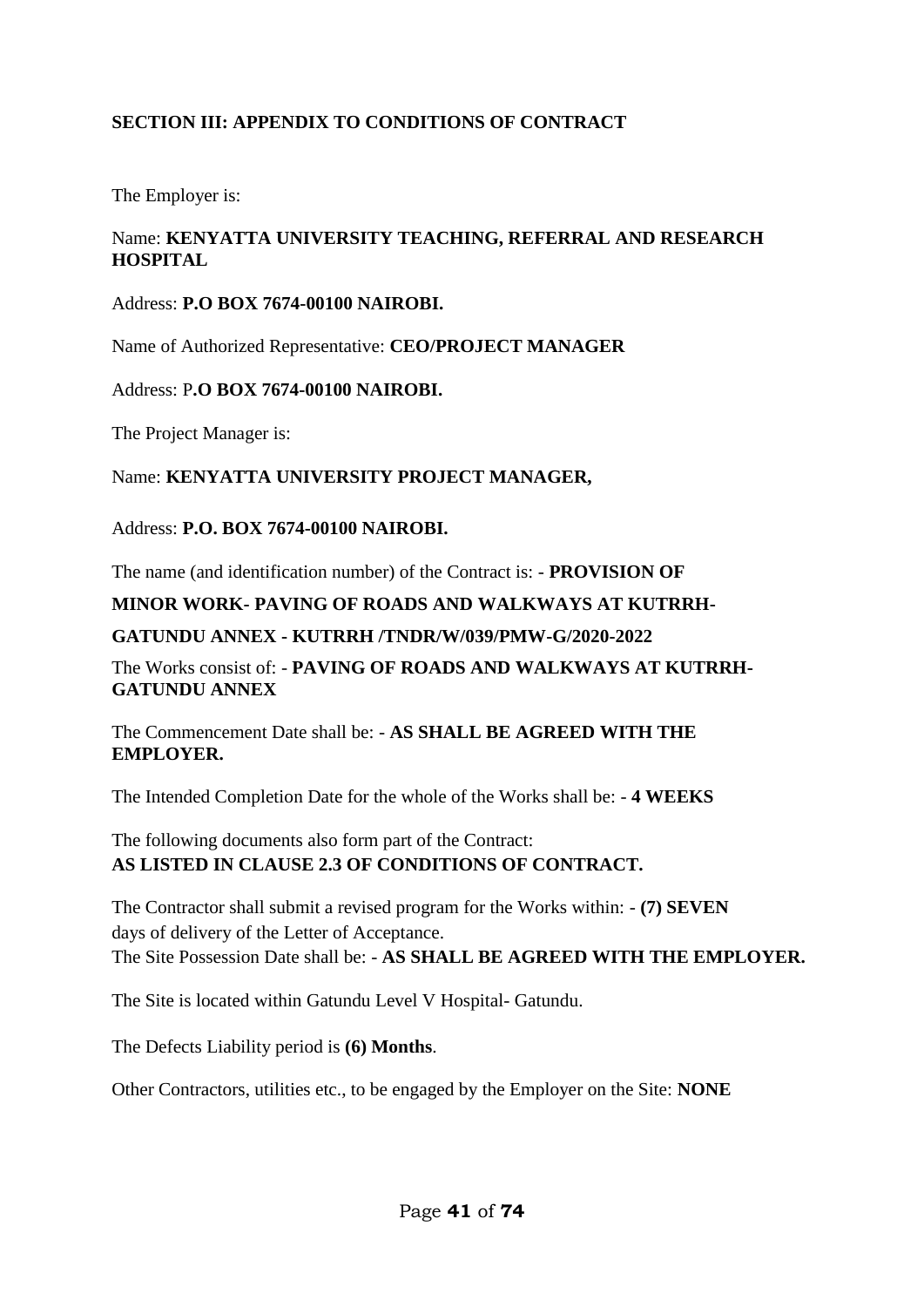The minimum insurance covers shall be;

**1.** The minimum cover for insurance of the Works and of Plant and Materials in respect of the Contractor's faulty work is; **Contractor's All Risk Policy**

**2.** The minimum cover for loss or damage to Equipment is **Full Value of the Equipment.**

**3.** The minimum for insurance of other property is **Full Value of the Property.**

4. The minimum cover for personal injury or death insurance

- For the Contractor's employees is; As **per the laws applicable in Kenya**
- And for other people is; As **per the laws applicable in Kenya**

The following events shall also be Compensation Events:

# **1.NONE (ONLY AS LISTED IN CLAUSE 24 OF THE CONDITIONS OF CONTRACT.)**

| ⌒<br>∠. |  |
|---------|--|
| 3<br>J. |  |
| 4.      |  |

The period between Program updates is **(7) SEVEN** days.

The amount to be withheld for late submission of an updated Program is;- **WHOLE CERTIFICATE**

The proportion of payments retained is **10%** (percent.) The limit of retention is **5%** (percent.)

The Price Adjustment Clause **SHALL NOT** apply

The liquidated damages for the whole of the Works is **Kshs. 250,000.00** (per week or part thereof).

The Performance Security shall be for the following minimum amounts equivalent as a percentage of the Contract Price **10%** (percent.)

The Completion Period for the Works is: **4 (four) Weeks**

The rate of exchange for calculation of foreign currency payments is: **NOT APPLICABLE.**

The schedule of basic rates used in pricing by the Contractor is not applicable Advance Payment

#### **NOT APPLICABLE**.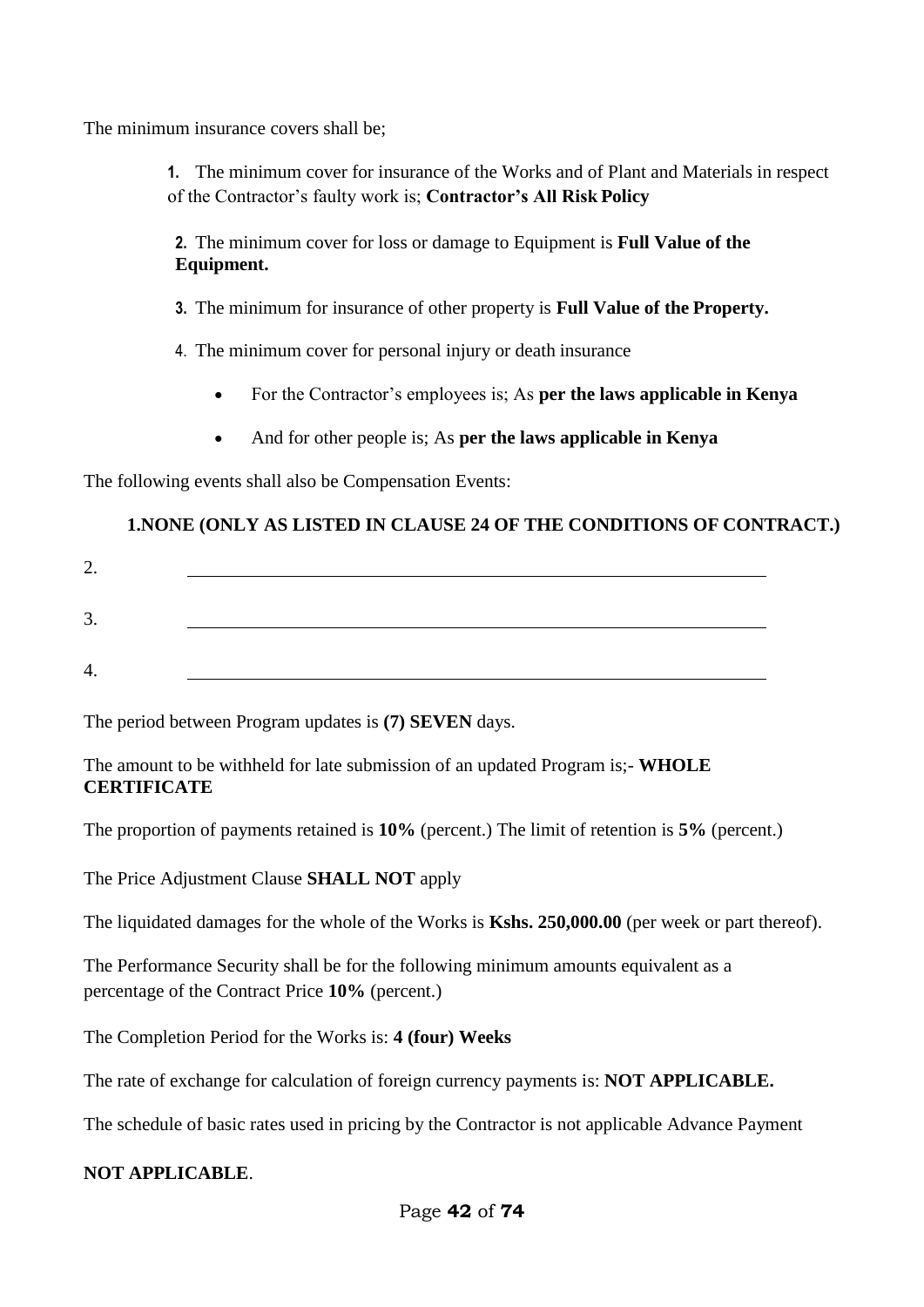#### **SECTION IV SPECIFICATIONS**

# **Notes for preparing Specifications**

**1.0 Specifications applicable are those by the Ministry of Public Works General Specifications dated March 1976 (together with any amendments issued thereof). The Contractor should obtain a copy from the Ministry of Public Works. No liability will be admitted nor claim allowed in respect of errors in Contractors tender arising from the lack of knowledge on the said specification.**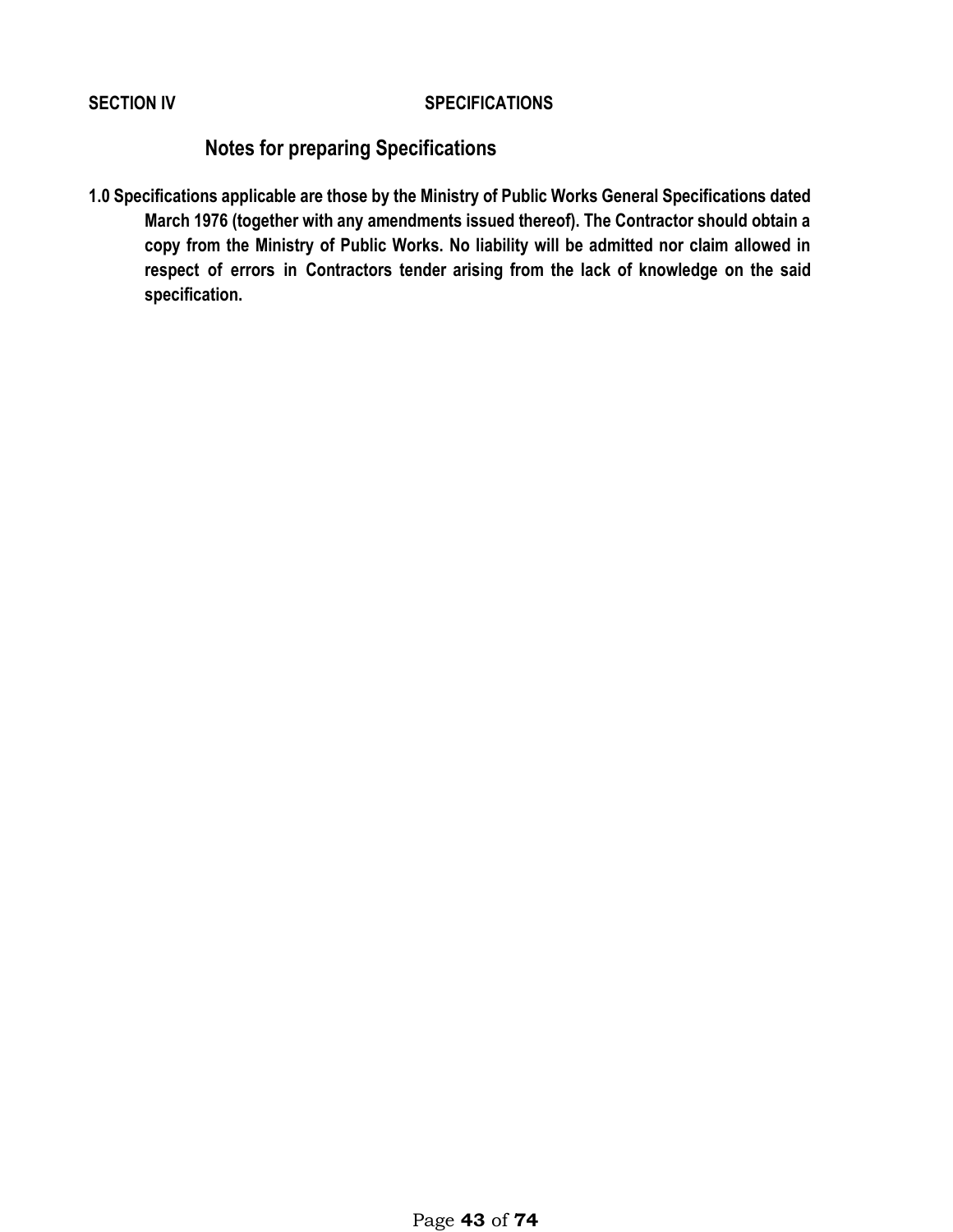#### **PROPOSED EXTERNAL WORKS - GATUNDU LEVEL 5 HOSPITAL ROAD AND WALKWAY**

| <b>ITEM</b> | <b>DESCRIPTION</b>                                                                                                                                                                                               | <b>UNIT</b> | <b>QTY</b> | <b>RATE</b> | <b>AMOUNT</b> |  |  |  |
|-------------|------------------------------------------------------------------------------------------------------------------------------------------------------------------------------------------------------------------|-------------|------------|-------------|---------------|--|--|--|
|             | <b>ELEMENT No. 1</b><br><b>ROADS AND WALKWAYS</b><br><b>Excavations including trimming sides of</b><br>excavations; maintaining and supporting<br>sides; and keeping free from water, mud<br>and fallen material |             |            |             |               |  |  |  |
| A           | Excavate to formation level, load and cart<br>away excavated material from site depth not<br>exceeding 1.5m from the ground level                                                                                | Cm          | 977.00     |             |               |  |  |  |
| B           | Approved excavated materials to make up<br>levels; compacted and consolidated in layers<br>not exceeding 150mm deep; to Engineer's<br>satisfaction                                                               | Cm          | 392.00     |             |               |  |  |  |
| $\mathbf C$ | Load and cart away excavated material to an<br>approved dumping site.                                                                                                                                            | Cm          | 585.00     |             |               |  |  |  |
| D           | Trim, grade bottom of excavations to falls,<br>crossfalls and camber including rolling and<br>compacting to 100% M.D.D. standard<br>compaction.                                                                  | Sm          | 1,953.00   |             |               |  |  |  |
| E           | 300mm thick quarry waste fill compacted to<br>95% M.D.D. compacted and consolidated in<br>layers to make up levels                                                                                               | Sm          | 1,953.00   |             |               |  |  |  |
| $\mathsf F$ | Approved quality weed killer spread at the rate<br>of 7 litres per square metre under roads.                                                                                                                     | Sm          | 1,953.00   |             |               |  |  |  |
| G           | 150mm Thick handpacked hardcore bed<br>compacted in layers not exceeding 150mm<br>thick; with and including 50mm Thick sandbed<br>spread and compacted on hardcore.                                              | Sm          | 1,953.00   |             |               |  |  |  |
|             | <b>Carried forward</b>                                                                                                                                                                                           |             |            |             |               |  |  |  |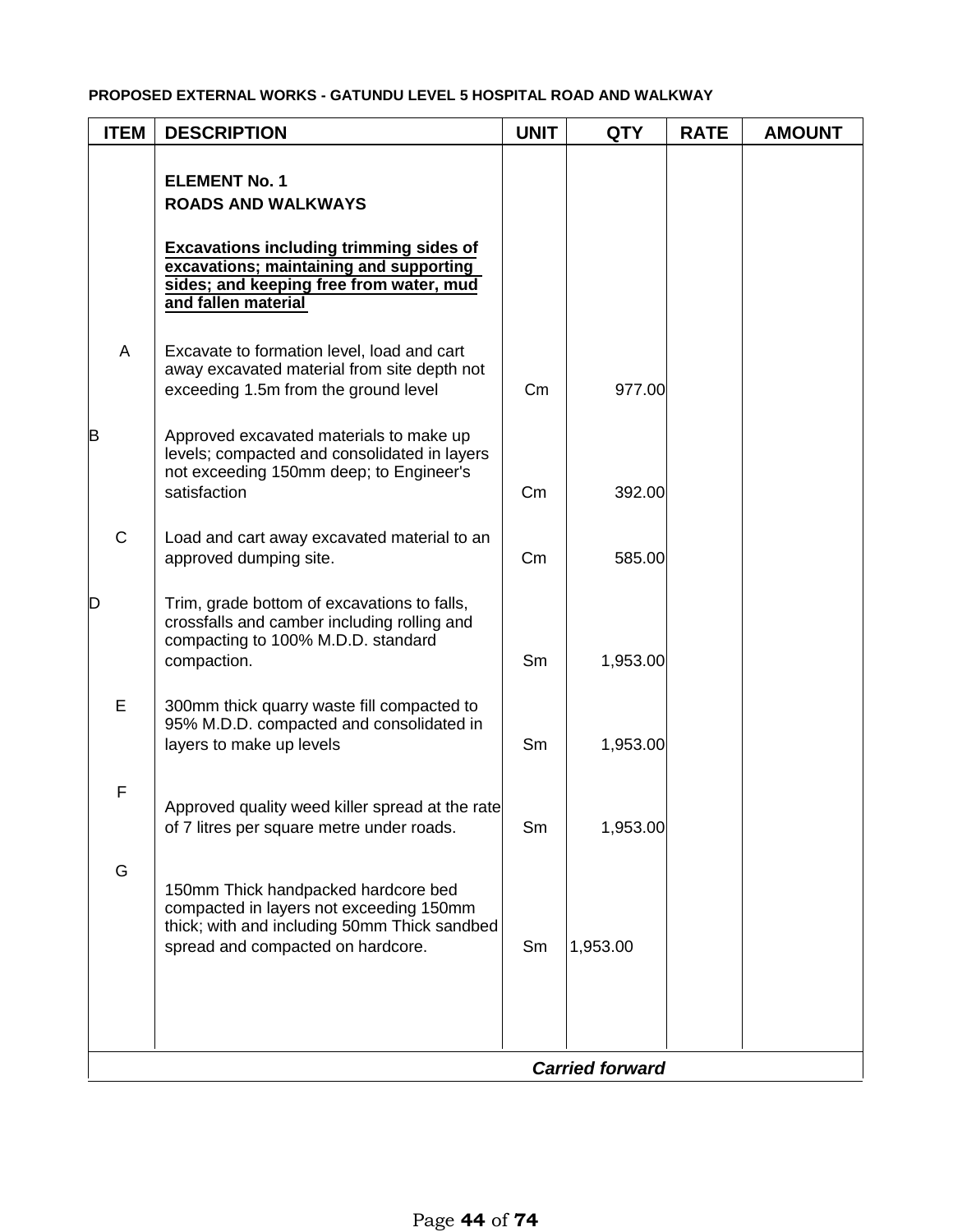| <b>ITEM</b> | <b>DESCRIPTION</b>                                                                                                                                                                                                                                                                                          | <b>UNIT</b> | <b>QTY</b>             | <b>RATE</b> | <b>AMOUNT</b> |
|-------------|-------------------------------------------------------------------------------------------------------------------------------------------------------------------------------------------------------------------------------------------------------------------------------------------------------------|-------------|------------------------|-------------|---------------|
|             |                                                                                                                                                                                                                                                                                                             |             | <b>Brought down</b>    |             |               |
|             | Precast concrete units: as "cabro" or equal<br>and approved : laid to 2.5% falls and cross<br>falls in approved patterns : on sand bed<br>(m.s.) : jointed in sand : mechanically<br>vibrated to Engineer's satisfaction : as<br>described                                                                  |             |                        |             |               |
| A           | 80mm Thick heavy duty finish to roads and<br>parking                                                                                                                                                                                                                                                        | Sm          | 1,953.00               |             |               |
| B           | 50mm Thick light duty finish to roads and<br>parking                                                                                                                                                                                                                                                        | Sm          | 378.00                 |             |               |
|             | <b>Kerbs</b>                                                                                                                                                                                                                                                                                                |             |                        |             |               |
| C           | Precast concrete class 25/12 kerb size 125 x<br>250mm to B.S.340 type A finished fair on all                                                                                                                                                                                                                |             |                        |             |               |
|             | exposed surfaces with one rounded and<br>champered edge bedded, jointed and pointed<br>in cement mortar (1:3) laid on and including<br>100 x 325mm plain concrete (1:3:6) - 50mm<br>foundation haunched upon one side :<br>including all necessary excavations, disposal                                    |             |                        |             |               |
|             | and formwork : all to Engineer's detail                                                                                                                                                                                                                                                                     | Lm          | 620.00                 |             |               |
| D           | Ditto: curved on plan to varying radii                                                                                                                                                                                                                                                                      | Lm          | 50.00                  |             |               |
|             | <b>Channels</b>                                                                                                                                                                                                                                                                                             |             |                        |             |               |
|             | Precast concrete 25/12 kerbs size 125 x<br>250mm and channel size 125 x 110mm bedded, jointed<br>and pointed in cement mortar (1:3) laid on and including<br>$450 \times 100$ mm plain concrete (1:3:6) - 50mm foundation<br>haunched up on one side : including all<br>necessary excavations, disposal and |             |                        |             |               |
|             | formwork : all to Engineer's detail                                                                                                                                                                                                                                                                         | Lm          | 320.00                 |             |               |
| F           | Ditto: curved on plan to varying radii                                                                                                                                                                                                                                                                      | Lm          | 50.00                  |             |               |
|             |                                                                                                                                                                                                                                                                                                             |             | <b>Carried forward</b> |             |               |
|             |                                                                                                                                                                                                                                                                                                             |             |                        |             |               |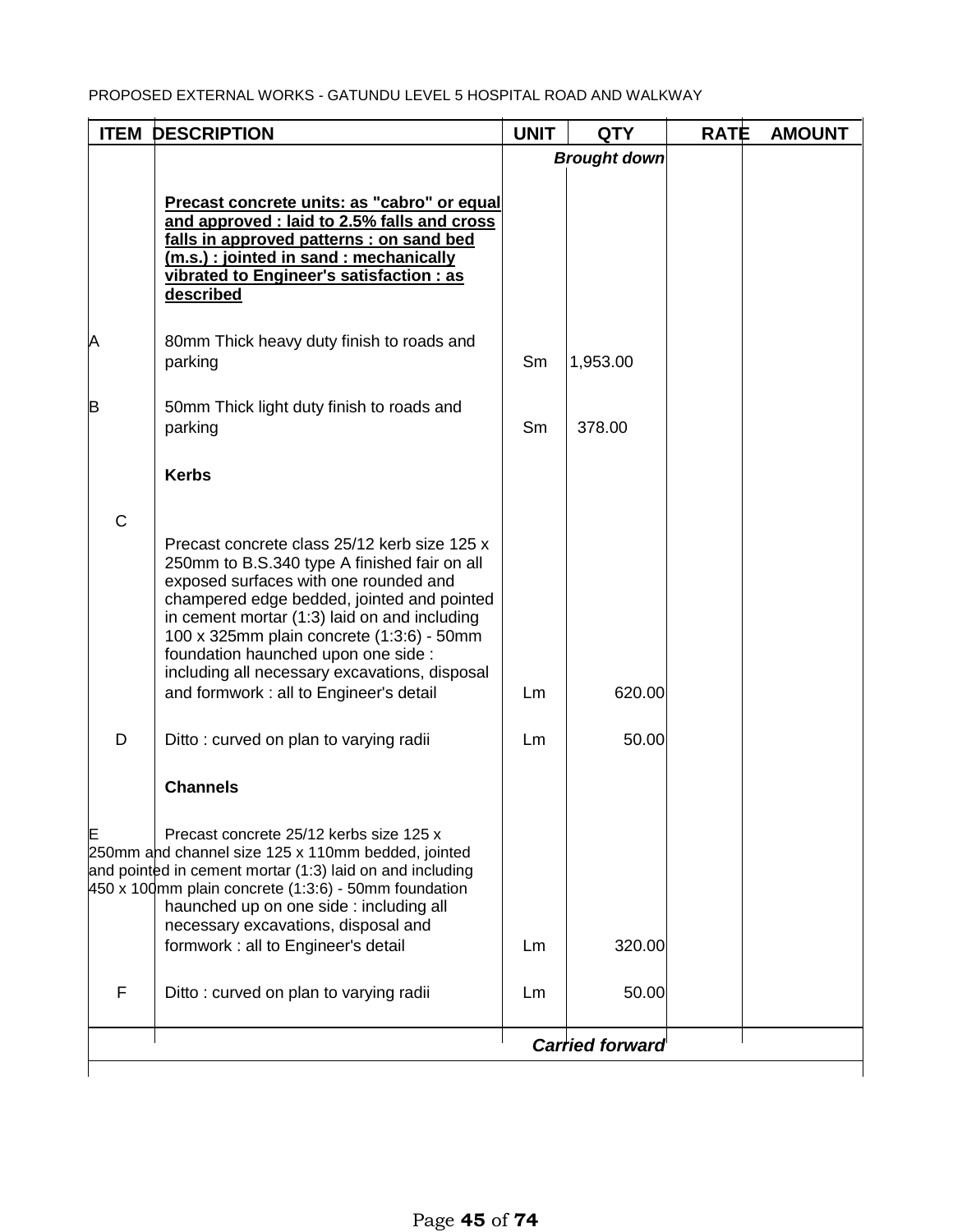|             | <b>ITEM DESCRIPTION</b>                                                                                                                                          | <b>UNIT</b> | <b>QTY</b>          | <b>RATE</b> | <b>AMOUNT</b> |
|-------------|------------------------------------------------------------------------------------------------------------------------------------------------------------------|-------------|---------------------|-------------|---------------|
|             |                                                                                                                                                                  |             | <b>Brought down</b> |             |               |
|             | Road marking paint                                                                                                                                               |             |                     |             |               |
|             | Prepare and apply one undercoat and two<br>finishing coats high quality bituminous<br>paint as supplied by an approved<br>Manufacturer: on concrete surfaces: to |             |                     |             |               |
| A           | Kerbs: 200 - 300mm girth: black and white<br>stripes.                                                                                                            | Lm          | 620.00              |             |               |
| $\sf B$     | Roads: 100mm wide: white                                                                                                                                         | Lm          | 320.00              |             |               |
| $\mathbf C$ | Roads: 100mm wide: yellow                                                                                                                                        | Lm          | 320.00              |             |               |
|             | <b>Steps</b>                                                                                                                                                     |             |                     |             |               |
| D           | Allow a provisional sum of Kshs 80,000.00 for<br>external steps to foothpaths                                                                                    | Sum         | 1.00                |             |               |
|             |                                                                                                                                                                  |             |                     |             |               |
|             |                                                                                                                                                                  |             |                     |             |               |
|             |                                                                                                                                                                  |             |                     |             |               |
|             |                                                                                                                                                                  |             |                     |             |               |
|             |                                                                                                                                                                  |             |                     |             |               |
|             |                                                                                                                                                                  |             |                     |             |               |
|             |                                                                                                                                                                  |             |                     |             |               |
|             |                                                                                                                                                                  |             |                     |             |               |
|             | <b>Total to summary</b>                                                                                                                                          |             |                     |             |               |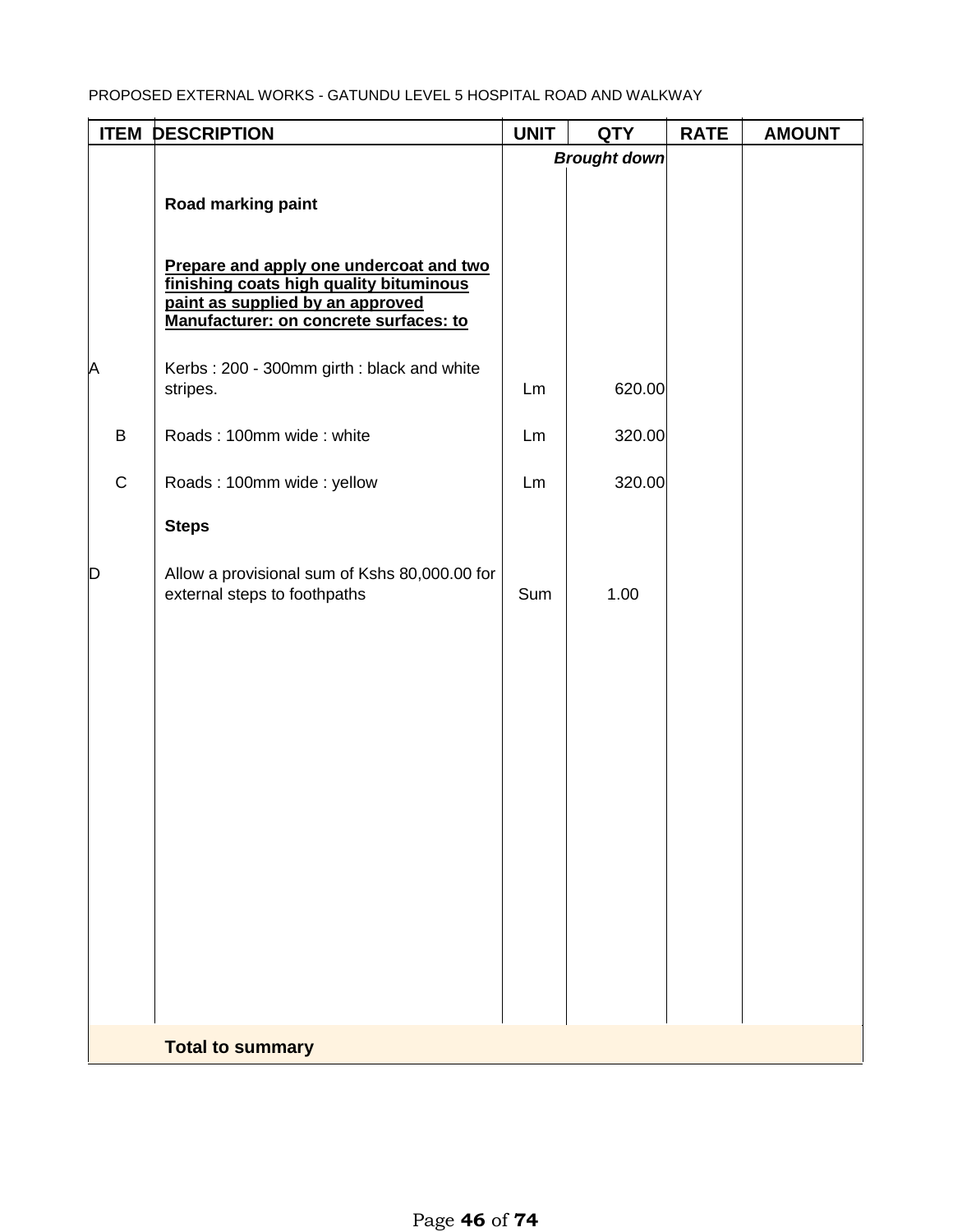| <b>ITEM</b> | <b>DESCRIPTION</b>                                                                                                                                                                                                                            | <b>UNIT</b> | <b>QTY</b> | <b>RATE</b> | <b>AMOUNT</b> |
|-------------|-----------------------------------------------------------------------------------------------------------------------------------------------------------------------------------------------------------------------------------------------|-------------|------------|-------------|---------------|
|             | <b>ELEMENT No. 2</b><br><b>STORM WATER DRAINAGE (ALL</b><br><b>PROVISIONAL)</b>                                                                                                                                                               |             |            |             |               |
|             | Installation works to include testing to<br><b>Civil Engineer's and statutory approvals</b>                                                                                                                                                   |             |            |             |               |
|             | <b>Excavate the following trenches: part</b><br>backfill and compact selected excavated<br>material: remove surplus spoil from site:<br>grade and compact bottoms: planking and<br>strutting: including excavating in<br>compacted fill: for: |             |            |             |               |
| Α           | 800mm wide (top) and 450mm wide (bottom)<br>ppen drains: 1000mm (average) depth: to<br>approval.                                                                                                                                              | Lm          | 90.00      |             |               |
|             | Side slabs                                                                                                                                                                                                                                    |             |            |             |               |
| $\sf B$     | 600 x 600 x 75mm thick precast concrete<br>side slab on slopping walls of trench internally<br>and jointed with cement sand mortar 1:3                                                                                                        | Sm          | 90.00      |             |               |
| $\mathsf C$ | 100mm thick compacted murram base and<br>surround to IBD drains                                                                                                                                                                               | Sm          | 50.00      |             |               |
|             | <b>IBD</b>                                                                                                                                                                                                                                    |             |            |             |               |
| D           | 75mm thick precast concrete inverted block<br>drain; jointed in cement sand mortar 1:3; laid<br>in trenches (measured separately); reinforced<br>with fabric mesh ref A142 to Engineer's detail;<br>size 450 x 300mm deep (internal)          | Lm.         | 90.00      |             |               |
|             | <b>Total to summary</b>                                                                                                                                                                                                                       |             |            |             |               |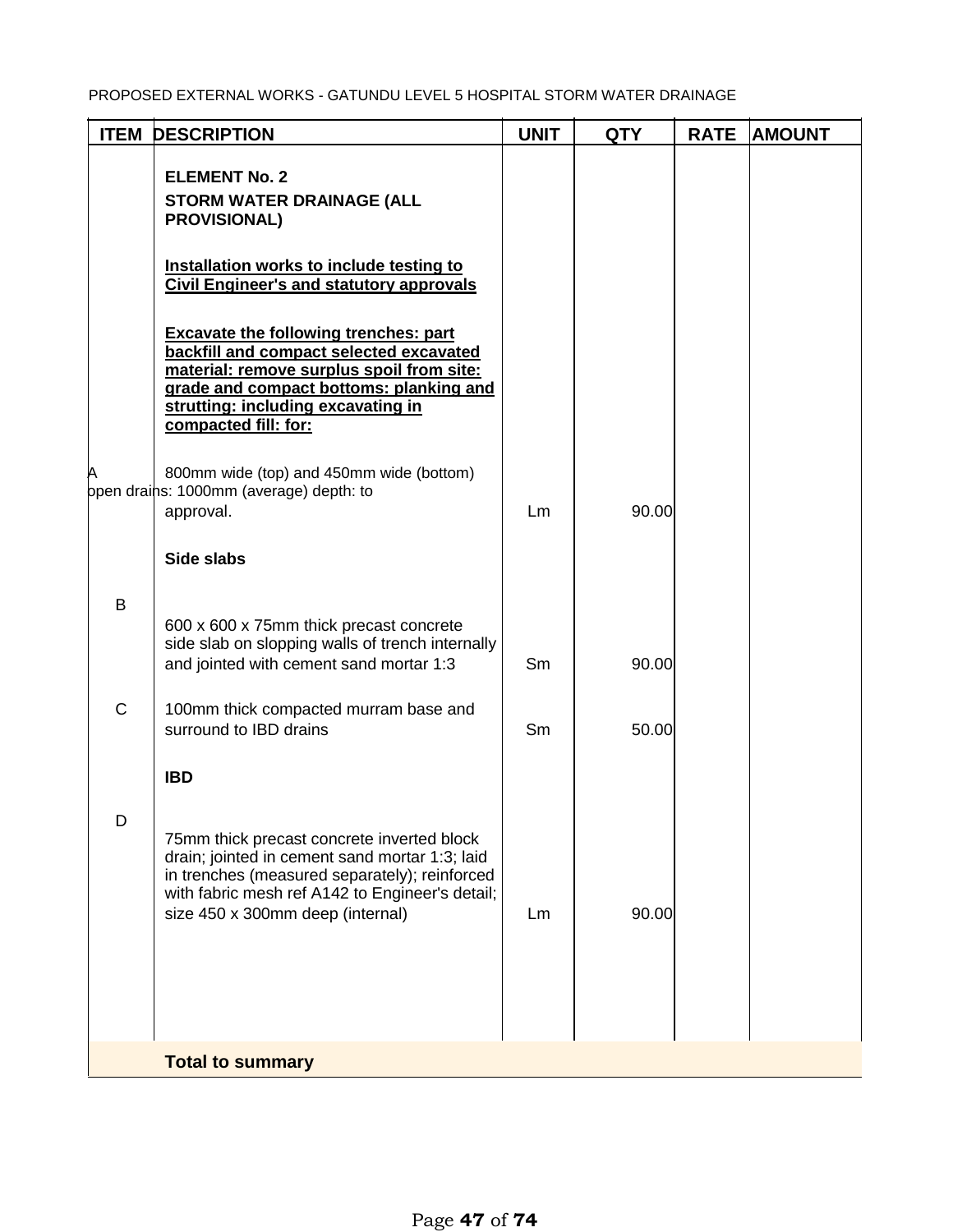| <b>ITEM</b>    | <b>DESCRIPTION</b>                                                                                                           | <b>UNIT</b> | <b>QTY</b> | <b>RATE</b> | <b>AMOUNT</b> |
|----------------|------------------------------------------------------------------------------------------------------------------------------|-------------|------------|-------------|---------------|
|                | <b>SUMMARY PAGE</b>                                                                                                          |             |            |             |               |
| $\mathbf{1}$   | <b>ELEMENT 1: ROADS AND WALKWAYS</b>                                                                                         |             |            |             |               |
| $\overline{2}$ | <b>ELEMENT 2: STORM WATER DRAINAGE</b>                                                                                       |             |            |             |               |
| $\mathfrak{S}$ | ALLOW A SUM OF 617,580.54= FOR<br><b>CONTINGENCY TO BE USED FOR ANY</b><br>UNFORESEEN WORKS BY THE PROJECT<br><b>MANAGER</b> |             |            |             |               |
|                |                                                                                                                              |             |            |             |               |
|                |                                                                                                                              |             |            |             |               |
|                | <b>Total to tender</b>                                                                                                       |             |            |             |               |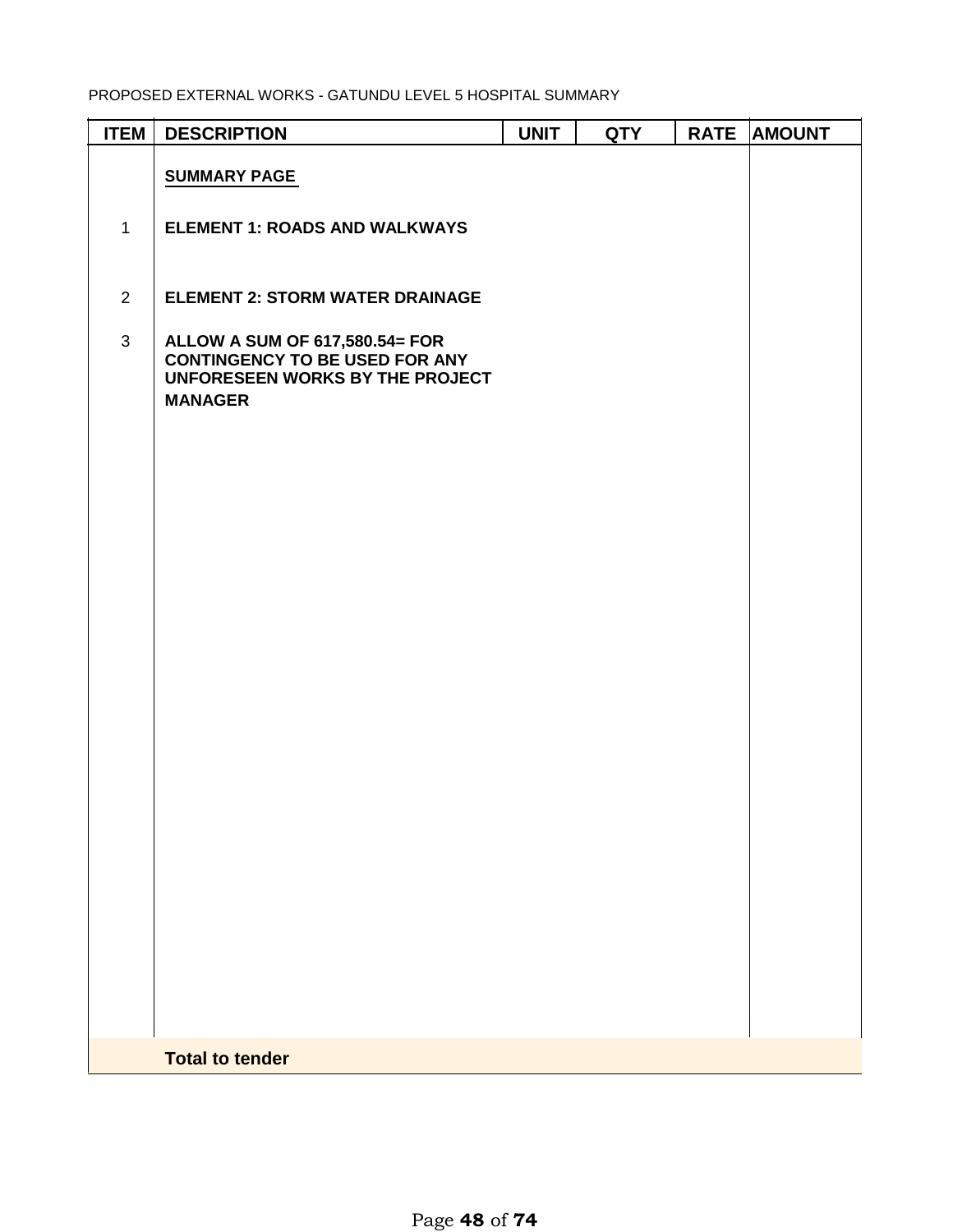# SECTION VII - BILL OF QUANTITIES

# Notes for preparing Bills of Quantities

- 1.0 The objectives of the Bills of Quantities are;
	- (a) to provide sufficient information on the quantities of Project to be performed to enable tenders to be prepared efficiently and accurately; and
	- (b) when a Contract has been entered into, to provide a priced Bill of Quantities for use in the periodic valuation of Project executed.

In order to attain these objectives, Project should be itemized in the Bill of Quantities in sufficient detail to distinguish between the different classes of Project, or between Project of the same nature carried out in different locations or in other circumstances which may give rise to different considerations of cost. Consistent with these requirements, the layout and content of the Bill of Quantities should be as simple and brief as possible.

2.0 The Bills of Quantities should be divided generally into the following sections:

#### (a) Preliminaries.

The preliminaries should indicate the inclusiveness of the unit prices, and should state the methods of measurement which have been adopted in the preparation of the Bill of Quantities and which are to be used for the measurement of any part of the Project.

The number of preliminary items to be priced by the tenderer should be limited to tangible items such as site office and other temporary project, otherwise items such as security for the Project which are primarily part of the Contractor's obligations should be included in the Contractor's rates.

# (b) Work Items

(i) The items in the Bills of Quantities should be grouped into sections to distinguish between those parts of the Project which by nature, location, access, timing, or any other special characteristics may give rise to different methods of construction, or phasing of the Project, or considerations of cost. General items common to all parts of the Project may be grouped as a separate section in the Bill of Quantities.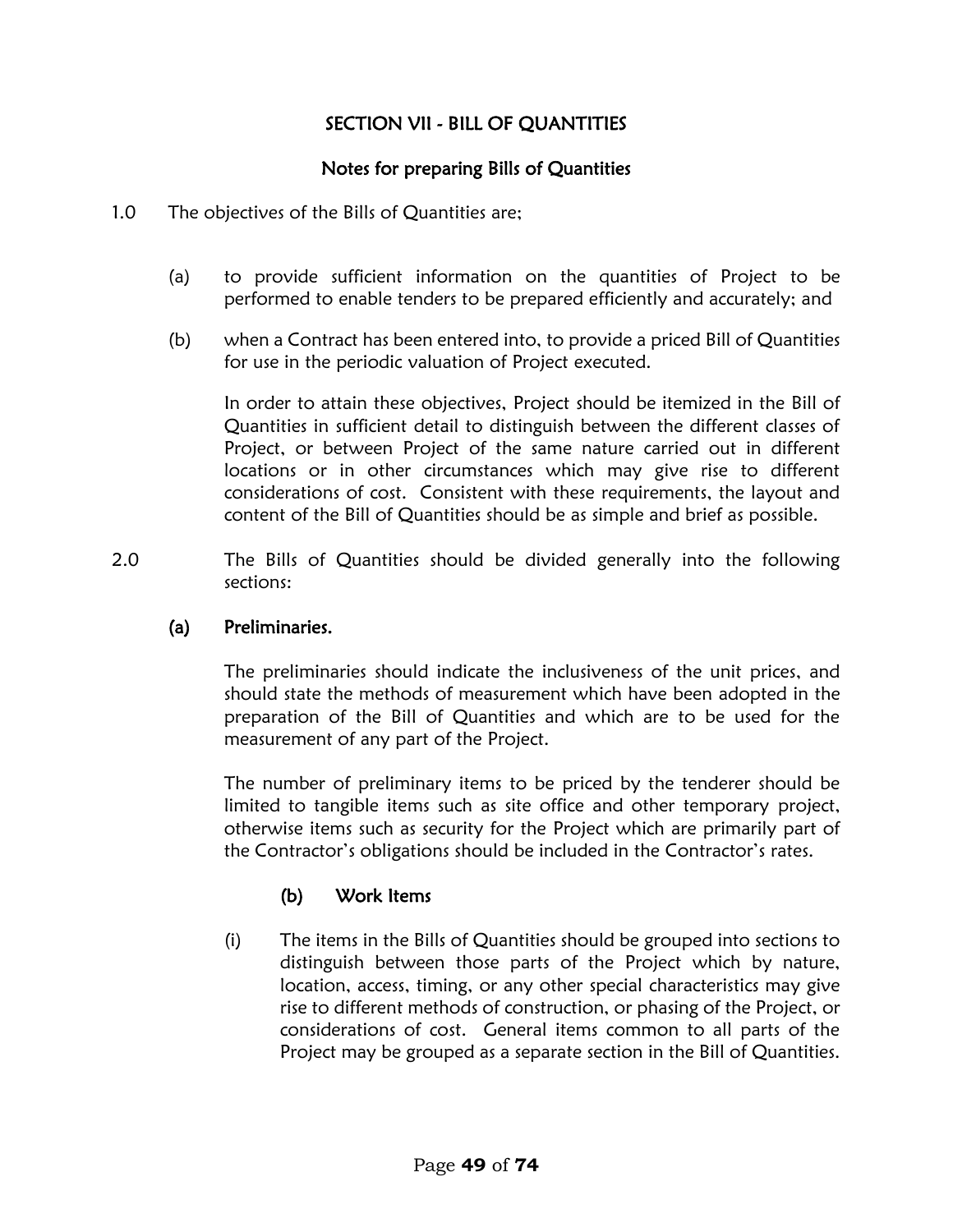- (ii) Quantities should be computed net from the Drawings, unless directed otherwise in the Contract, and no allowance should be made for bulking, shrinkage or waste. Quantities should be rounded up or down where appropriate.
- (iii) The following units of measurement and abbreviations are recommended for use.

| Unit                   | Abbreviation | Unit              | Abbreviation   |
|------------------------|--------------|-------------------|----------------|
| cubic meter            | $m3$ or cu m | millimeter        | mm             |
| hectare                | ha           | month             | mon            |
| hour                   | h            | number            | nr             |
| kilogram               | kg           | square meter      | $m2$ or sq m   |
| lump sum               | sum          | square millimeter | $mm2$ or sq mm |
| meter                  | m            | week              | wk             |
| metric ton $(1,000)$ t |              |                   |                |
| kg)                    |              |                   |                |

(iv) The commencing surface should be identified in the description of each item for Work involving excavation, boring or drilling, for which the commencing surface is not also the original surface. The excavated surface should be identified in the description of each item for Work involving excavation for which the excavated surface is not also the final surface. The depths of Work should be measured from the commencing surface to the excavated surface, as defined.

#### (c) Daywork Schedule

A Daywork Schedule should be included if the probability of unforeseen work, outside the items included in the Bill of Quantities, is relatively high. To facilitate checking by KUTRRH of the realism of rates quoted by the tenderer, the Daywork Schedule should normally comprise:

- (i) a list of the various classes of labour, and materials for which basic Day work rates or prices are to be inserted by the tenderer, together with a statement of the conditions under which the Contractor will be paid for Work executed on a Day work basis; and
- (ii) a percentage to be entered by the tenderer against each basic Day work Subtotal amount for labour, materials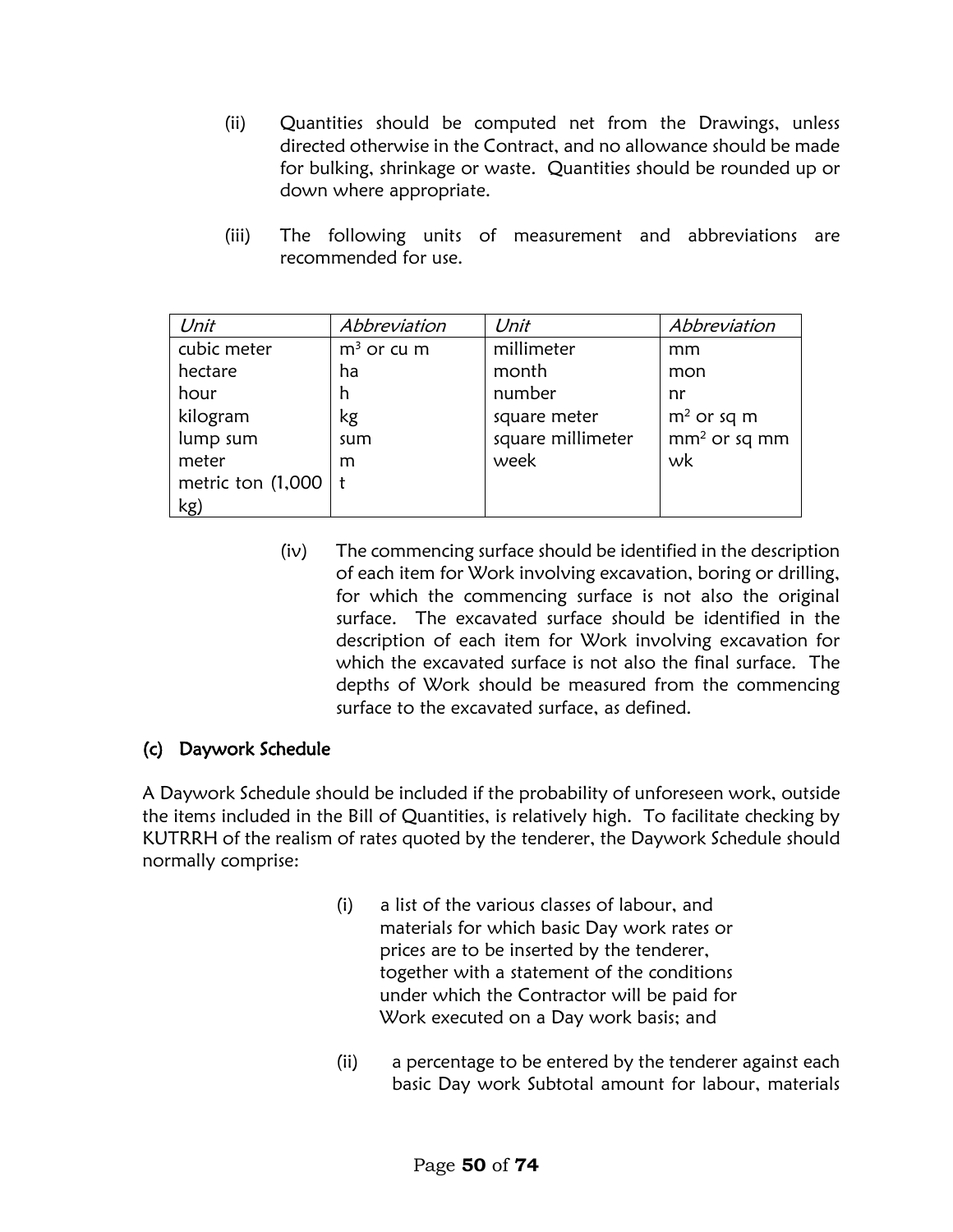and plant representing the Contractor's profit, overheads, supervision and other charges.

#### (d) Provisional Quantities and Sums

Provision for quantity contingencies in any particular item or class of Work with a high expectation of quantity overrun should be made by entering specific "Provisional Quantities" or "Provisional Items" in the Bill of Quantities, and not by increasing the quantities for that item or class of Work beyond those of the Work normally expected to be required. To the extent not covered above, a general provision for physical contingencies (quantity overruns) should be made by including a "Provisional Sum" in the Summary of the Bill of Quantities. Similarly, a contingency allowance for possible price increases should be provided as a "Provisional Sum" in the Summary of the Bill of Quantities. The inclusion of such provisional sums often facilitates budgetary approval by avoiding the need to request periodic supplementary approvals as the future need arises.

(ii) Provisional sums to cover specialized project normally carried out by Nominated Sub Contractors should be avoided and instead Bills of Quantities of the specialised Project should be included as a section of the main Bills of Quantities to be priced by the Main Contractor. The Main Contractor should be required to indicate the name (s) of

the specialised firms he proposes to engage to carry out the specialized Project as his approved domestic sub-contractors. Only provisional sums to cover specialized Project by statutory authorities should be included in the Bills of Quantities.

#### (e) Summary

 The Summary should contain a tabulation of the separate parts of the Bills of Quantities carried forward, with provisional sums for Daywork, for physical (quantity) contingencies, and for price contingencies (upward price adjustment) where applicable.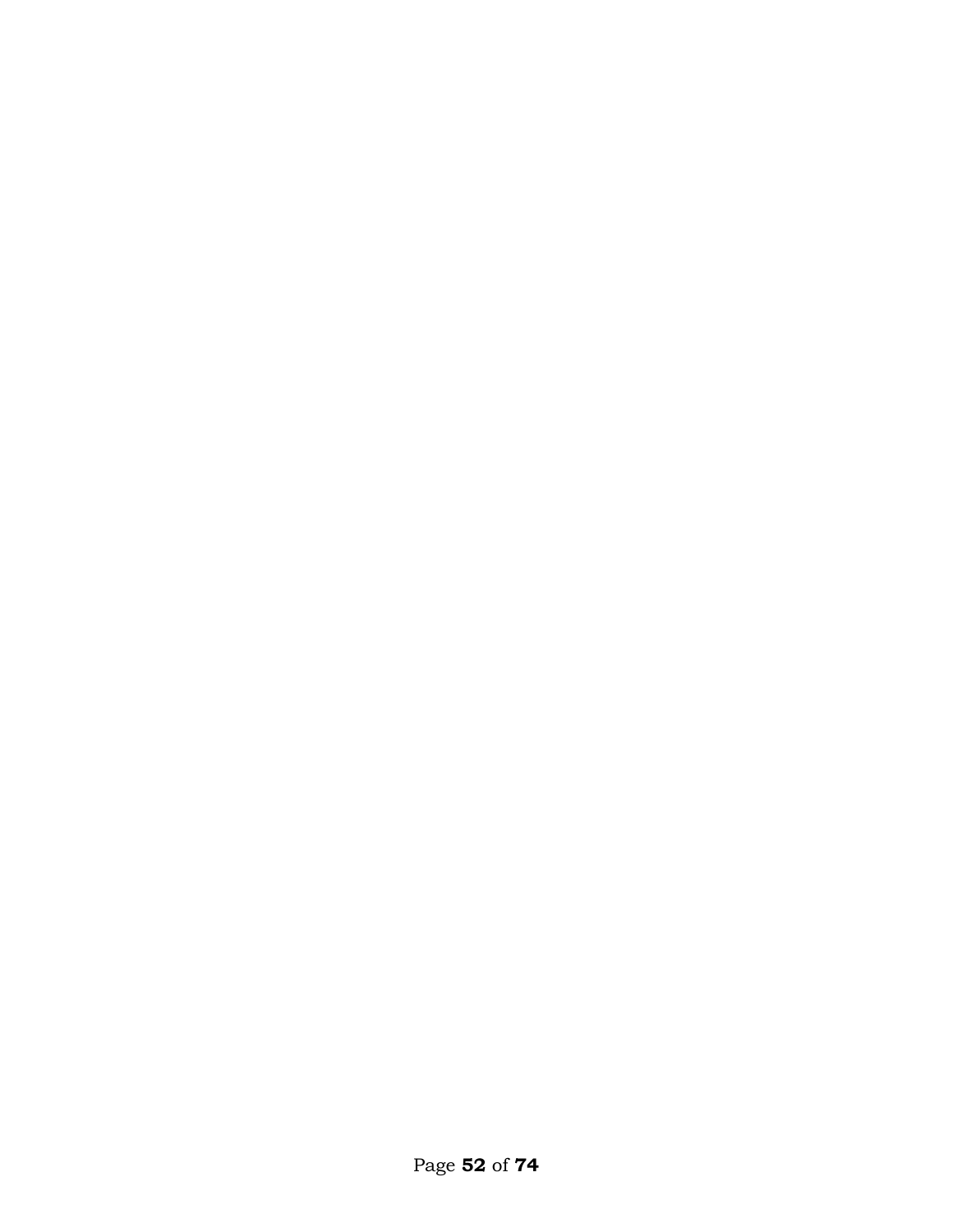# **CONSTRUCTION**

| <b>INSTRUCTIONS</b><br><b>TO TENDERER</b><br><b>REFERENCE</b> | <b>PARTICULARS OF APPENDIX TO INSTRUCTIONS TO TENDERS</b>                                                                                                                                                                                                                                        |
|---------------------------------------------------------------|--------------------------------------------------------------------------------------------------------------------------------------------------------------------------------------------------------------------------------------------------------------------------------------------------|
| 2.3.1                                                         | The tenderer are invited to make site visits to the Kenyatta University<br>Teaching, Research and Referral Hospital - Gatundu Annex site to enable<br>them confirm the Conditions facility and detailed scope of project.<br>The tenderer shall bear all costs associated with such site visits. |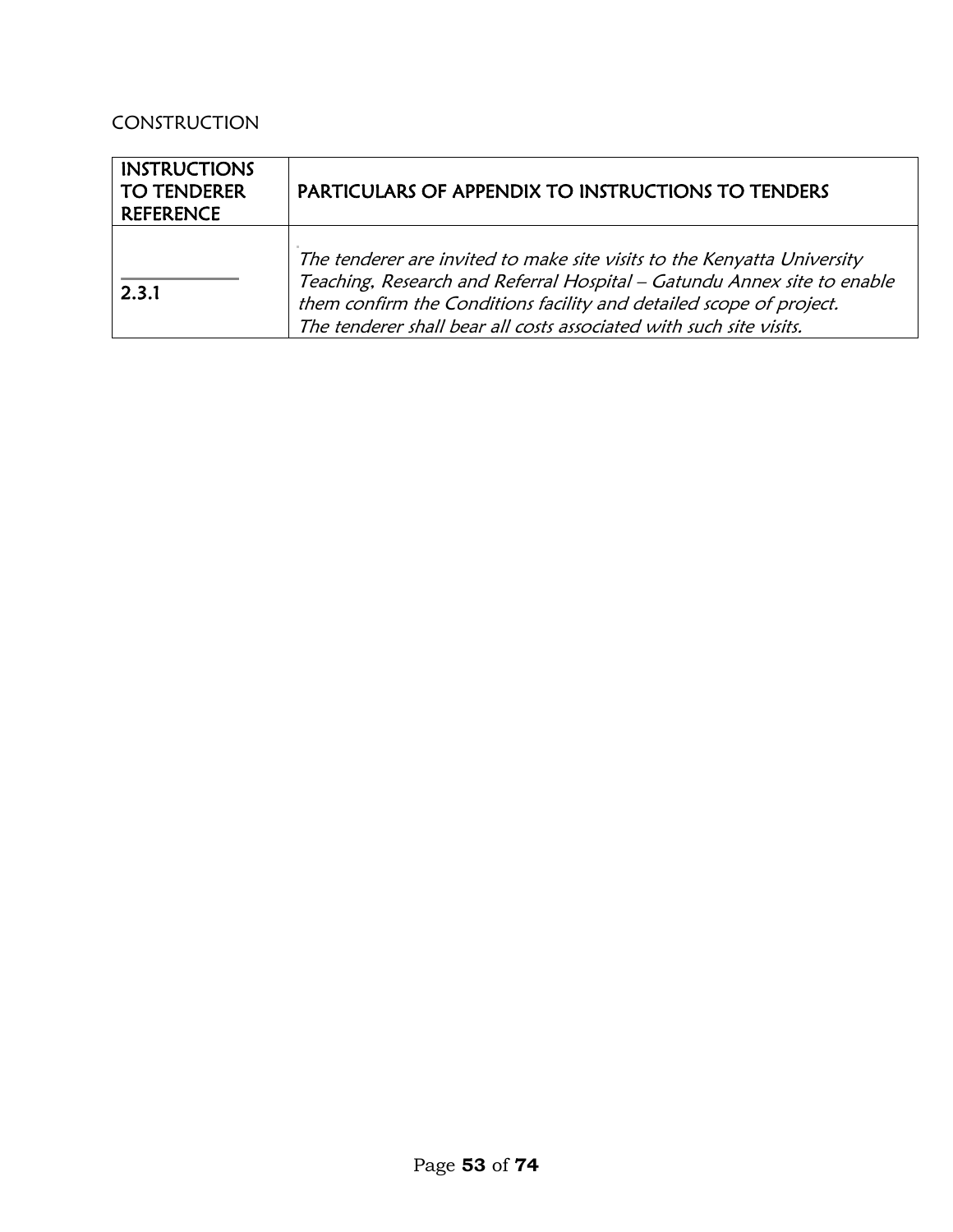# SECTION VIII – STANDARD FORM

- (i) Form of Invitation for Tenders
- (ii) Form of Tender
- (iii) Letter of Acceptance
- (iv) Form of Agreement
- (v) Form of Tender Security
- (vi) Performance Bank Guarantee
- (vii) Bank Guarantee for Advance Payment
- (viii) Qualification Information
- (ix) Tender Questionnaire
- (xi) Confidential Business Questionnaire
- (x) Statement of Foreign Currency Requirement
- (xi) Details of Sub-Contractors
- (x) Request for Review Form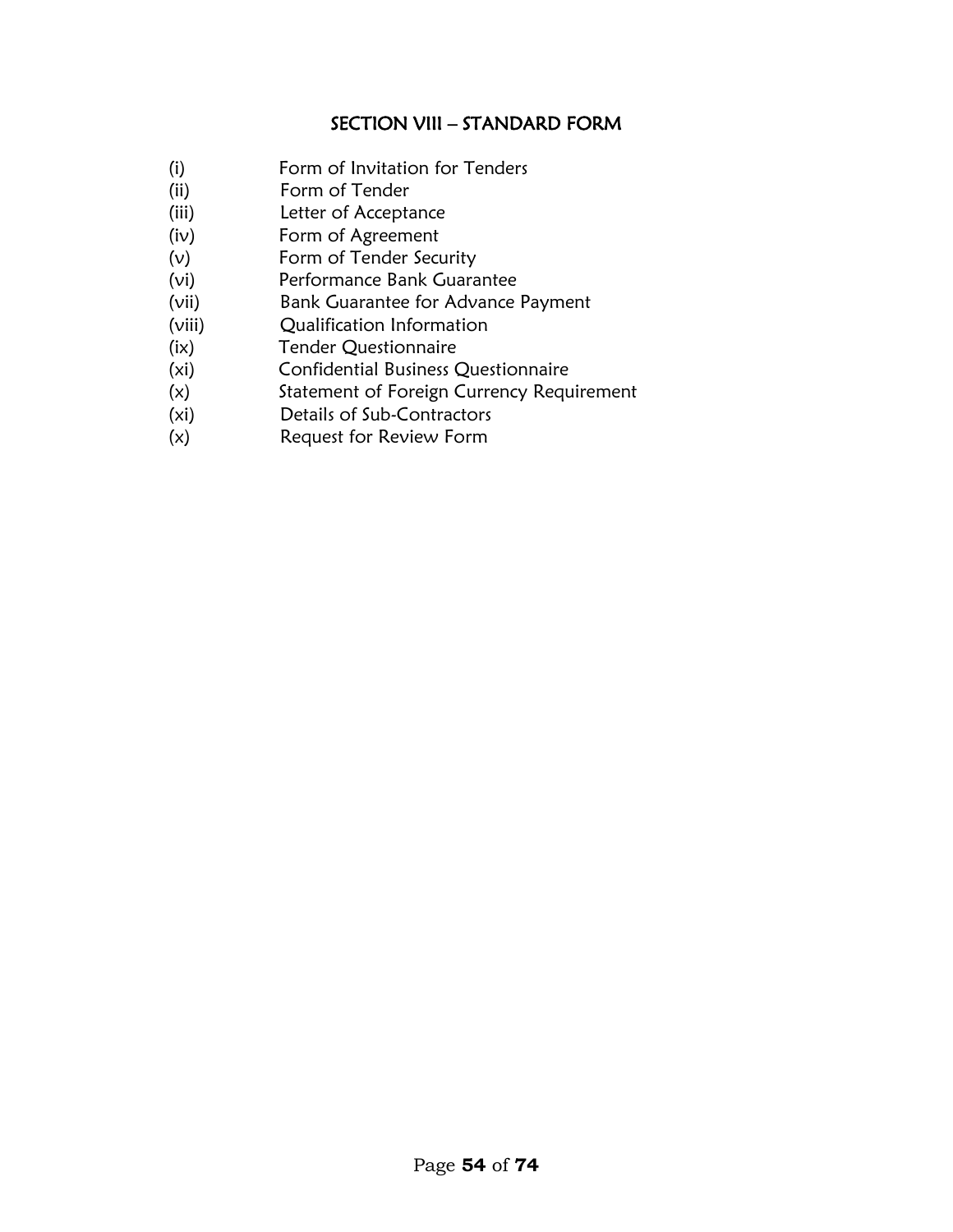# FORM OF INVITATION FOR TENDERS

| To:<br>the control of the control of the control of the control of the control of the control of                                                                                                                                            |                                                                                       |
|---------------------------------------------------------------------------------------------------------------------------------------------------------------------------------------------------------------------------------------------|---------------------------------------------------------------------------------------|
| the control of the control of the control of the control of the control of the control of the control of the control of the control of the control of the control of the control of the control of the control of the control<br>Dear Sirs: |                                                                                       |
|                                                                                                                                                                                                                                             | [Contract Name]                                                                       |
| You have been prequalified to tender for the above project.                                                                                                                                                                                 |                                                                                       |
| We hereby invite you and other prequalified tenderer to submit a tender for the execution<br>and completion of the above Contract.                                                                                                          |                                                                                       |
| A complete set of tender documents may be purchased by you from                                                                                                                                                                             |                                                                                       |
| [mailing address, cable/telex/facsimile numbers].                                                                                                                                                                                           |                                                                                       |
|                                                                                                                                                                                                                                             |                                                                                       |
| a security in the form and amount specified in the tendering documents, and must be<br>delivered to                                                                                                                                         | All tenders must be accompanied by __________________number of copies of the same and |
| [address and location]                                                                                                                                                                                                                      |                                                                                       |
| at or before<br>immediately thereafter, in the presence of tenderer' representatives who choose to attend.                                                                                                                                  | ___________________________(time and date). Tenders will be opened                    |
| Please confirm receipt of this letter immediately in writing by cable/facsimile or telex.                                                                                                                                                   |                                                                                       |
| Yours faithfully,                                                                                                                                                                                                                           |                                                                                       |
|                                                                                                                                                                                                                                             | Authorised Signature                                                                  |
|                                                                                                                                                                                                                                             | Name and Title                                                                        |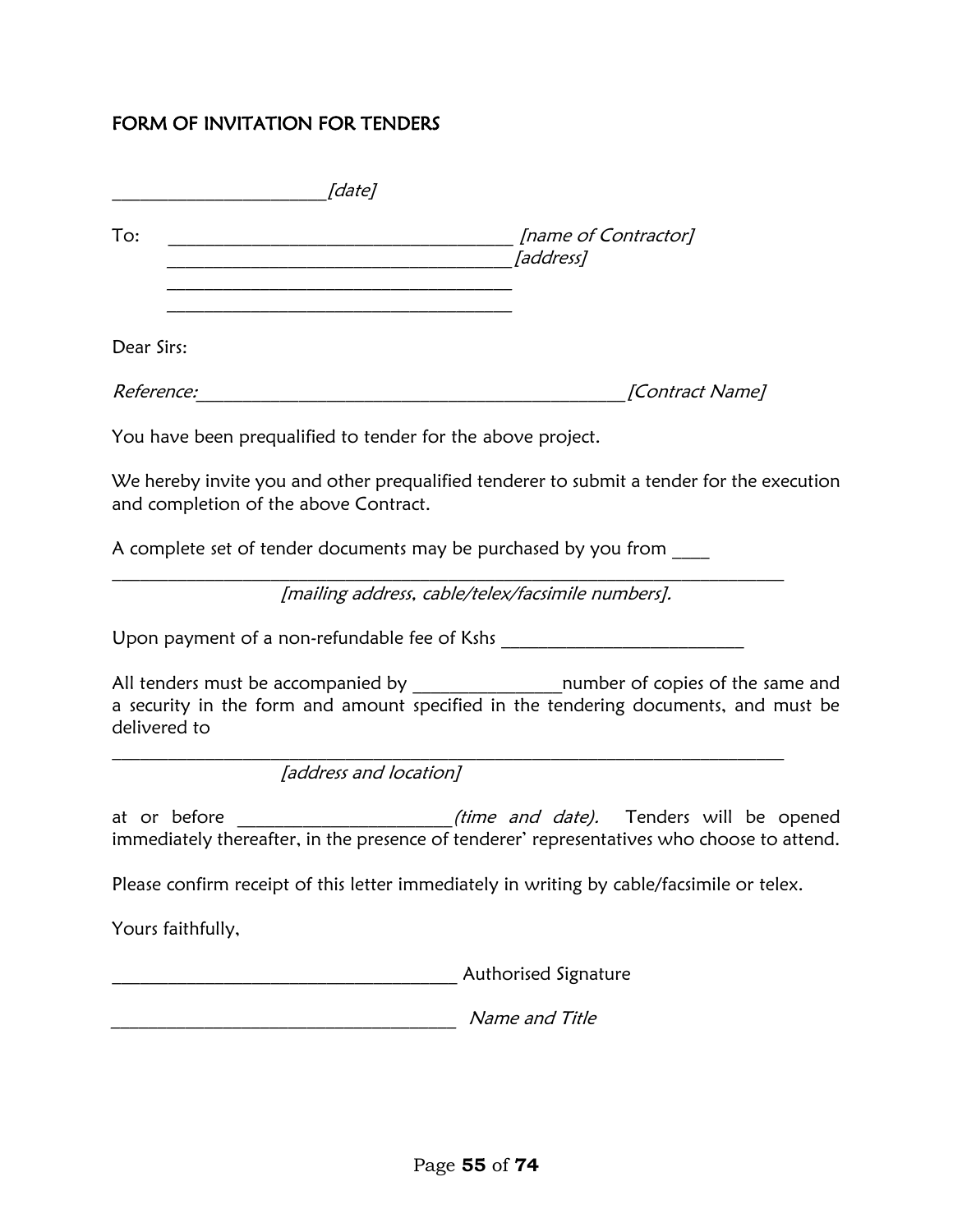#### FORM OF TENDER

TO: TO: the contract the set of Employer) and the set of Employer  $[Date]$ \_\_\_\_\_\_\_\_\_\_\_\_\_\_\_\_\_\_\_\_\_\_\_\_\_\_[Name of Contract]

Dear Sir,

1. In accordance with the Conditions of Contract, Specifications, Drawings and Bills of Quantities for the execution of the above named Project, we, the undersigned offer to construct, install and complete such Project and remedy any defects therein for the sum of Kshs.\_\_\_\_\_\_\_\_\_\_\_\_\_\_\_\_\_\_\_\_\_\_\_\_\_\_\_\_\_[Amount in figures]Kenya Shillings

\_\_\_\_\_\_\_\_\_\_\_\_\_\_\_\_\_\_\_\_\_\_\_\_\_\_[Amount in words]

- 2. We undertake, if our tender is accepted, to commence the Project as soon as is reasonably possible after the receipt of the Project Manager's notice to commence, and to complete the whole of the Project comprised in the Contract within the time stated in the Appendix to Conditions of Contract.
- 3. We agree to abide by this tender until \_\_\_\_\_\_\_\_\_\_\_\_\_\_\_\_\_\_\_\_\_\_\_\_[Insert date], and it shall remain binding upon us and may be accepted at any time before that date.
- 4. Unless and until a formal Agreement is prepared and executed this tender together with your written acceptance thereof, shall constitute a binding Contract between us.
- 5. We understand that you are not bound to accept the lowest or any tender you may receive.

|      | Dated this <u>____________</u> |  | day of 20                        |                       |                                         |    |
|------|--------------------------------|--|----------------------------------|-----------------------|-----------------------------------------|----|
|      | Signature                      |  | in the capacity of $\sqrt{2\pi}$ |                       |                                         |    |
| duly | authorized to sign tenders     |  |                                  |                       | for and on behalf<br>[Name of Employer] | of |
| of   |                                |  |                                  | [Address of Employer] |                                         |    |
|      | Witness; Name                  |  |                                  |                       |                                         |    |
|      | Address                        |  |                                  |                       |                                         |    |
|      | Signature                      |  |                                  |                       |                                         |    |
|      | Date                           |  |                                  |                       |                                         |    |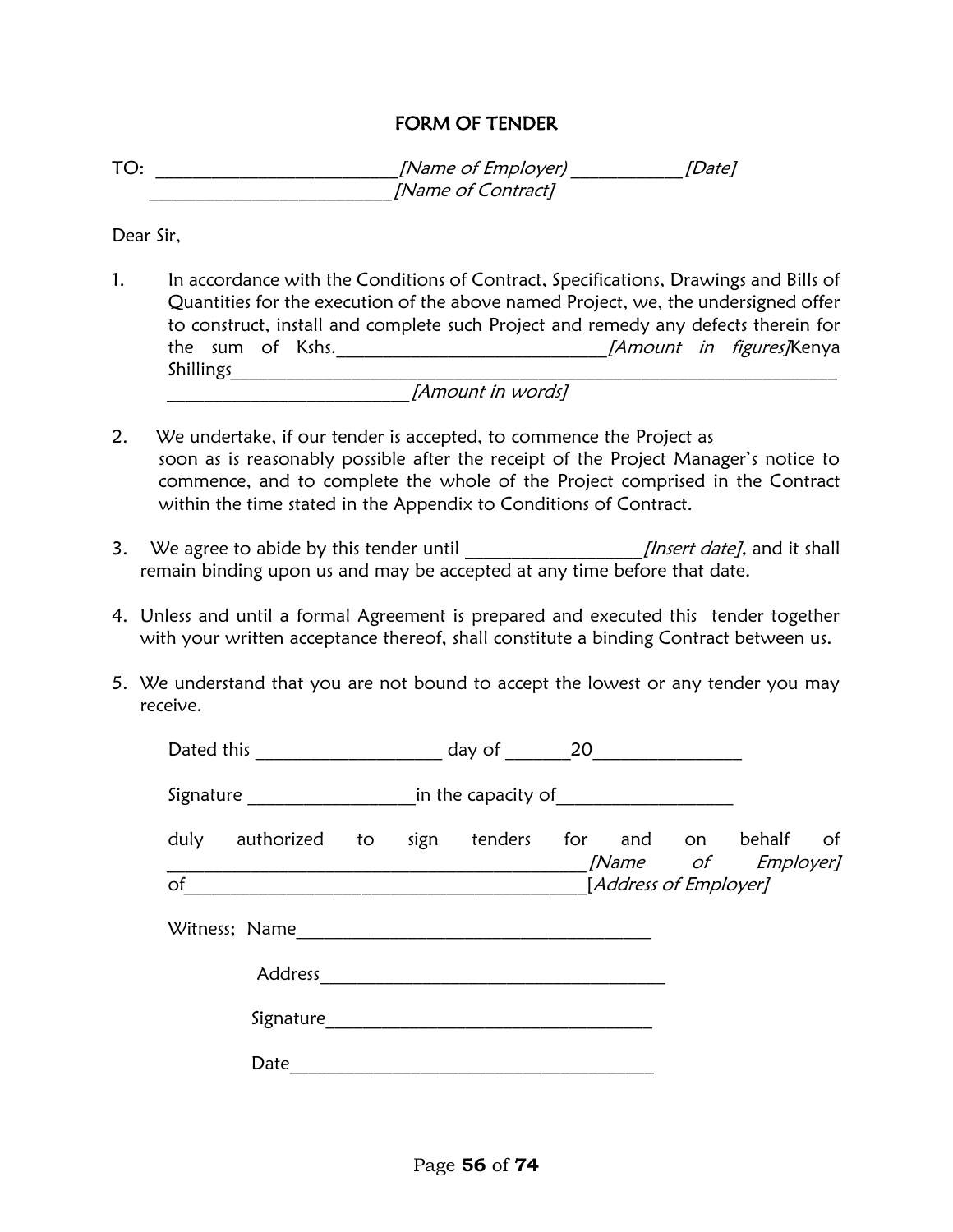$[date]$ 

To:  $\overline{\phantom{a}}$ 

[name of the Contractor]

 $\mathcal{L}=\mathcal{L}^{\mathcal{L}}$ [address of the Contractor]

Dear Sir,

This is to notify you that your Tender dated **with the same of the set of the set of the set of the set of the s** for the execution of [name of the Contract and identification number,as given in the Tender documents] for the Contract Price of Kshs. \_\_\_\_\_\_\_\_\_\_\_\_\_\_\_\_\_\_\_\_\_\_\_\_\_\_ [amount in figures][Kenya Shillings\_\_\_\_\_\_\_\_\_\_\_\_\_\_\_\_\_\_\_\_\_\_\_\_\_\_\_\_\_*(amount in words)* ] in accordance with the Instructions to Tenderer is hereby accepted.

You are hereby instructed to proceed with the execution of the said Project in accordance with the Contract documents.

Authorized Signature …………………………………………………………………

Name and Title of Signatory …………………………………………………………

Attachment : Agreement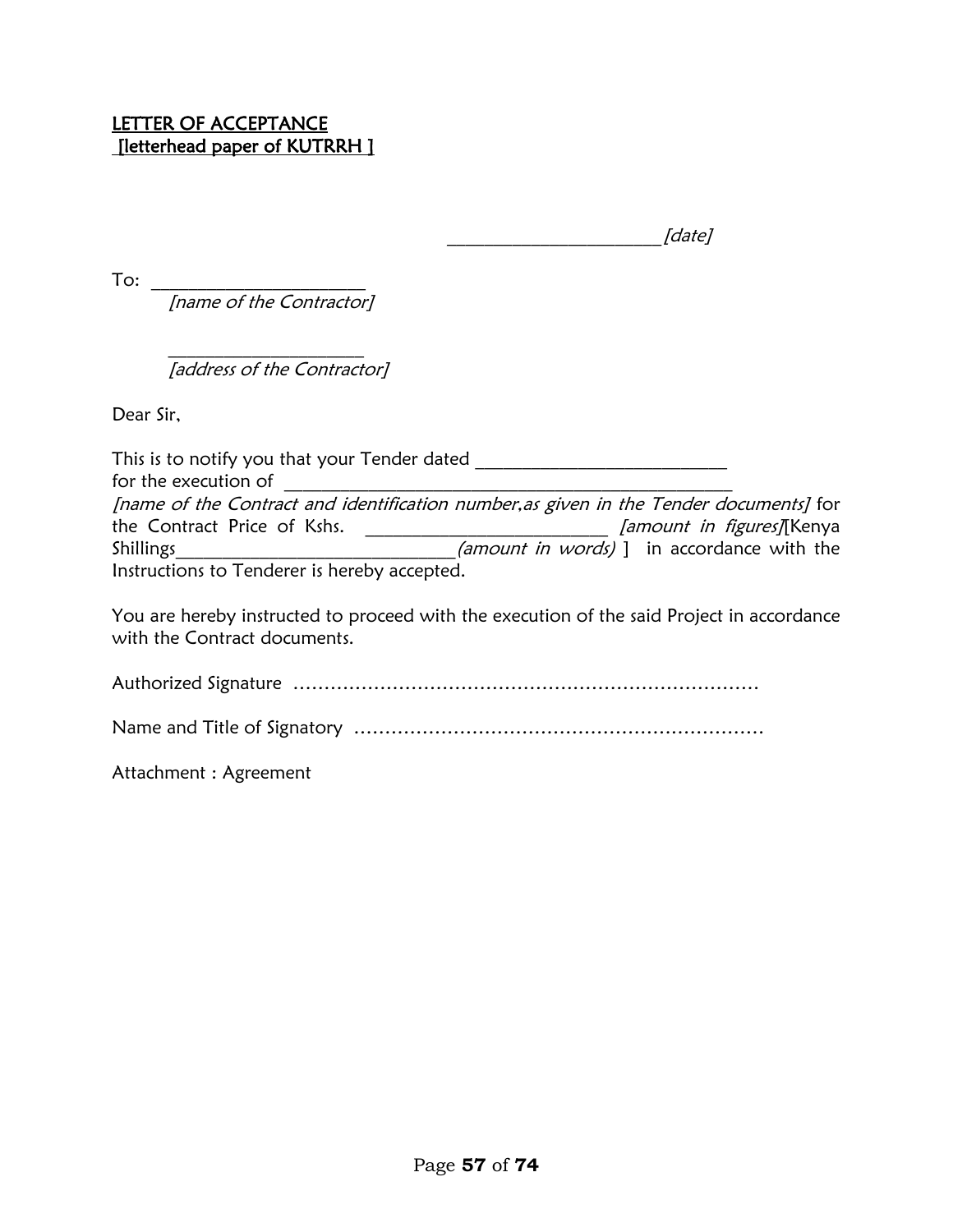#### FORM OF AGREEMENT

| THIS AGREEMENT, made the                                                                | day of                              | 20                                             |
|-----------------------------------------------------------------------------------------|-------------------------------------|------------------------------------------------|
| between                                                                                 |                                     | offor whose registered                         |
| office is situated at]                                                                  |                                     |                                                |
| (hereinafter called "KUTRRH") of the one part AND                                       |                                     |                                                |
|                                                                                         |                                     | of [or whose registered                        |
| office is situated at]                                                                  |                                     |                                                |
| (hereinafter called "the Contractor") of the other part.                                |                                     |                                                |
| WHEREAS KUTRRH is desirous that the Contractor executes                                 |                                     |                                                |
| (name and identification number of Contract) (hereinafter called "the Project") located |                                     |                                                |
| at                                                                                      |                                     | [Place/location of the Project] and KUTRRH has |
| accepted the tender submitted by the Contractor for the execution and completion of     |                                     |                                                |
| such Project and the remedying of any defects therein for the Contract Price of         |                                     |                                                |
| Kshs                                                                                    | [ <i>Amount in figures</i> ], Kenya |                                                |
| Shillings                                                                               |                                     | [Amount in words].                             |

NOW THIS AGREEMENT WITNESSETH as follows:

- 1. In this Agreement, words and expressions shall have the same meanings as are respectively assigned to them in the Conditions of Contract hereinafter referred to.
- 2. The following documents shall be deemed to form and shall be read and construed as part of this Agreement i.e.
	- (i) Letter of Acceptance
	- (ii) Form of Tender
	- (iii) Conditions of Contract Part I
	- (iv) Conditions of Contract Part II and Appendix to Conditions of Contract
	- (v) Specifications
	- (vi) Drawings
	- (vii) Priced Bills of Quantities

3. In consideration of the payments to be made by KUTRRH to the Contractor as hereinafter mentioned, the Contractor hereby covenants with KUTRRH to execute and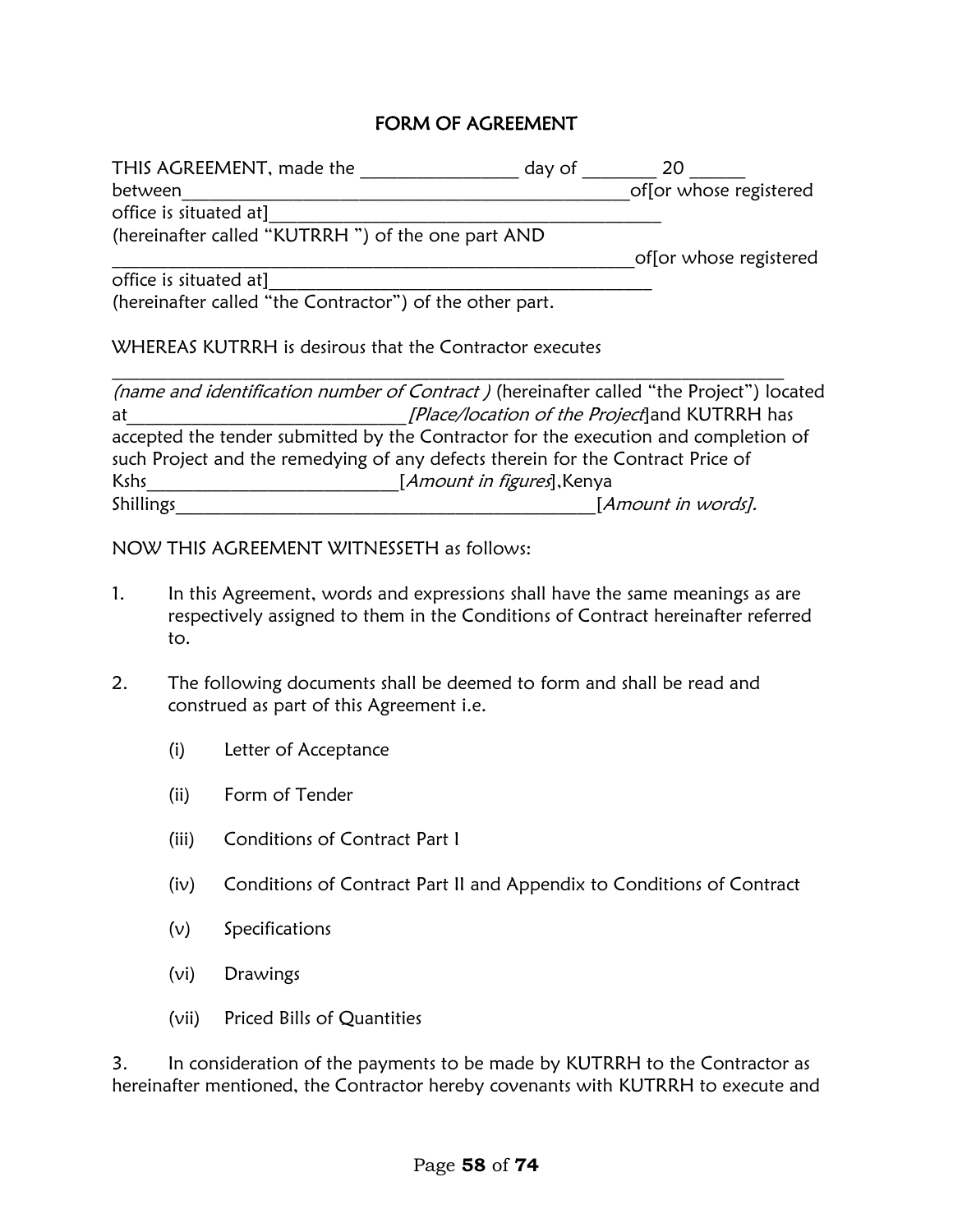complete the Project and remedy any defects therein in conformity in all respects with the provisions of the Contract.

4. KUTRRH hereby covenants to pay the Contractor in consideration of the execution and completion of the Project and the remedying of defects therein, the Contract Price or such other sum as may become payable under the provisions of the Contract at the times and in the manner prescribed by the Contract.

IN WITNESS whereof the parties thereto have caused this Agreement to be executed the day and year first before written.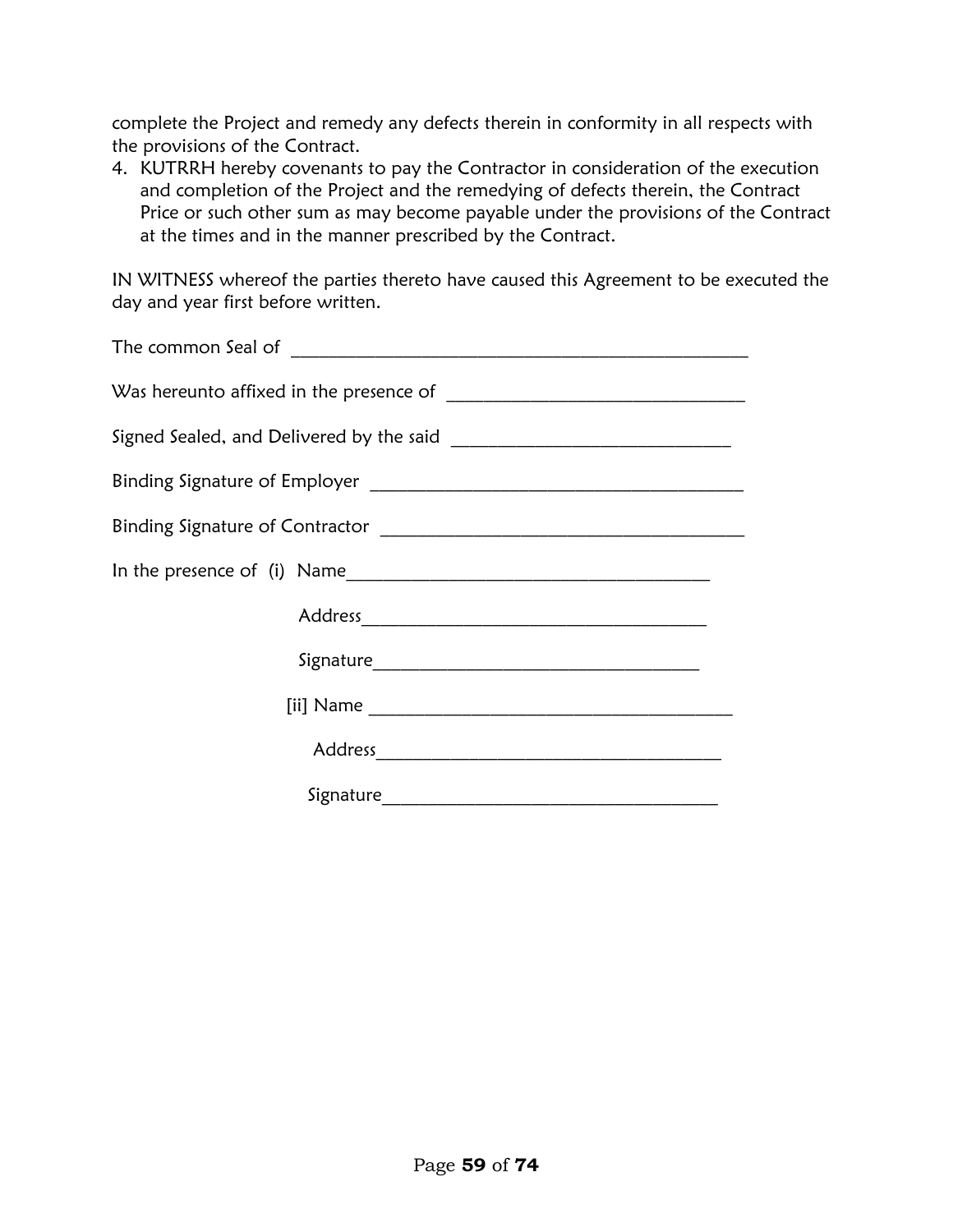#### FORM OF TENDER SECURITY

WHEREAS……………………………………(hereinafter called "the Tenderer") has submitted his tender dated…………………for the construction of ……………………………………………… (name of Contract)

KNOW ALL PEOPLE by these presents that WE ……………………… having our registered office at………………(hereinafter called "the Bank"), are bound unto ……………………………(hereinafter called "KUTRRH ") in the sum of Kshs.……………………… for which payment well and truly to be made to the said Employer, the Bank binds itself, its successors and assigns by these presents sealed with the Common Seal of the said Bank this ……………. Day of ………20…………

THE CONDITIONS of this obligation are:

- 1. If after tender opening the tenderer withdraws his tender during the period of tender validity specified in the instructions to tenderer Or
- 2. If the tenderer, having been notified of the acceptance of his tender by KUTRRH during the period of tender validity:
	- (a) fails or refuses to execute the form of Agreement in accordance with the Instructions to Tenderer, if required; or
	- (b) fails or refuses to furnish the Performance Security, in accordance with the Instructions to Tenderer;

We undertake to pay to KUTRRH up to the above amount upon receipt of his first written demand, without KUTRRH having to substantiate his demand, provided that in his demand KUTRRH will note that the amount claimed by him is due to him, owing to the occurrence of one or both of the two conditions, specifying the occurred condition or conditions.

This guarantee will remain in force up to and including thirty (30) days after the period of tender validity, and any demand in respect thereof should reach the Bank not later than the said date.

\_\_\_\_\_\_\_\_\_\_\_\_\_\_\_\_\_\_\_\_\_\_\_\_\_\_\_ \_\_\_\_\_\_\_\_\_\_\_\_\_\_\_\_\_\_\_\_\_\_\_\_\_\_\_\_\_\_

 $\overline{\phantom{a}}$  , and the contract of the contract of the contract of the contract of the contract of the contract of the contract of the contract of the contract of the contract of the contract of the contract of the contrac

[date] [signature of the Bank]

[witness] [seal]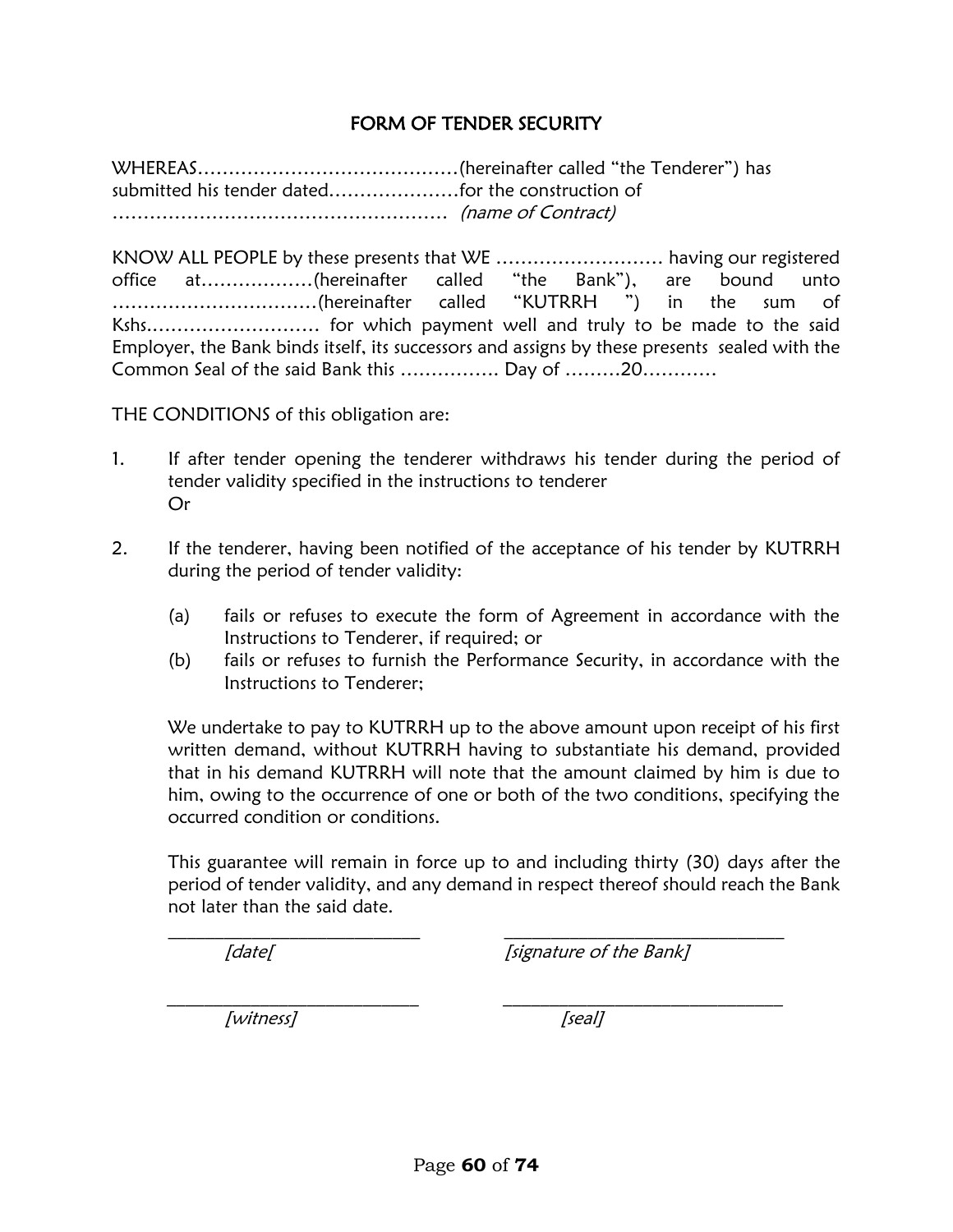#### PERFORMANCE BANK GUARANTEE

To: \_\_\_\_\_\_\_\_\_\_\_\_\_\_\_\_\_\_\_\_\_\_\_(Name of Employer) (Date) \_\_\_\_\_\_\_\_\_\_\_\_\_\_\_\_\_\_\_\_\_\_\_\_\_\_(Address of Employer)

Dear Sir,

WHEREAS \_\_\_\_\_\_\_\_\_\_\_\_\_\_\_\_\_\_\_(hereinafter called "the Contractor") has undertaken, in pursuance of Contract No. \_\_\_\_\_\_\_\_\_\_\_\_\_\_\_ dated \_\_\_\_\_\_\_\_\_\_ to execute \_\_\_\_\_\_\_\_\_\_\_\_\_\_ (hereinafter called "the Project");

AND WHEREAS it has been stipulated by you in the said Contract that the Contractor shall furnish you with a Bank Guarantee by a recognised bank for the sum specified therein as security for compliance with his obligations in accordance with the Contract;

AND WHEREAS we have agreed to give the Contractor such a Bank Guarantee:

NOW THEREFORE we hereby affirm that we are the Guarantor and responsible to you, on behalf of the Contractor, up to a total of Kshs. \_\_\_\_\_\_\_\_\_\_\_\_\_\_\_\_ (amount of Guarantee in figures) Kenya Shillings (amount of Guarantee in words), and we undertake to pay you, upon your first written demand and without cavil or argument, any sum or sums within the limits of Kenya Shillings \_\_\_\_\_\_\_\_\_\_\_\_\_\_\_\_\_\_\_\_\_\_\_\_\_\_\_\_\_\_(amount of Guarantee in words) as aforesaid without your needing to prove or to show grounds or reasons for your demand for the sum specified therein.

We hereby waive the necessity of your demanding the said debt from the Contractor before presenting us with the demand.

We further agree that no change, addition or other modification of the terms of the Contract or of the Project to be performed thereunder or of any of the Contract documents which may be made between you and the Contractor shall in any way release us from any liability under this Guarantee, and we hereby waive notice of any change, addition, or modification.

This guarantee shall be valid until the date of issue of the Certificate of Completion.

SIGNATURE AND SEAL OF THE GUARANTOR **WE** 

Name of Bank **Exercise 2.1** 

Address **and a set of the set of the set of the set of the set of the set of the set of the set of the set of the set of the set of the set of the set of the set of the set of the set of the set of the set of the set of th** 

 ${\sf Date}$   ${\sf -}$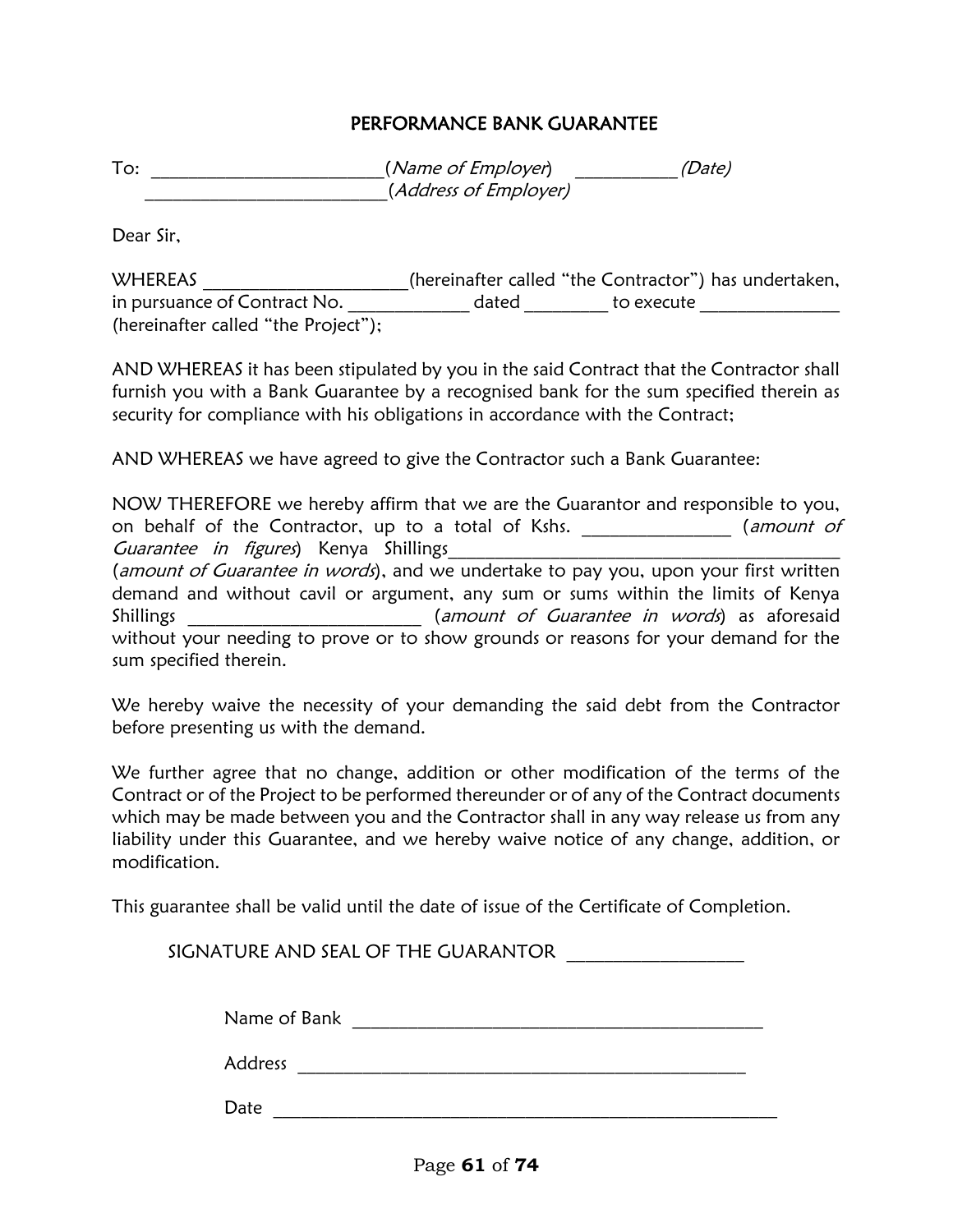#### BANK GUARANTEE FOR ADVANCE PAYMENT

| - | [name of Employer]    |  |
|---|-----------------------|--|
|   | [address of Employer] |  |

Gentlemen,

Ref: The contract of Contract and the contract of Contract and the contract of Contract and the contract of Contract and the contract of Contract and the contract of Contract and the contract of Contract and the contract o

In accordance with the provisions of the Conditions of Contract of the above-mentioned Contract, We, 2008, 2008, 2008, 2008, 2008, 2008, 2008, 2008, 2008, 2008, 2008, 2008, 2008, 2008, 2008, 2008, 200 Contractor] (hereinafter called "the Contractor") shall deposit with *Iname of Employer]* a bank guarantee to guarantee his proper and faithful performance under the said Contract in an amount of Kshs. *Jamount of Guarantee in figurers* Kenya Shillings<br>
Shillings and the set of Guarantee in words].

We,  $\Box$   $[bank \; or \; financial \; institution],$  as instructed by the Contractor, agree unconditionally and irrevocably to guarantee as primary obligator and not as Surety merely, the payment to \_\_\_\_\_\_\_\_\_\_\_\_\_\_\_\_\_\_\_\_\_\_\_\_\_\_\_\_\_\_\_\_[name of Employer] on his first demand without whatsoever right of objection on our part and without his first claim to the Contractor, in the amount not exceeding Kshs [amount of Guarantee in in figures] Kenya Shillings \_\_\_\_\_\_\_\_\_\_\_\_\_\_\_\_\_\_\_\_\_\_\_\_\_\_\_\_\_\_\_\_\_\_\_\_\_\_\_\_\_\_\_\_\_\_\_\_\_\_\_\_\_\_\_\_\_\_\_\_\_[amount of

Guarantee in words], such amount to be reduced periodically by the amounts recovered by you from the proceeds of the Contract.

We further agree that no change or addition to or other modification of the terms of the Contract or of the Project to be performed thereunder or of any of the Contract documents which may be made between **the same of Employer** and the Contractor, shall in any way release us from any liability under this guarantee, and we hereby waive notice of any such change, addition or modification.

No drawing may be made by you under this guarantee until we have received notice in writing from you that an advance payment of the amount listed above has been paid to the Contractor pursuant to the Contract.

This guarantee shall remain valid and in full effect from the date of the advance payment under the Contract until

(name of Employer) receives full

payment of the same amount from the Contract.

Yours faithfully,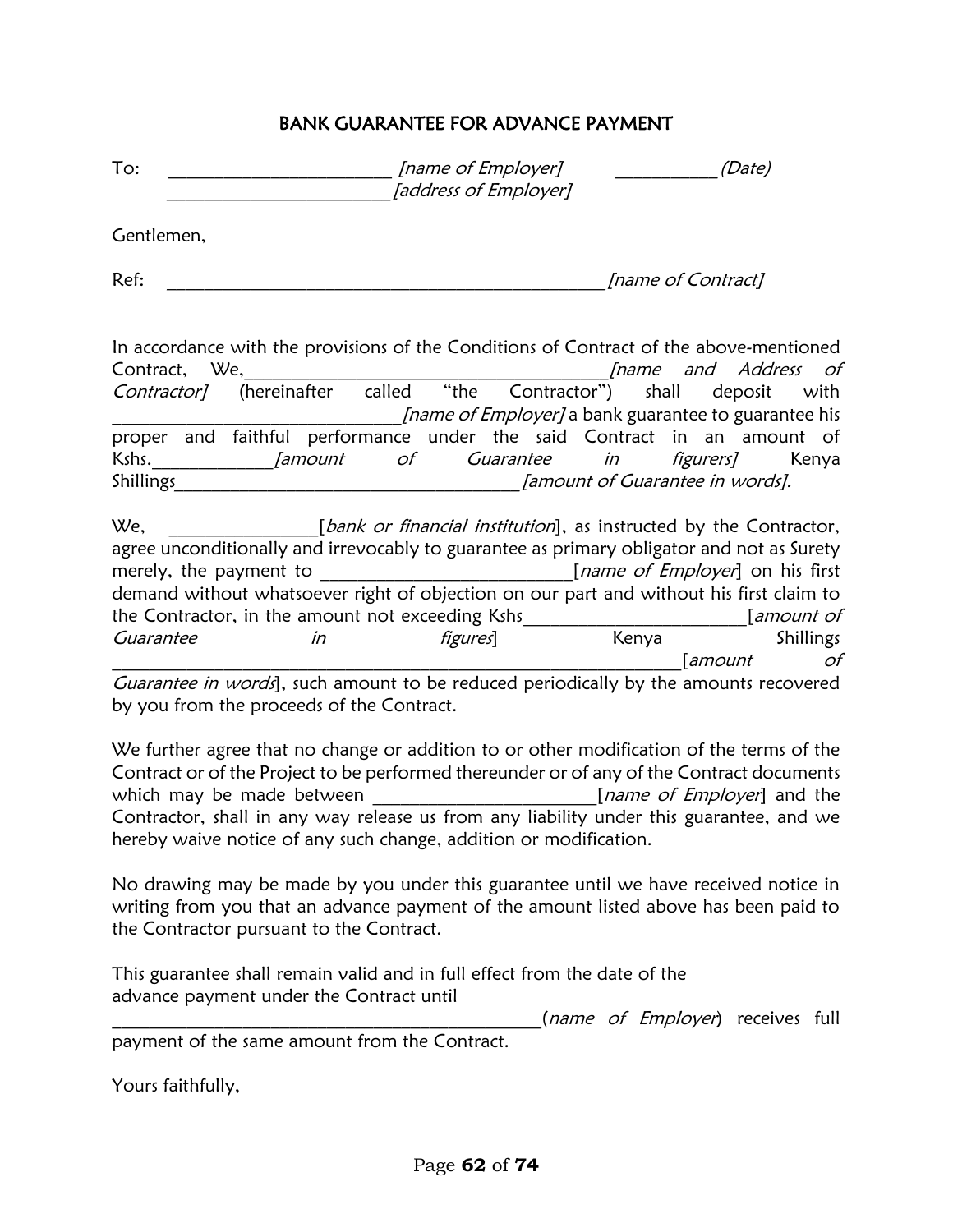| Witness: |       |
|----------|-------|
|          |       |
|          |       |
|          | Date: |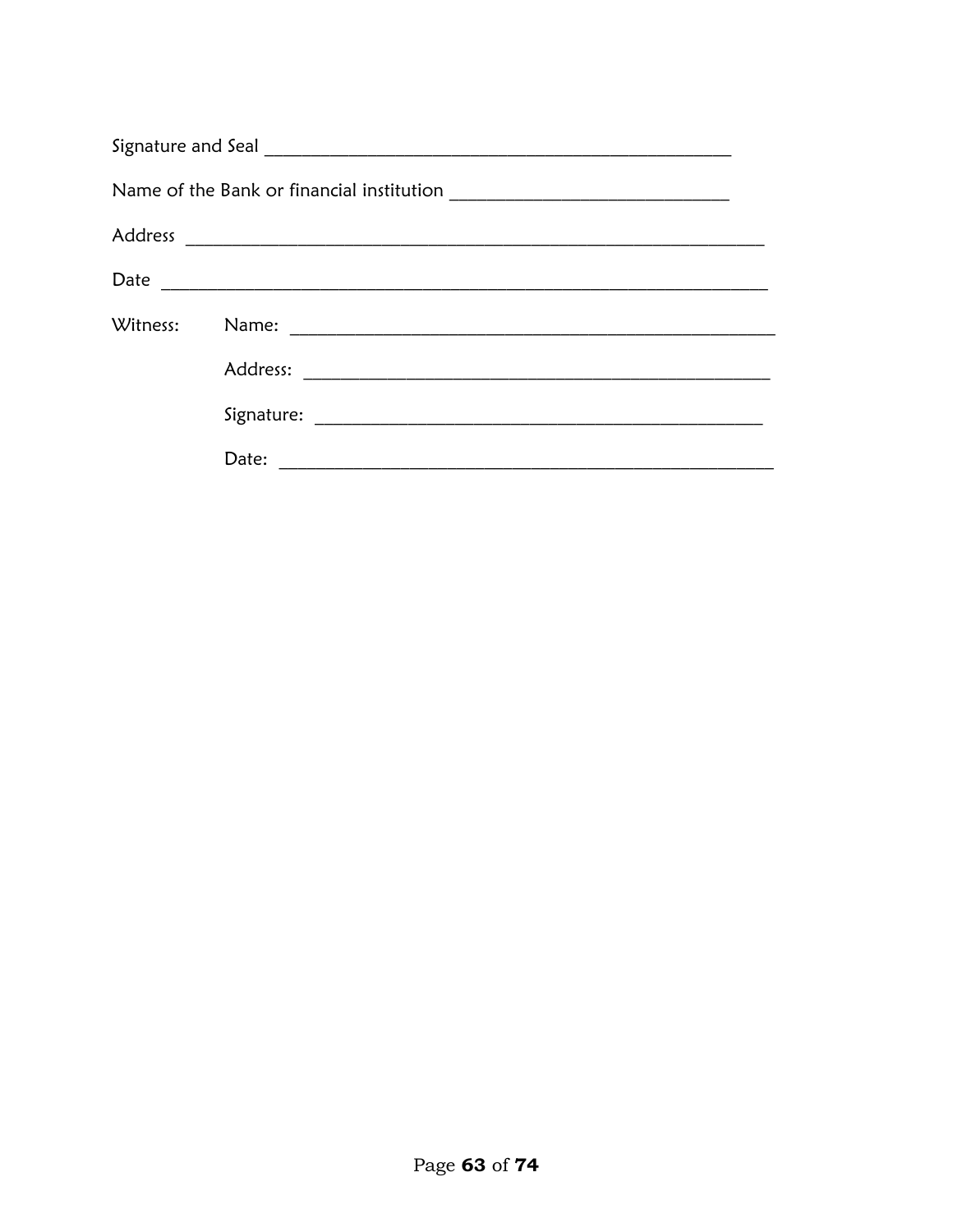#### QUALIFICATION INFORMATION

#### 1. Individual Tenderer or Individual Members of Joint Ventures

1.1 Constitution or legal status of tenderer (attach copy or Incorporation Certificate); Place of registration:

Principal place of business \_\_\_\_\_\_\_\_\_\_\_\_\_\_\_\_\_\_\_\_\_\_\_\_\_\_\_\_\_

Power of attorney of signatory of tender

# 1.2 Total annual volume of construction work performed in the last five years

| Year | Volume   |       |
|------|----------|-------|
|      | Currency | Valuk |
|      |          |       |

 $1.\overline{3}$  Work performed as Main Contractor on project of a similar nature and volume over the last five years. Also list details of work under way or committed, including expected completion date.

| Project name | Name of client<br>and contact<br>year of<br>person | Type of workValue of<br>performed and Contract |  |
|--------------|----------------------------------------------------|------------------------------------------------|--|
|              |                                                    | completion                                     |  |
|              |                                                    |                                                |  |
|              |                                                    |                                                |  |
|              |                                                    |                                                |  |
| .            | - -                                                | $\sim$ $\sim$                                  |  |

1.4 Major items of Contractor's Equipment proposed for carrying out the Project. List all information requested below.

| Item of<br>Equipment | Description,<br>Make and age<br>(years) | Condition(new,<br>good, poor) and<br>number available | Owned, leased<br>(from whom?),<br>or to be |
|----------------------|-----------------------------------------|-------------------------------------------------------|--------------------------------------------|
|                      |                                         |                                                       | purchased (from<br>whom?)                  |
|                      |                                         |                                                       |                                            |
|                      |                                         |                                                       |                                            |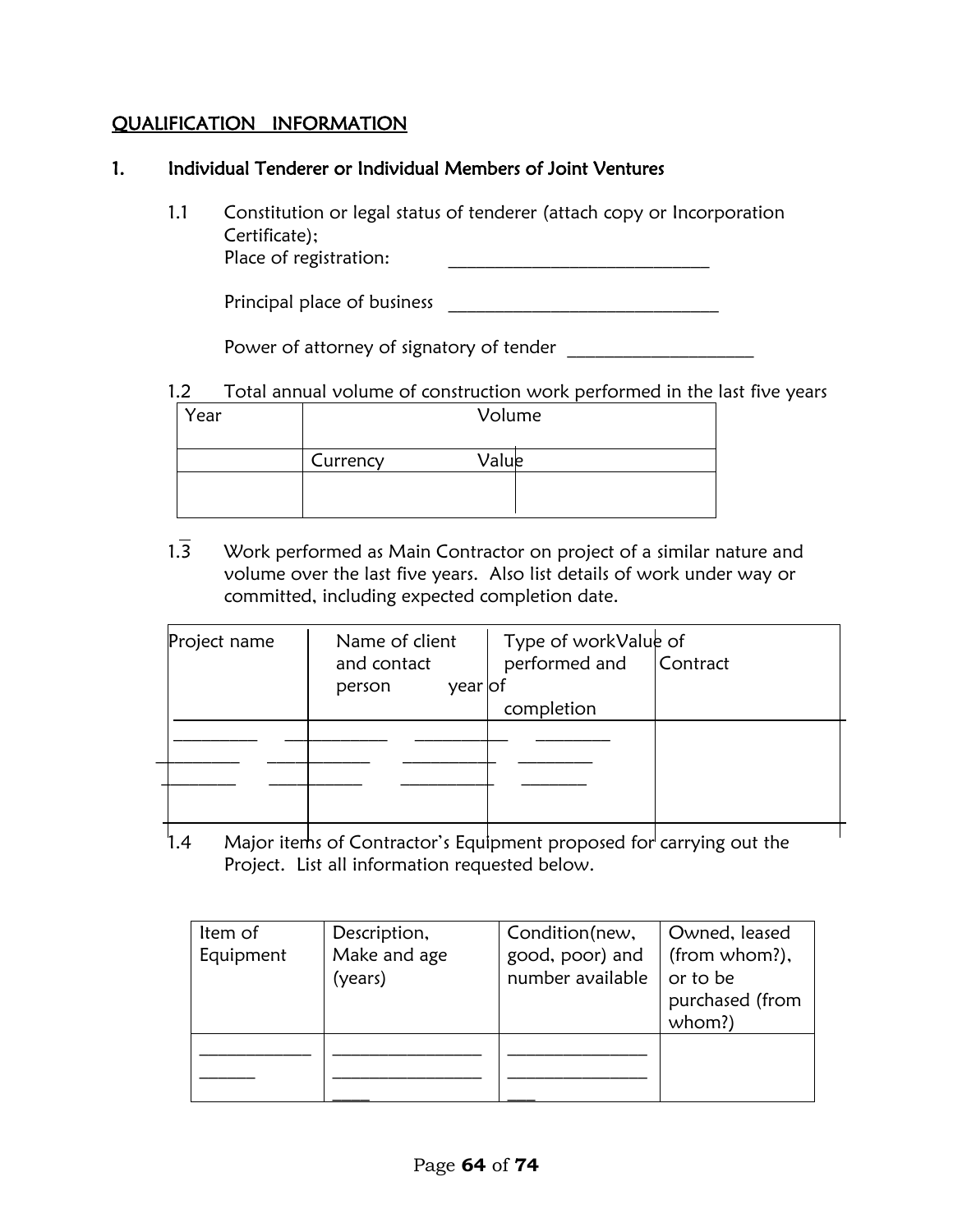| ____________ |  |  |
|--------------|--|--|
|              |  |  |
|              |  |  |
|              |  |  |

1.5 Qualifications and experience of key personnel proposed for administration and execution of the Contract. Attach biographical data.

| Position        | Name | Years of<br>experience<br>(general) | Years of experience<br>in proposed<br>position |  |
|-----------------|------|-------------------------------------|------------------------------------------------|--|
| Project Manager |      |                                     |                                                |  |
| $(\text{etc.})$ |      |                                     |                                                |  |

 $\mathcal{L}_\text{max}$  and  $\mathcal{L}_\text{max}$  and  $\mathcal{L}_\text{max}$  and  $\mathcal{L}_\text{max}$  and  $\mathcal{L}_\text{max}$  and  $\mathcal{L}_\text{max}$ 

- 1.6 Financial reports for the last five years: balance sheets, profit and loss statements, auditor's reports, etc. List below and attach copies.
- 1.7 Evidence of access to financial resources to meet the qualification requirements: cash in hand, lines of credit, etc. List below and attach copies of supportive documents.

\_\_\_\_\_\_\_\_\_\_\_\_\_\_\_\_\_\_\_\_\_\_\_\_\_\_\_\_\_\_\_\_\_\_\_\_\_\_\_\_\_\_\_\_\_

 $\mathcal{L}_\text{max}$  and  $\mathcal{L}_\text{max}$  and  $\mathcal{L}_\text{max}$  and  $\mathcal{L}_\text{max}$  and  $\mathcal{L}_\text{max}$  and  $\mathcal{L}_\text{max}$ 

 $\mathcal{L}_\text{max}$  and  $\mathcal{L}_\text{max}$  and  $\mathcal{L}_\text{max}$  and  $\mathcal{L}_\text{max}$  and  $\mathcal{L}_\text{max}$  and  $\mathcal{L}_\text{max}$ 

1.8 Name, address and telephone, telex and facsimile numbers of banks that may provide reference if contacted by KUTRRH.

 $\mathcal{L}_\text{max}$  and  $\mathcal{L}_\text{max}$  and  $\mathcal{L}_\text{max}$  and  $\mathcal{L}_\text{max}$  and  $\mathcal{L}_\text{max}$  and  $\mathcal{L}_\text{max}$ 

\_\_\_\_\_\_\_\_\_\_\_\_\_\_\_\_\_\_\_\_\_\_\_\_\_\_\_\_\_\_\_\_\_\_\_\_\_\_\_\_\_\_\_\_\_\_\_\_\_\_\_\_\_\_\_\_\_\_\_\_

1.9 Statement of compliance with the requirements of Clause 1.2 of the Instructions to Tenderer.

\_\_\_\_\_\_\_\_\_\_\_\_\_\_\_\_\_\_\_\_\_\_\_\_\_\_\_\_\_\_\_\_\_\_\_\_\_\_\_\_\_\_\_\_\_

 $\mathcal{L}_\text{max}$  and the contract of the contract of the contract of the contract of the contract of the contract of

 $\mathcal{L}_\text{max} = \frac{1}{2} \sum_{i=1}^n \mathcal{L}_\text{max}(\mathbf{z}_i - \mathbf{z}_i)$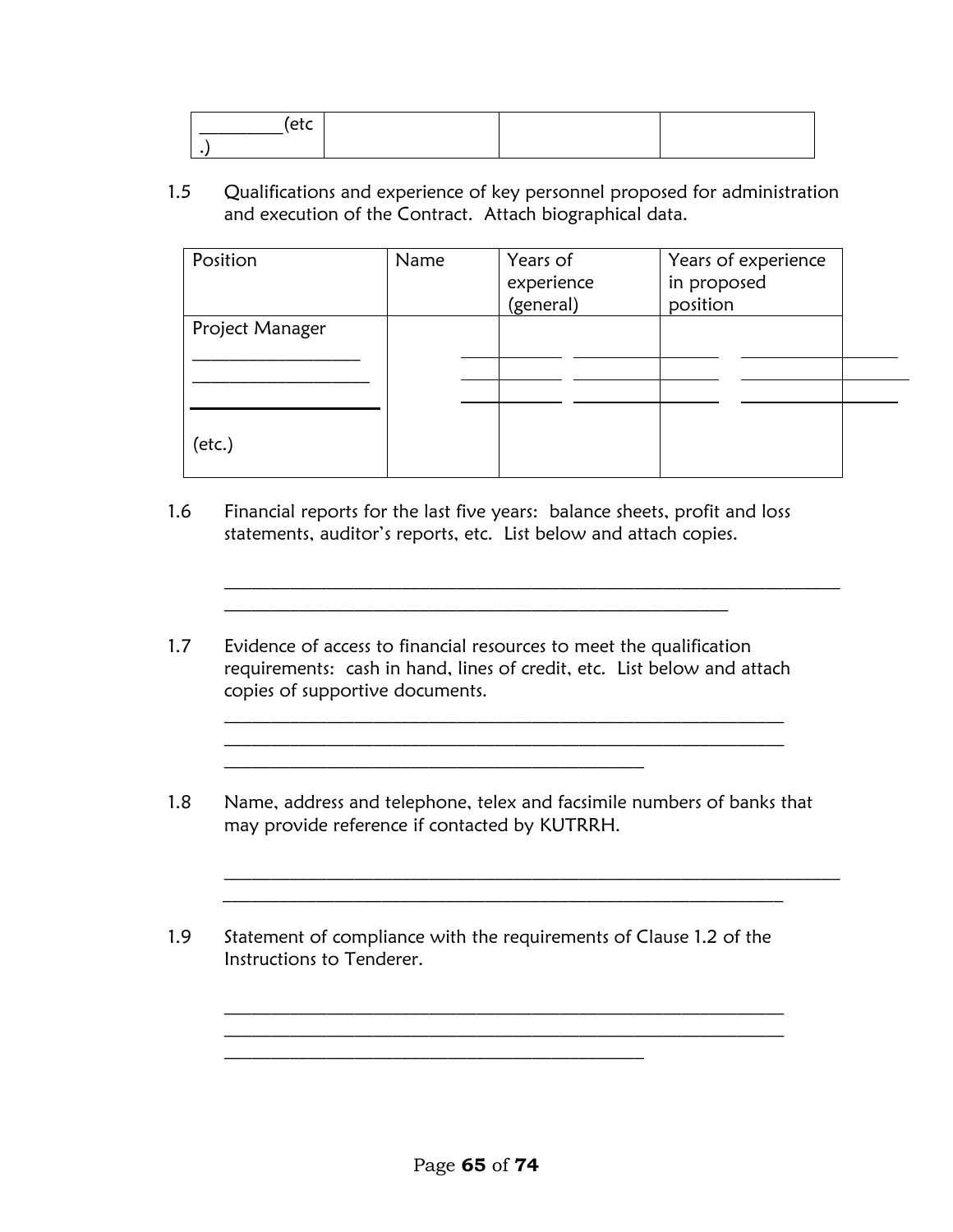1.10 Proposed program (work method and schedule) for the whole of the Project.

# 2 Joint Ventures

- 2.4 The information listed in 1.1 1.10 above shall be provided for each partner of the joint venture.
- 2.5 The information required in 1.11 above shall be provided for the joint venture.
- 2.6 Attach the power of attorney of the signatory(ies) of the tender authorizing signature of the tender on behalf of the joint venture
- 2.7 Attach the Agreement among all partners of the joint venture ( and which is legally binding on all partners), which shows that:
	- a) all partners shall be jointly and severally liable for the execution of the Contract in accordance with the Contract terms;
	- b) one of the partners will be nominated as being in charge, authorized to incur liabilities and receive instructions for and on behalf of any and all partners of the joint venture; and
	- c) the execution of the entire Contract, including payment, shall be done exclusively with the partner in charge.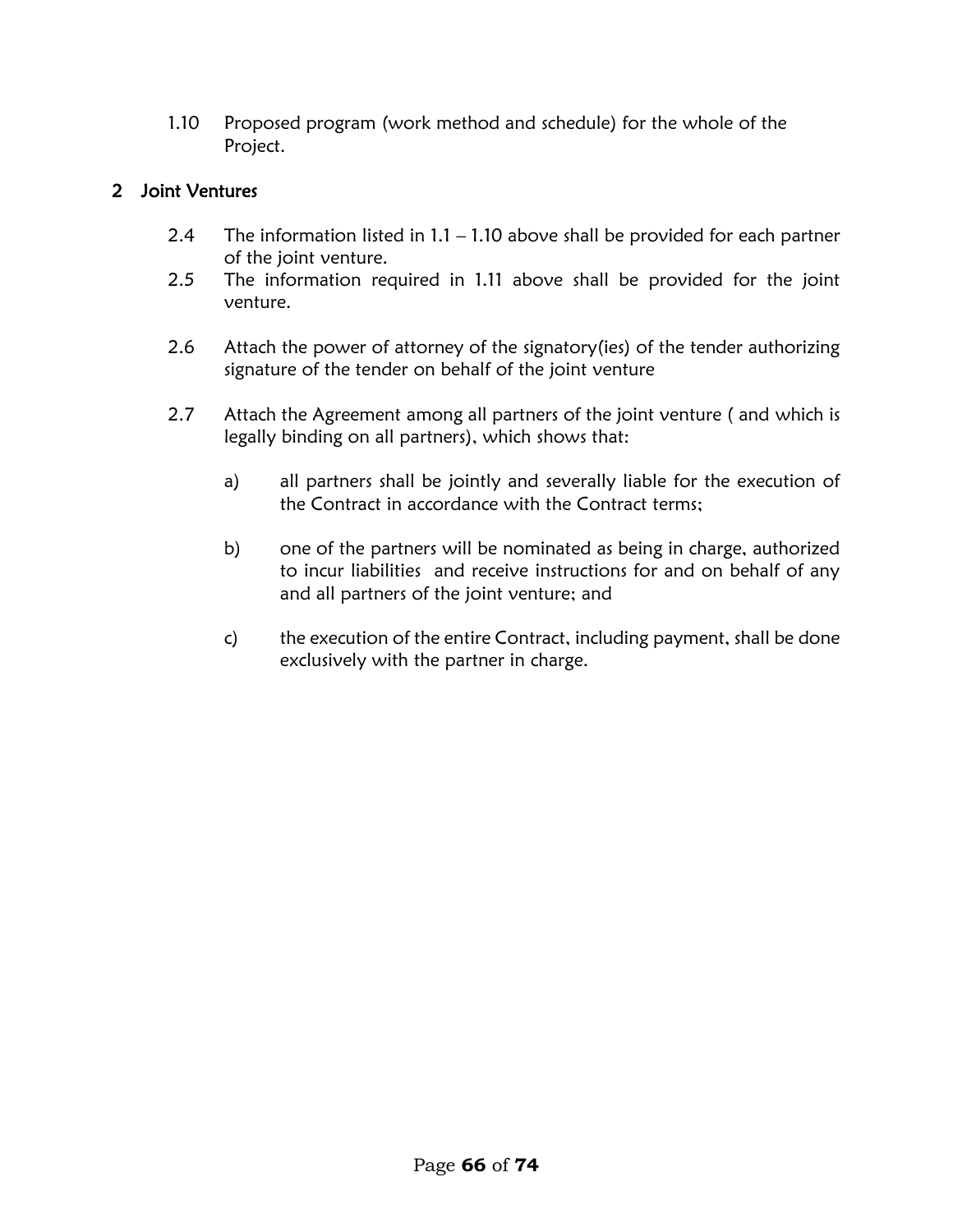#### TENDER QUESTIONNAIRE

Please fill in block letters. 1. Full names of tenderer ……………………………………………………………………………………… 2. Full address of tenderer to which tender correspondence is to be sent (unless an agent has been appointed below) ……………………………………………………………………………………… 3. Telephone number (s) of tenderer ……………………………………………………………………………………… 4. Telex address of tenderer ……………………………………………………………………………………… 5. Name of tenderer's representative to be contacted on matters of the tender during the tender period ……………………………………………………………………………………… 6. Details of tenderer's nominated agent (if any) to receive tender notices. This is essential if the tenderer does not have his registered address in Kenya (name, address, telephone, telex) ……………………………………………………………………………………… ………………………………………………………………………………………  $\mathcal{L}=\mathcal{L}^{\mathcal{L}}$  , where  $\mathcal{L}^{\mathcal{L}}$  , we have the set of the set of the set of the set of the set of the set of the set of the set of the set of the set of the set of the set of the set of the set of the set of Signature of Tenderer Make copy and deliver to: \_\_\_\_\_\_\_\_\_\_\_\_\_\_\_\_\_\_\_\_\_\_(Name of Employer)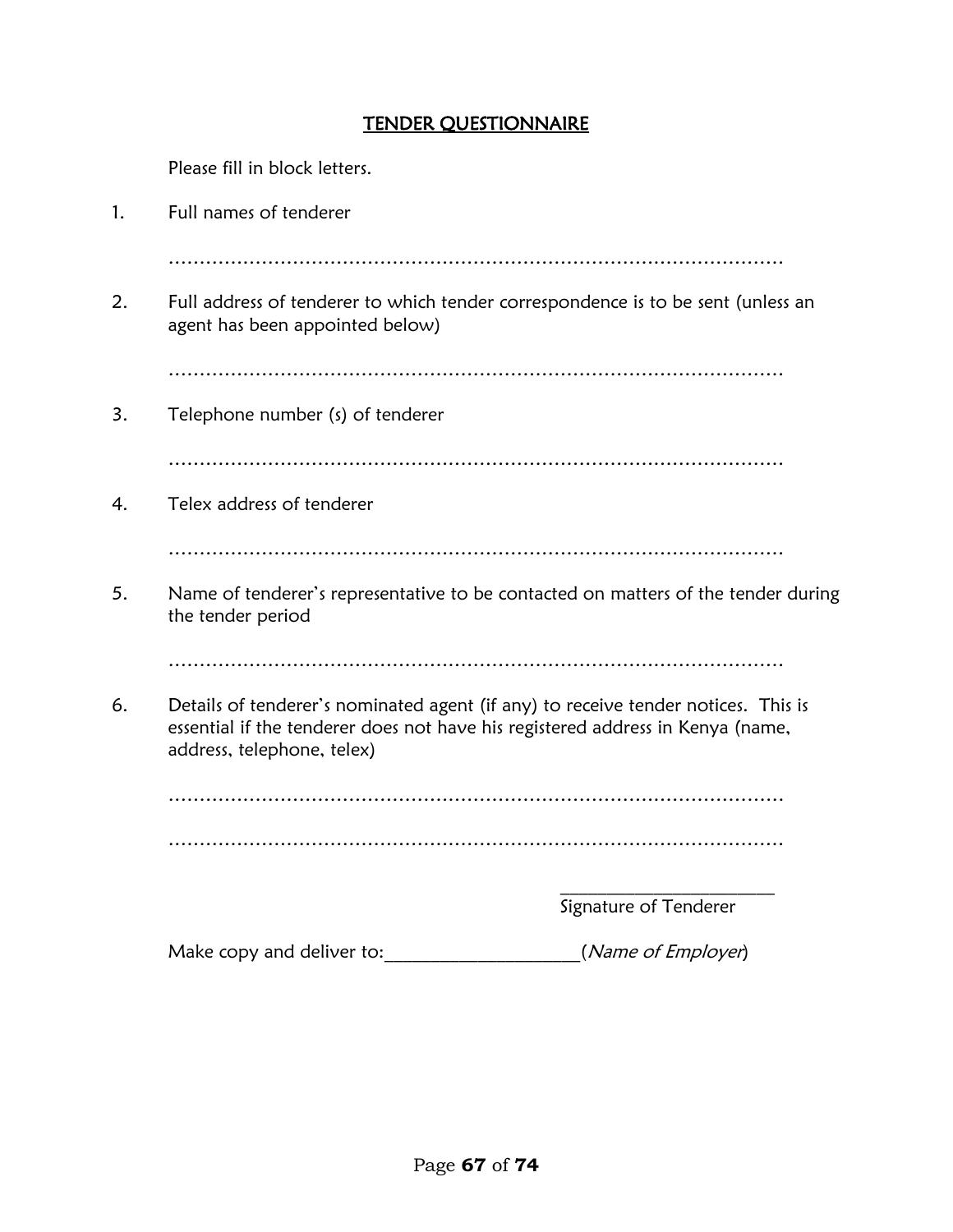### CONFIDENTIAL BUSINESS QUESTIONNAIRE

You are requested to give the particulars indicated in Part 1 and either Part 2 (a), 2 (b) or 2 (c) and 2 (d) whichever applies to your type of business.

You are advised that it is a serious offence to give false information on this Form.

| Part 1 – General                                                              |
|-------------------------------------------------------------------------------|
|                                                                               |
|                                                                               |
|                                                                               |
|                                                                               |
|                                                                               |
| Current Trade Licence No Expiring date                                        |
| Maximum value of business which you can handle at any<br>time:<br>K.<br>pound |
|                                                                               |
|                                                                               |
| Part 2 (a) – Sole Proprietor                                                  |
|                                                                               |
|                                                                               |
|                                                                               |
| Part 2 (b) - Partnership                                                      |
| Give details of partners as follows:                                          |
| Name in full Nationality Citizenship Details<br><b>Shares</b>                 |

 2…………………………………………………………………………………… 3……………………………………………………………………………………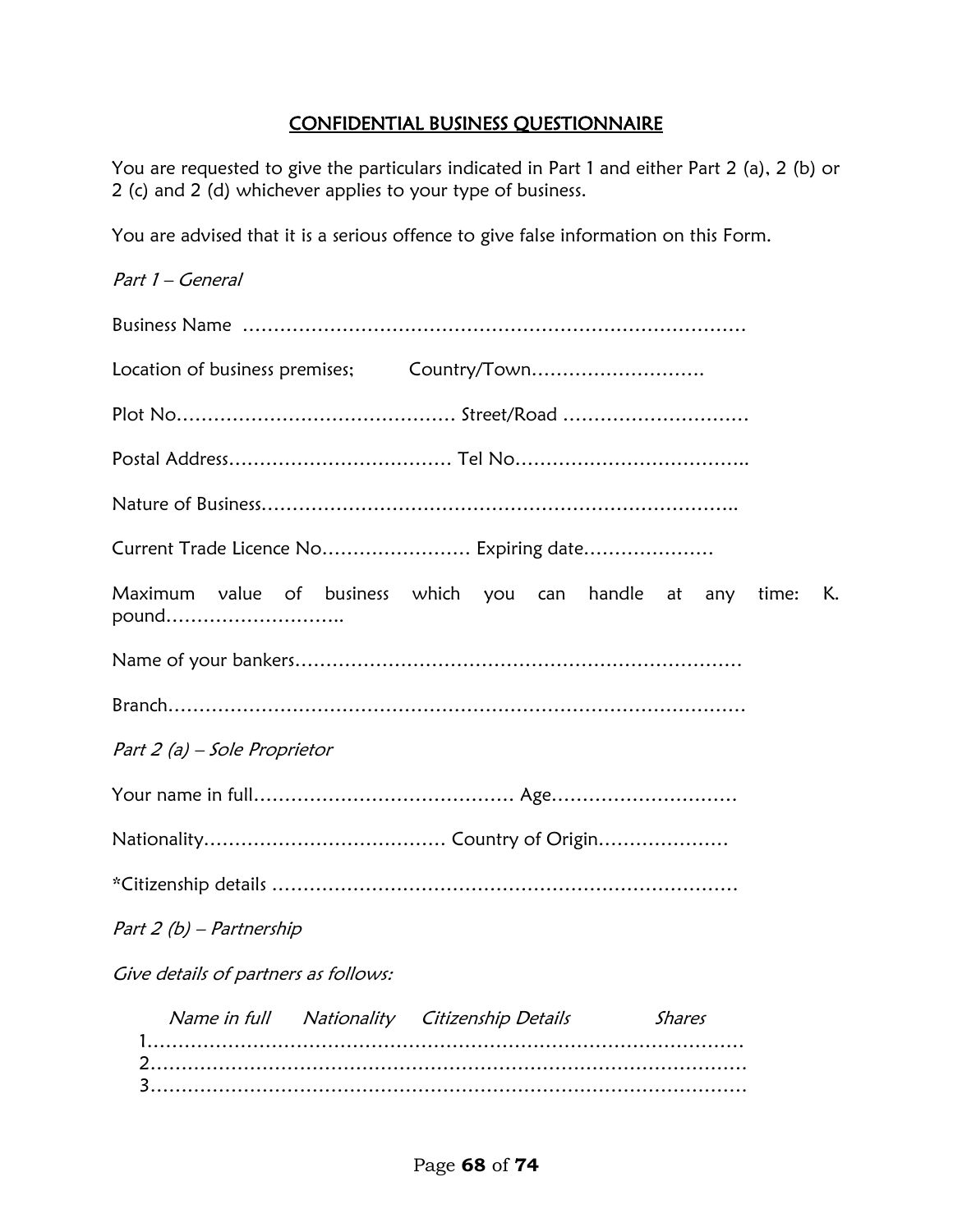# Part 2(c) – Registered Company:

|                                           | State the nominal and issued capital of the Company-      |
|-------------------------------------------|-----------------------------------------------------------|
|                                           |                                                           |
|                                           |                                                           |
| Give details of all directors as follows: |                                                           |
|                                           | Name in full . Nationality. Citizenship Details*. Shares. |
|                                           |                                                           |
|                                           |                                                           |
|                                           |                                                           |
|                                           |                                                           |

# Part 2(d) – Interest in the Firm:

Is there any person / persons in ...........................(Name of Employer) who has interest in this firm? Yes/No………………………(Delete as necessary)

I certify that the information given above is correct.

……………………… ……………………… ………………… (Title) (Signature) (Date)

Attach proof of citizenship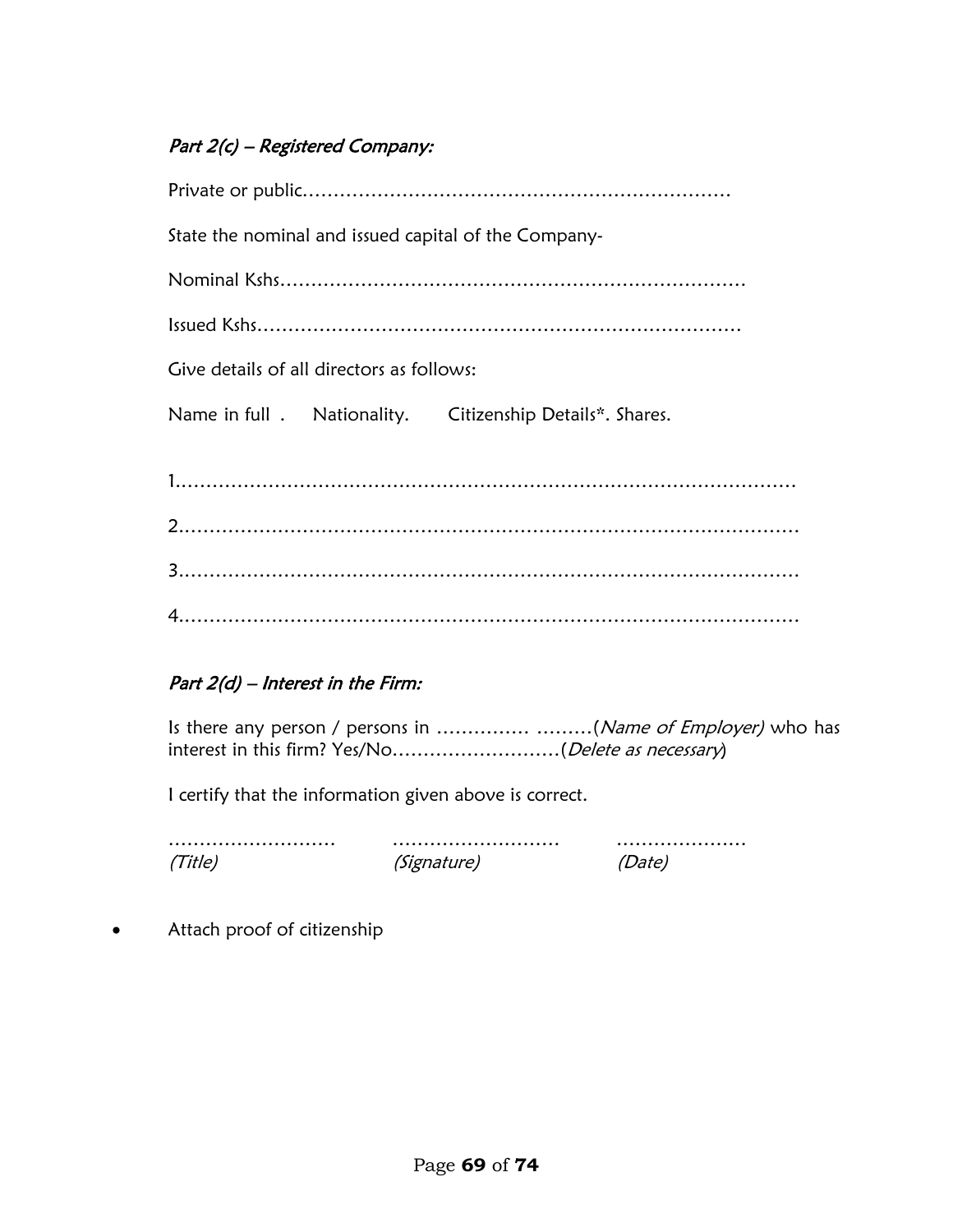# STATEMENT OF FOREIGN CURRENCY REQUIREMENTS

(See Clause 23] of the Conditions of Contract)

In the event of our Tender for the execution of (name of Contract) being accepted, we would require in accordance with Clause 21 of the Conditions of Contract, which is attached hereto, the following percentage:

(Figures)………………………… (Words)…………………………………

of the Contract Sum, (Less Fluctuations) to be paid in foreign currency.

Currency in which foreign exchange element is required:

………………………………………………………………………………………

Date: The ………… Day of …………….. 20…………….

Enter 0% (zero percent) if no payment will be made in foreign currency.

Maximum foreign currency requirement shall be \_ \_ \_ \_ \_ \_\_\_\_\_\_(percent) of the Contract Sum, less Fluctuations.

> $\mathcal{L}=\mathcal{L}^{\mathcal{L}}$ (Signature of Tenderer)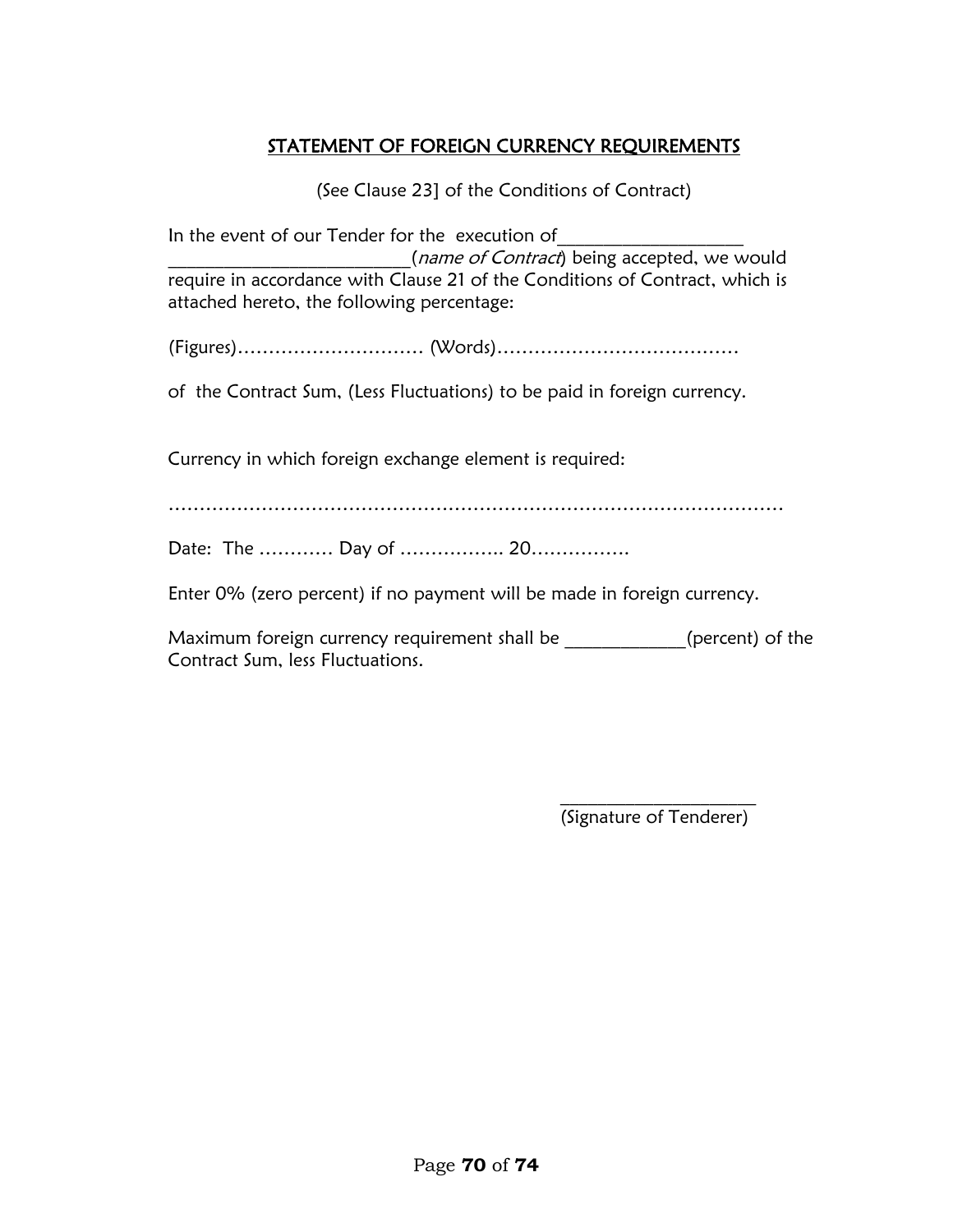# DETAILS OF SUB-CONTRACTORS

If the Tenderer wishes to sublet any portions of the Project under any heading, he must give below details of the sub-contractors he intends to employ for each portion.

Failure to comply with this requirement may invalidate the tender.

| (1) |      | Portion of Project to be sublet:                                                          |      |  |
|-----|------|-------------------------------------------------------------------------------------------|------|--|
|     | [i]  | Full name of Sub-contractor                                                               |      |  |
|     |      |                                                                                           |      |  |
|     | (ii) | Sub-contractor's experience<br>of similar project carried out<br>in the last 3 years with |      |  |
|     |      | Contract value:                                                                           |      |  |
|     |      |                                                                                           |      |  |
|     |      |                                                                                           |      |  |
| (2) |      | Portion of Project to sublet:                                                             |      |  |
|     | (i)  | Full name of sub-contractor                                                               |      |  |
|     |      |                                                                                           |      |  |
|     |      |                                                                                           |      |  |
|     | (ii) | Sub-contractor's experience<br>of similar project carried out<br>in the last 3 years with |      |  |
|     |      | contract value:                                                                           |      |  |
|     |      |                                                                                           |      |  |
|     |      |                                                                                           |      |  |
|     |      | [Signature of Tenderer)                                                                   | Date |  |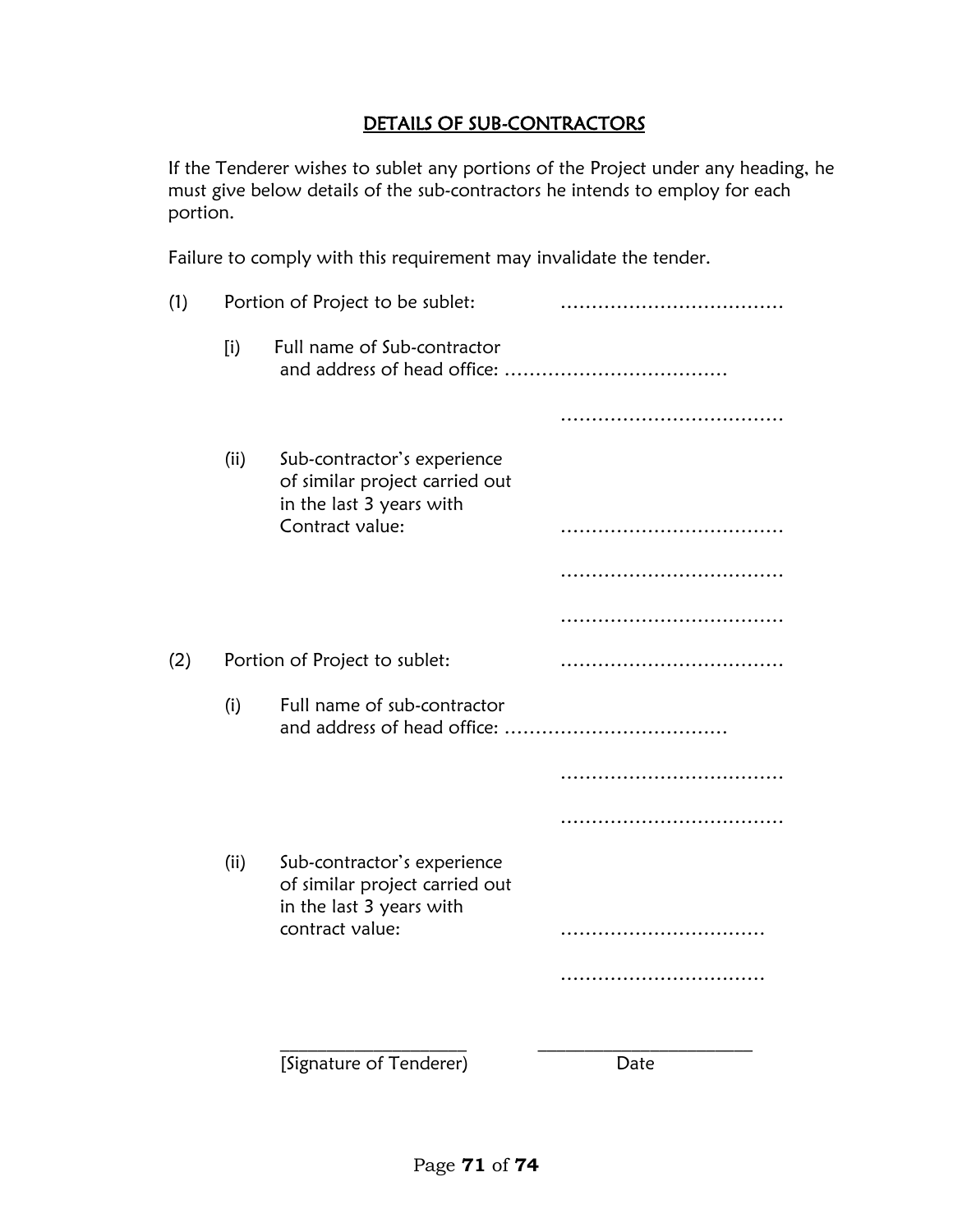# LETTER OF NOTIFICATION OF AWARD

Address of Procuring Entity  $\mathcal{L}=\mathcal{L}^{\mathcal{L}}$ 

 $\mathcal{L}=\mathcal{L}^{\mathcal{L}}$ 

To:

 $\overline{a}$ 

RE: Tender No.

Tender Name

This is to notify that the contract/s stated below under the above mentioned tender have been awarded to you.

- 1. Please acknowledge receipt of this letter of notification signifying your acceptance.
- 2. The contract/contracts shall be signed by the parties within 30 days of the date of this letter but not earlier than 14 days from the date of the letter.
- 3. You may contact the officer(s) whose particulars appear below on the subject matter of this letter of notification of award.

(FULL PARTICULARS)

SIGNED FOR ACCOUNTING OFFICER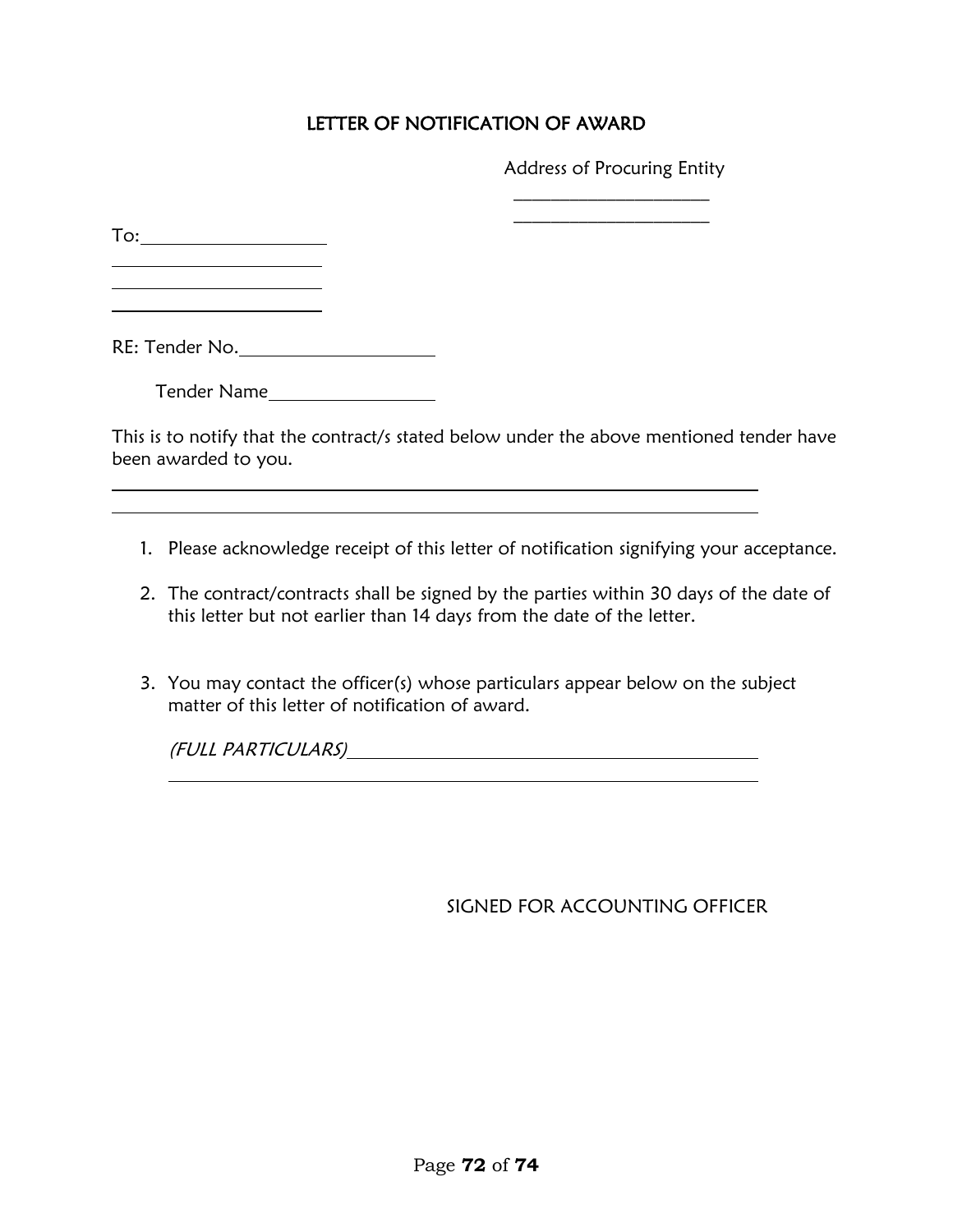## REPUBLIC OF KENYA

### PUBLIC PROCUREMENT ADMINISTRATIVE REVIEW BOARD

APPLICATION NO…………….OF……….….20……...

### BETWEEN

…………………………………………….APPLICANT

### AND

…………………………………RESPONDENT (Procuring Entity)

Request for review of the decision of the…………… (Name of the Procuring Entity) of ……………dated the…day of ………….20……….in the matter of Tender No………..…of …………..20…

# REQUEST FOR REVIEW

I/We……………………………,the above named Applicant(s), of address: Physical address…………….Fax No……Tel. No……..Email ……………, hereby request the Public Procurement Administrative Review Board to review the whole/part of the above mentioned decision on the following grounds , namely:-

1.

2.

etc.

By this memorandum, the Applicant requests the Board for an order/orders that: -

1. 2.

etc

SIGNED ……………….(Applicant)

Dated on…………….day of ……………/…20…

# FOR OFFICIAL USE ONLY